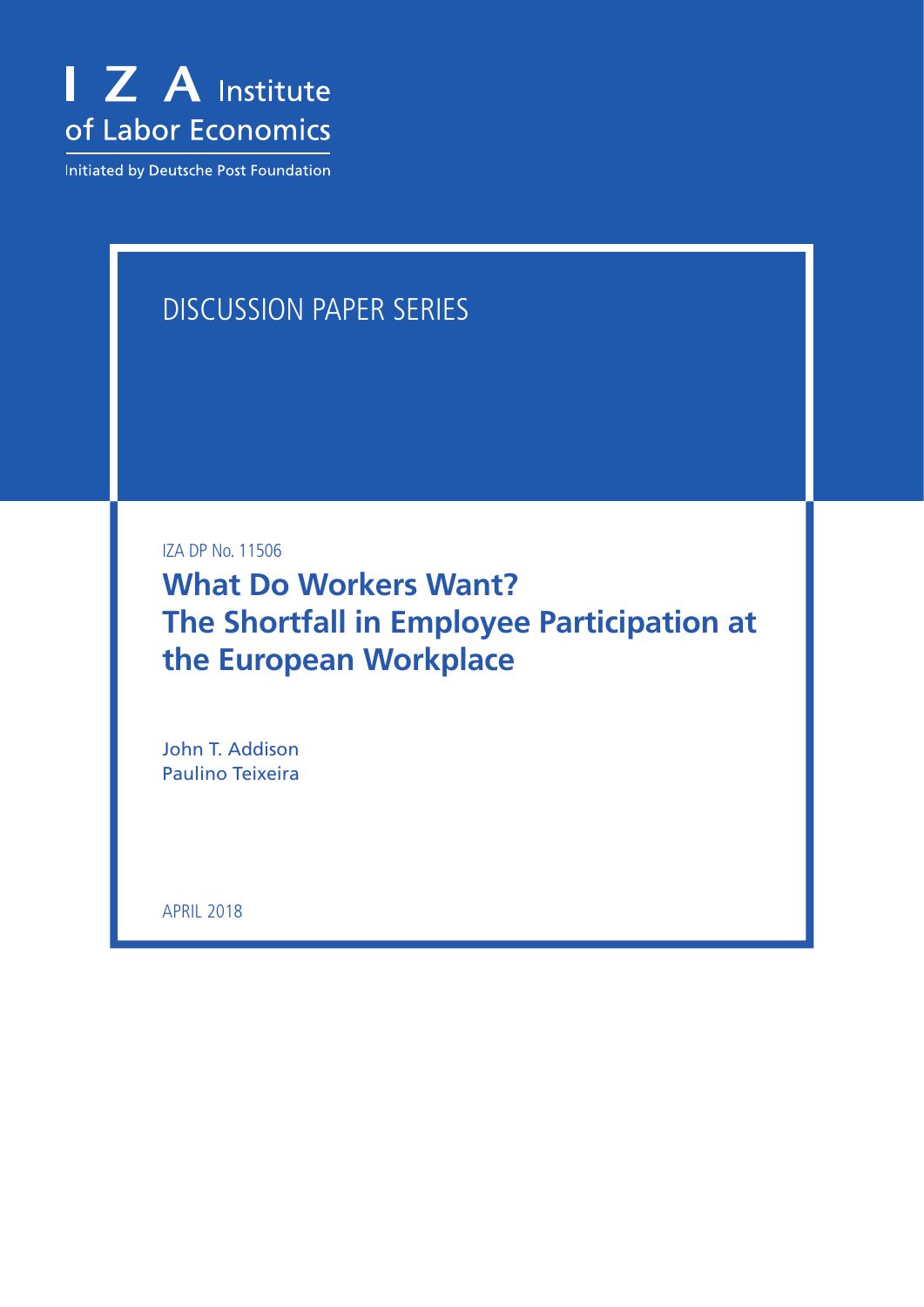

Initiated by Deutsche Post Foundation

### DISCUSSION PAPER SERIES

IZA DP No. 11506

## **What Do Workers Want? The Shortfall in Employee Participation at the European Workplace**

**John T. Addison** *University of South Carolina, Durham University Business School and IZA*

**Paulino Teixeira** *Universidade de Coimbra and IZA*

APRIL 2018

Any opinions expressed in this paper are those of the author(s) and not those of IZA. Research published in this series may include views on policy, but IZA takes no institutional policy positions. The IZA research network is committed to the IZA Guiding Principles of Research Integrity.

The IZA Institute of Labor Economics is an independent economic research institute that conducts research in labor economics and offers evidence-based policy advice on labor market issues. Supported by the Deutsche Post Foundation, IZA runs the world's largest network of economists, whose research aims to provide answers to the global labor market challenges of our time. Our key objective is to build bridges between academic research, policymakers and society.

IZA Discussion Papers often represent preliminary work and are circulated to encourage discussion. Citation of such a paper should account for its provisional character. A revised version may be available directly from the author.

| IZA – Institute of Labor Economics                 |                                                      |             |  |  |  |
|----------------------------------------------------|------------------------------------------------------|-------------|--|--|--|
| Schaumburg-Lippe-Straße 5-9<br>53113 Bonn, Germany | Phone: +49-228-3894-0<br>Email: publications@iza.org | www.iza.org |  |  |  |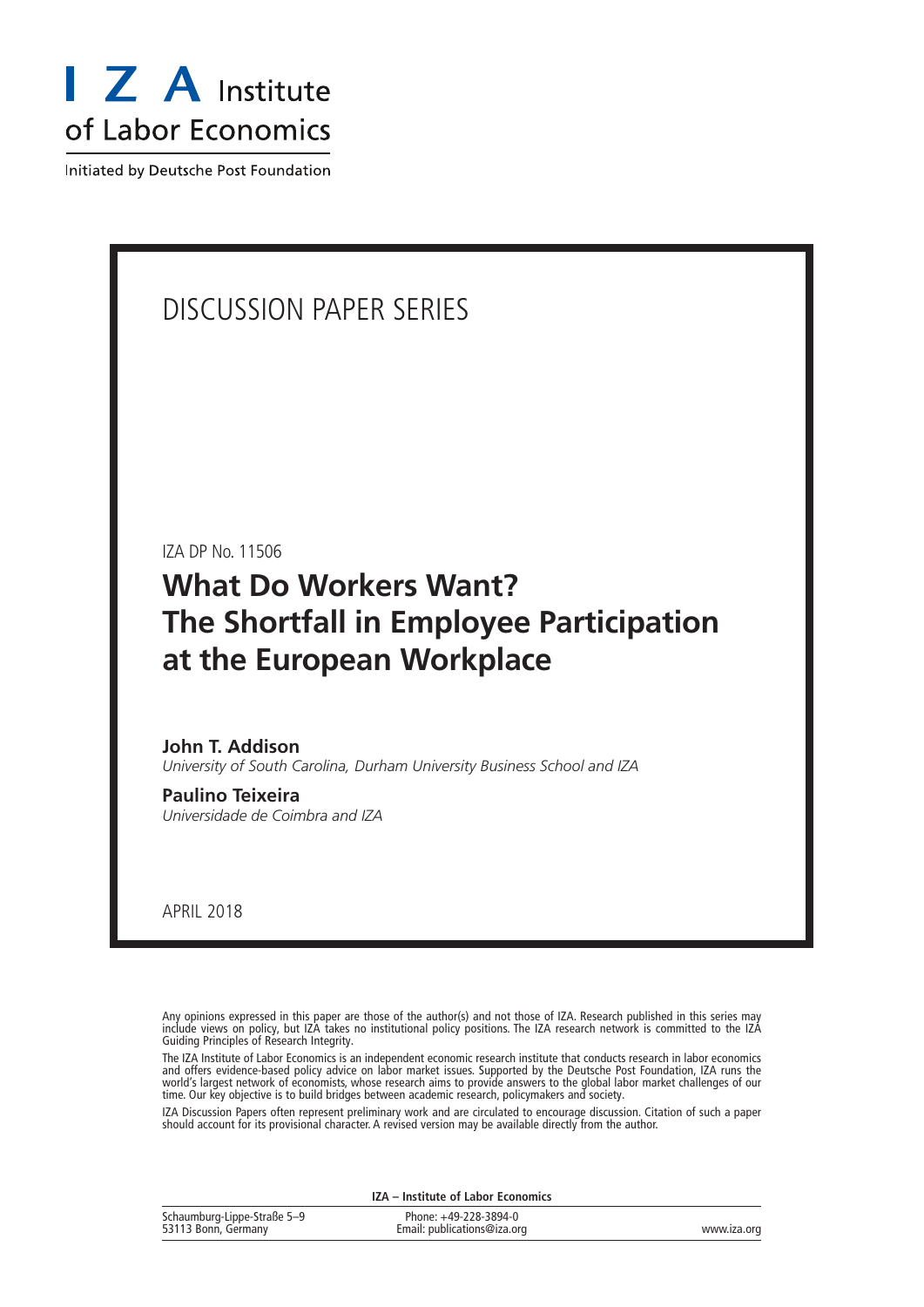## ABSTRACT

# **What Do Workers Want? The Shortfall in Employee Participation at the European Workplace**

A shortfall in employee voice attendant upon union decline has long been forewarned. Data from the third European Company Survey is used to establish perceived shortfalls in employee involvement based on the responses of employee representatives in establishments where formal workplace employee representation is practiced. Among the main findings is that the desire for greater involvement in decision making is smaller where representation is via a works council-type apparatus rather than through the agency of a union body. Similar, albeit more pronounced marginal effects are associated with information provision, most notably where employee representatives are (a) 'satisfactorily' informed on a variety of establishment issues or (b) are asked to give their opinions/involved in joint decisions in the event of some major human resource decision. The latter results are robust to subsets of the data based on variations in trust between the parties and the perceived quality of the industrial relations climate, where there is an overwhelming desire for more participation in those circumstances in which management is adjudged uncooperative and untrustworthy. On net, it remains the case that a shortfall in employee participation is observed across all types of establishments in the sample and, by extension, it would appear to those without any workplace representation at all.

| <b>JEL Classification:</b> | J53, J58, J83                                                      |
|----------------------------|--------------------------------------------------------------------|
| Keywords:                  | formal workplace employee representation, works councils,          |
|                            | union agencies, information/consultation/participation deficits,   |
|                            | union density, country heterogeneity, industrial relations quality |

### **Corresponding author:**

John T. Addison Department of Economics Darla Moore School of Business University of South Carolina Columbia, SC 29208 USA E-mail: ecceaddi@moore.sc.edu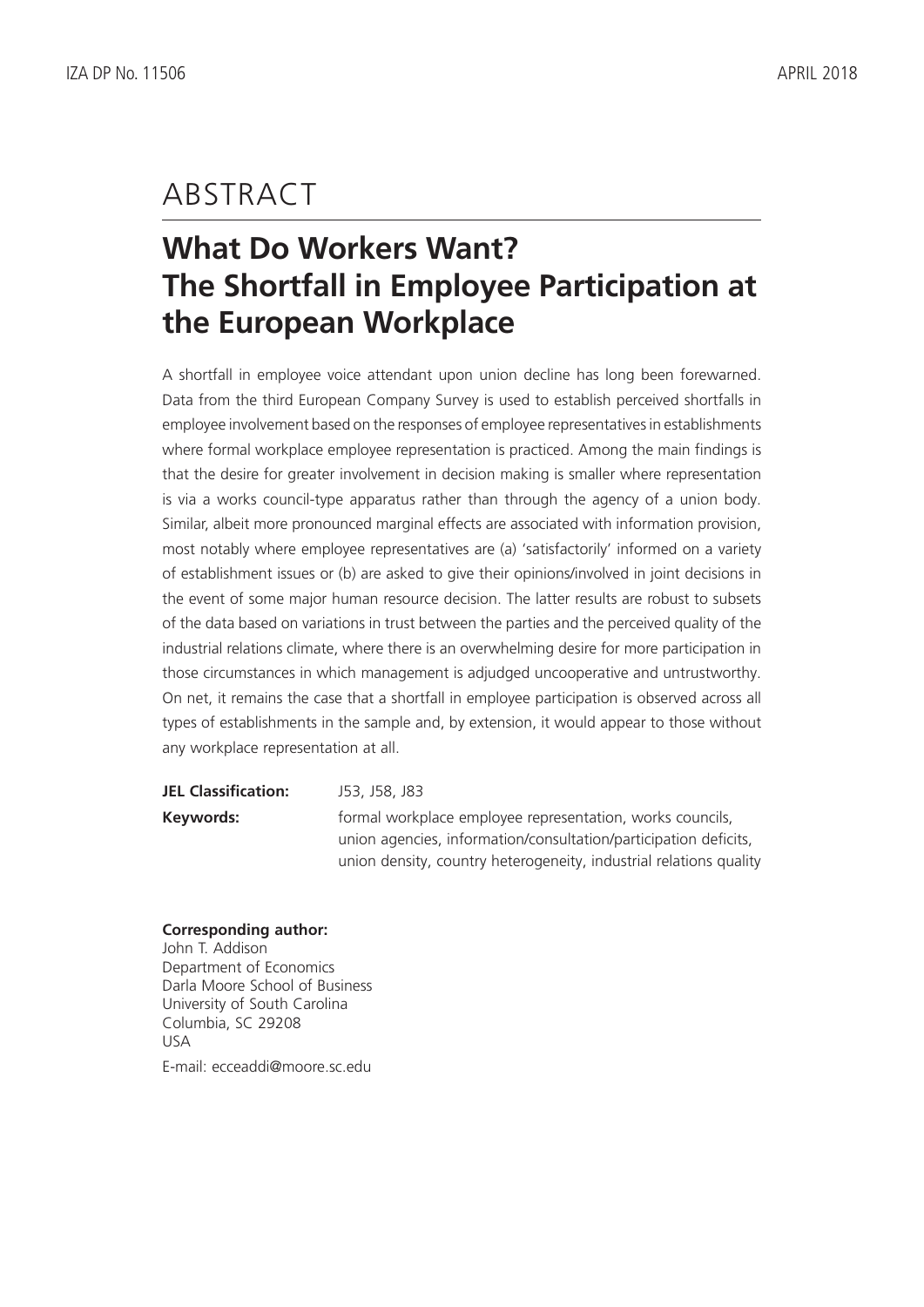#### **I. Introduction**

The decline in unionism has prompted fears of a deficiency in worker voice. The alarm bell has been sounded on a number of occasions since the 1980s but was first formally articulated by Freeman and Rogers (1999) for the United States in documenting a substantial shortfall between the type and extent of workplace representation wanted by workers and that currently obtaining. Freeman and Rogers found that a very large majority of American workers – in the range 85 to 90 percent – desired greater collective voice at the workplace than they then enjoyed (as of the mid-1990s) and that overall 44 percent of workers favored union representation**. <sup>1</sup>** Updated research for the United States seemed to suggest that workers wanted as much or more of a voice in their workplace, and that more than before (now a majority) would vote for unions (Freeman and Rogers, 2006; Boxall, Freeman, and Haynes, 2007; Freeman, 2007).

That said, expressions of a representation gap were found to be much smaller in Australia, Canada, Ireland, New Zealand and the United Kingdom (Boxall, Freeman, and Haynes, 2007). In the case of the U.K., for example, surveys of worker perceptions of the problems they confront at the workplace and the effectiveness of unions (and management) in dealing with these problems offer a more nuanced view.2 Thus, as reported by Bryson and Freeman (2007), although there is every indication that workers value unions as sources of wage increases and protection against unfair treatment by management, a majority of them envisage no major workplace problems that would cause them to join unions. Bryson and Freeman further observe that workers want cooperation rather than confrontation, and prefer bodies that cooperate with management to improve conditions than a more defensive organization offering protection against unfair treatment by management. Admittedly there is a certain tension in all of this because cooperation as an equal partner requires power that can be used in a destructive manner and harm industrial relations, while the adoption by management of a cooperative stance may find that unions interpret this as a sign of weakness to be exploited.

Against this shortfall, there is the policy of the European Union. The EU has long sought to promote worker participation in member states based on the twin notions of industrial democracy and economic competitiveness. Thus, Article 27 of the Charter of Fundamental Rights of the EU states that "workers or their representatives must, at the appropriate level be guaranteed information and consultation in good time in the cases and under the conditions provided by Community law and national laws and practices." Most relevant to the present discussion, Directive 2002 of the European parliament and the Council of 11 March 2002 sets down a general framework for informing and consulting workers at national level (Official Journal, 2002). The Directive provides for a procedure of general, permanent, and effective information and consultation of workers in respect of recent and probable development in an undertaking's activities and economic situation, the structure of employment and decisions that might lead to material changes in work organization and contractual relations**. <sup>3</sup>** As a practical matter, the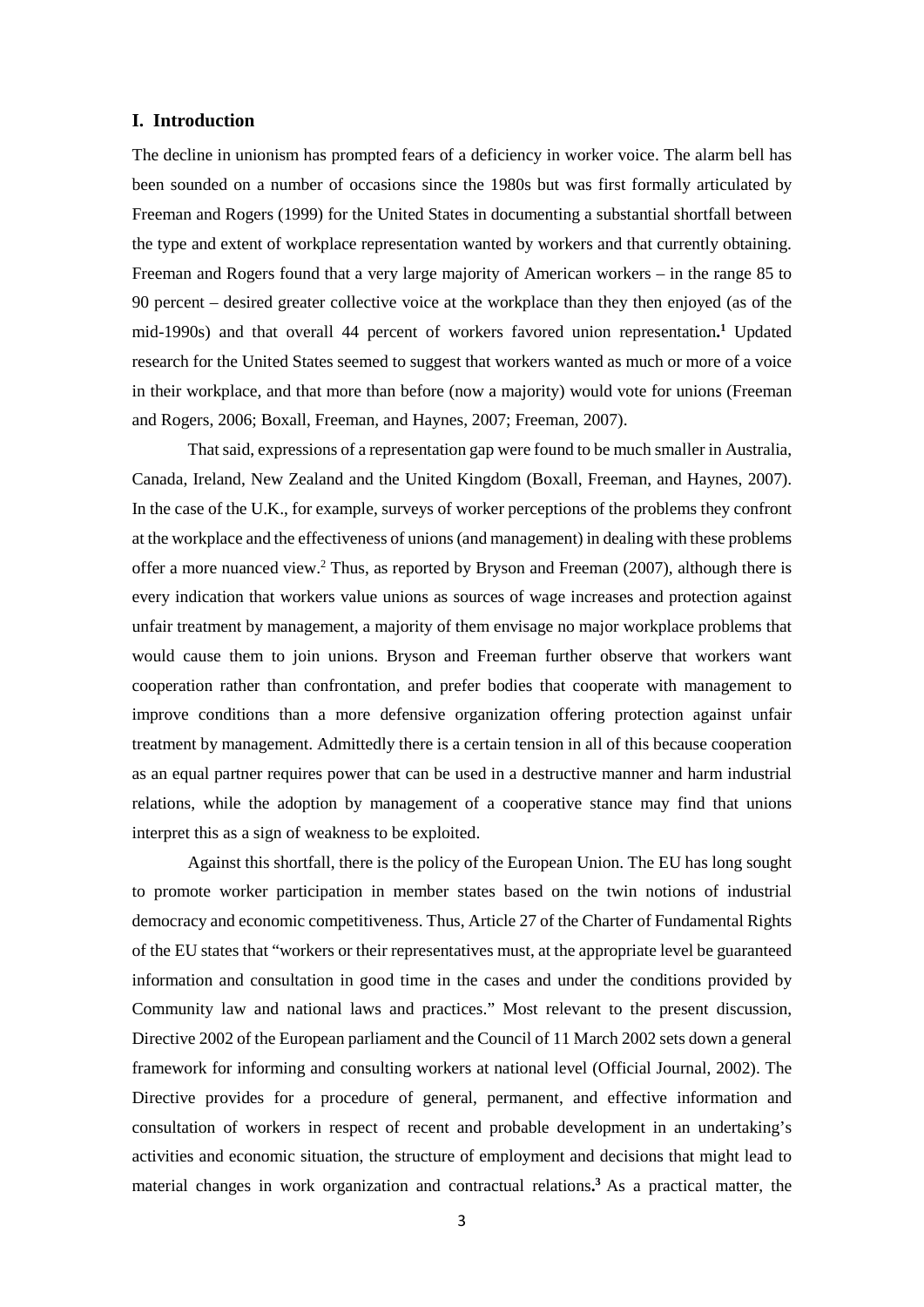legislation allows member states considerable freedom of maneuver and the current state of play is that worker participation rights at establishment/undertaking level vary considerably between member states. Nevertheless, there is movement toward consolidating the linkages between the various levels of worker participation, taken to encompass information and consultation, and negotiations (see European Commission, 2015). Bryson and Freeman argue that by January 2000 even the U.K. had joined other nations in establishing a works-council based industrial relations system.**<sup>4</sup>**

We have fairly detailed knowledge of the types of workplace representation combining both representation through union bodies or through works councils, or similar entities elected by all employees (see, for example, Fulton, 2013). However, our understanding of the frequency of these arrangements, still less their determinants and impact, was largely absent until the publication of the European Company Surveys. It remains the case that there has been no examination of workplace representation from the perspective of the worker side analogous to the individual worker, largely *union-oriented* worker surveys noted earlier. This omission is the motivation for the present inquiry. That is, we shall examine inter al. the involvement in decision making of these formal bodies, the quality of the information provided them by management in terms of its frequency, timeliness and importance, the preparedness of the representation body, and the role of the work climate and trust. In each case, we draw on the Employee Representative (ER) Questionnaire, and hence the opinion of the employee respondent qua representative of the ER-body. A key distinction that will be made is that between a union body on the one hand and a works council on the other. The role of workplace union density will also be examined.

A key empirical finding is that the desire for greater participation is smaller in those circumstances where representation is via a works council-type apparatus rather than through the agency of a union body, the corresponding marginal effect being at least 5 percentage points. Even more pronounced are the marginal effects associated with information provision; chiefly where employee representatives are kept 'satisfactorily' informed on a number of establishment issues, and where they are asked to give their opinions or are involved in joint decisions in the event of some major human resource decision. In these cases, the marginal effects are quite substantial, being as high as 20 to 30 percentage points. In other words, if information and participation is effective the desire for greater involvement of the employee representative body in decision making is greatly lessened.

These results are robust to subsets of the data based on variations in trust between the parties and the perceived quality of the industrial relations climate, the employee representative typically revealing an overwhelming desire for more participation whenever management was adjudged to be uncooperative and untrustworthy. But trust alone was insufficient to overcome what was perceived to be ineffective dialogue between worker representation and management at the workplace. Indeed, our findings point to an across-the-board deficit in the perceived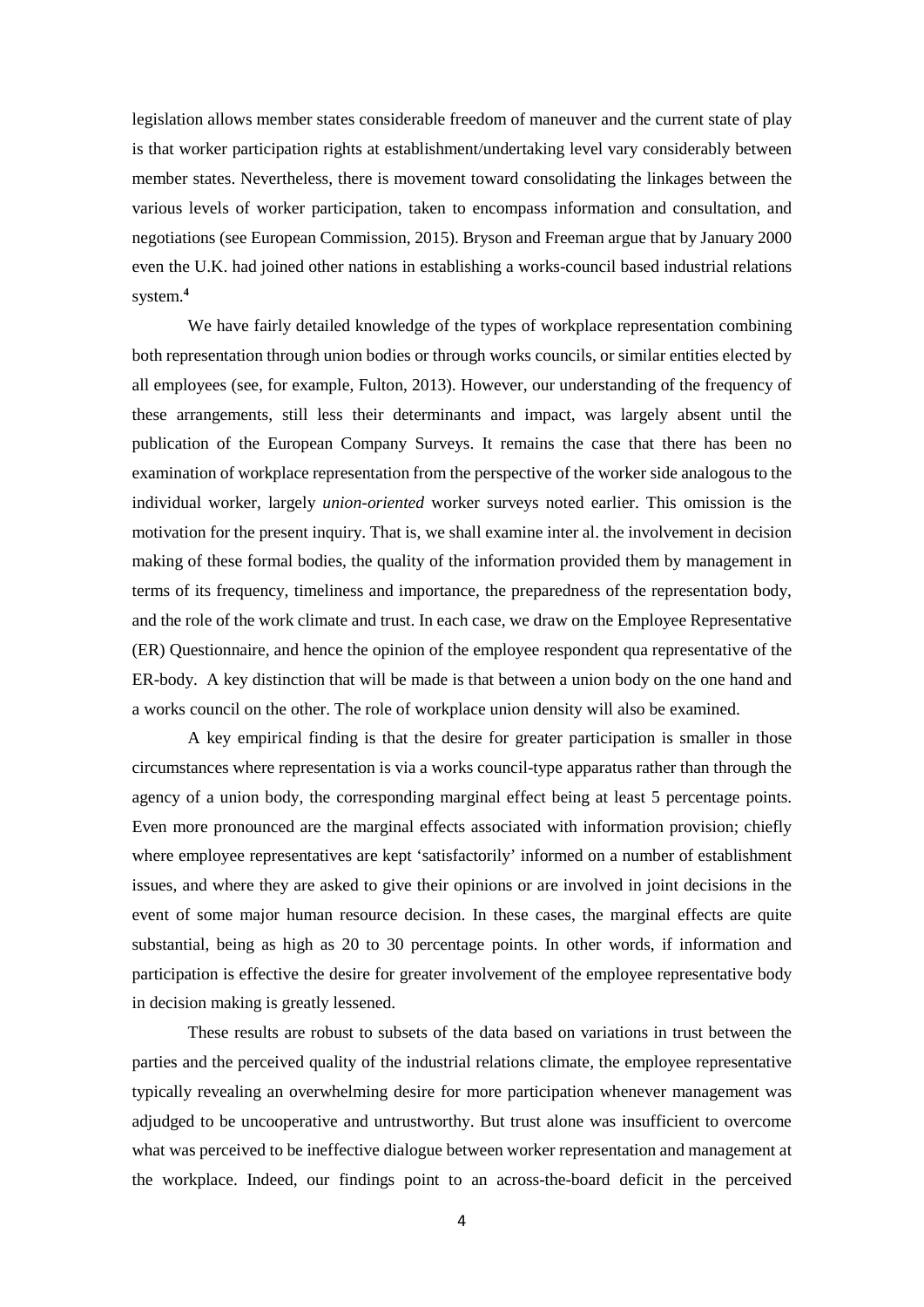involvement of EU workplace employee representative bodies in decision making that can be traced back to the quality and timeliness of information provision, inter al. This shortfall is observed in all types of establishments, for either type of formal workplace representation, both with and without formal workplace representation and, by extension, also it would seem in establishments without any workplace representation at all.

The plan of the paper is as follows. A brief review of the ECS literature on workplace representation, along the dimensions of incidence, effects on firm performance and behavioral outcomes precedes a description of the principal dataset used in this inquiry. Our modeling strategy is next considered to set the scene for the main hypotheses being tested. Detailed findings are then presented. A discussion concludes.

#### **II. Literature Review**

We preface a brief review of the ECS literature with some findings on workplace committees from the U.S. Worker Representation and Participation Survey (WRPS) as augmented by surveys conducted by Peter D. Hart Associates and summarized by Freeman (2007). Freeman observes that workers desire a workplace-committee form of representation. Specifically, the suggestion from the WRPS is that, given a choice between a union and a joint management employee committee that would meet and discuss problems, a little over one-half (52%) of workers selected the workplace committee option, and a little under one-quarter (23%) chose unions, the balance of opinion either being in favor of increased legal protection or opposing any independent organization at all. The subsequent poll data pointed to no less than 76 percent of workers being desirous of material institutional change that would grant them voice at the workplace, either in the form of a workplace committee or union representation or both**. <sup>5</sup>** Given that the gap between what workers want by way of unionization is greater in the United States than elsewhere, there is every indication that the perceptions of workers as to the efficacy of their involvement has to reflect the *variation* in workplace employee representation bodies.

Using data from the Management Questionnaire of the 2009 ECS, Forth, Bryson, and George (2017) were the first to offer a detailed explanation of the pattern of workplace employee representation – its incidence and type – in the (then) 27 countries of the EU, and, as a subsidiary exercise, to examine the behavioral (industrial relations) implications of the voice institutions. The authors show that the incidence of workplace representation is strongly correlated with the degree of centralization of a country's industrial relations regime, being more prevalent in those nations where the dominant level of collective bargaining is above company level. Workplace representation is also more prevalent where there is legislative support for social dialogue at workplace level and where public confidence in unions is higher (as indexed by the mean score of a country in the 2008 European Values Survey), in both cases lowering its cost. Industry rents,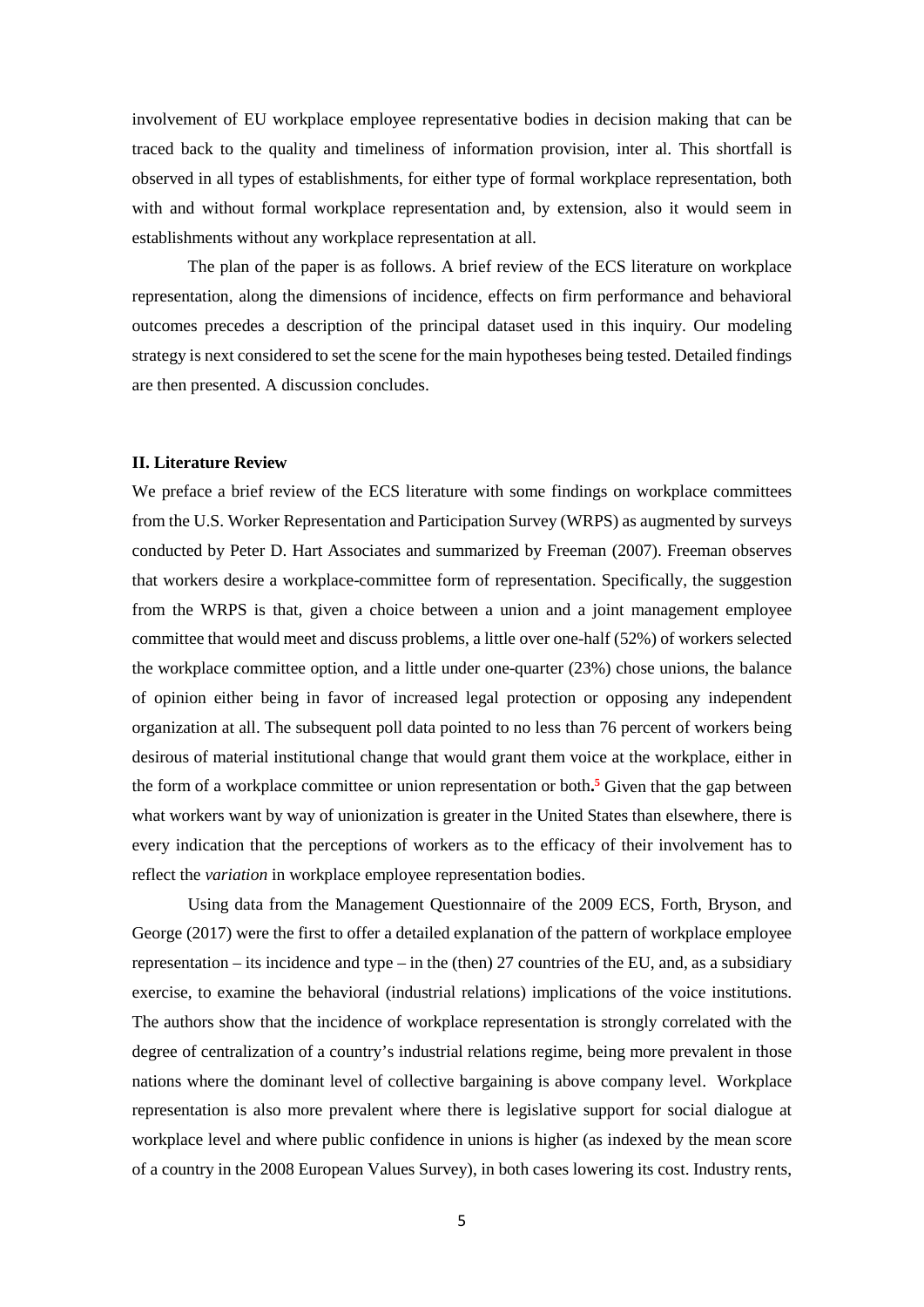as proxied by the relevant sector price-cost margin, are also an important determinant of workplace presentation albeit of the union type rather than works councils. Finally, as regards the behavioral impact of workplace representation, Forth, Bryson, and George regress their binary indicators of the climate of industrial relations, the quit rate, and employee motivation on trade union/works council representation and a full set of workplace characteristics. In a first specification, the authors consider the contribution of a simple presence of any trade union or works council representation as opposed to no workplace representation. In a second specification, they replace this generic measure with three categorical indicators, namely trade union representation only, works council representation only, and the presence of both union and works council representation. The result of the former exercise is that the presence of either form of representation is associated with a greater probability of observing a strained work climate. However, workplace representation as measured plays no role in influencing either worker motivation or staff retention. Turning to the second specification, only where representation is dual channel in form is the variable statistically significant; that is, workplaces having both workplace representation entities present are again more likely to have a strained climate than workplaces with no formal representation but on this occasion less likely to report problems with staff retention.**<sup>6</sup>** For this reason, we shall also consider the impact of local union organization here in the form of the workplace union density.

ECS studies examined here investigate the impact of employee representation either without drawing any distinction between type of workplace representation or by seeking to account for such differences at a level of aggregation higher than the firm. We begin with the study by van den Berg et al. (2013) on the impact of "the information and consultation body" on a subjective measure of the firm's economic situation. The model also includes the presence or otherwise of a trade union in the firm, along with a set of detailed controls for workforce and firm characteristics, sectoral labor agreement, human resource management practices, and personnelrelated arguments. In a second specification, the *attitudes* of the employee representation body, either positive or negative as assessed by management, enter as added regressors.

The hallmark of both specifications is the prior grouping of nations into five clusters, according to whether worker representation conforms to the Germanic, French, Anglo-Saxon, Scandinavian, or Transitional Economy models.**<sup>7</sup>** Interestingly, it is reported that the information and consultation body has a negative impact on performance in the Germanic 3-nation cluster (Germany, Austria, and the Netherlands) but is very positive in the 2-nation Anglo-Saxon cluster (Britain and Ireland). The interpretation offered is that where worker involvement is voluntary the firm may benefit from installing such representation. It is also reported that union presence has a negative effect in the French and Transitional Economy clusters "underscoring the more active and ideological role of trade unions in these parts of the EU" (van den Berg et al., 2013: 42). The combined effect of union presence and worker representation for the Germanic and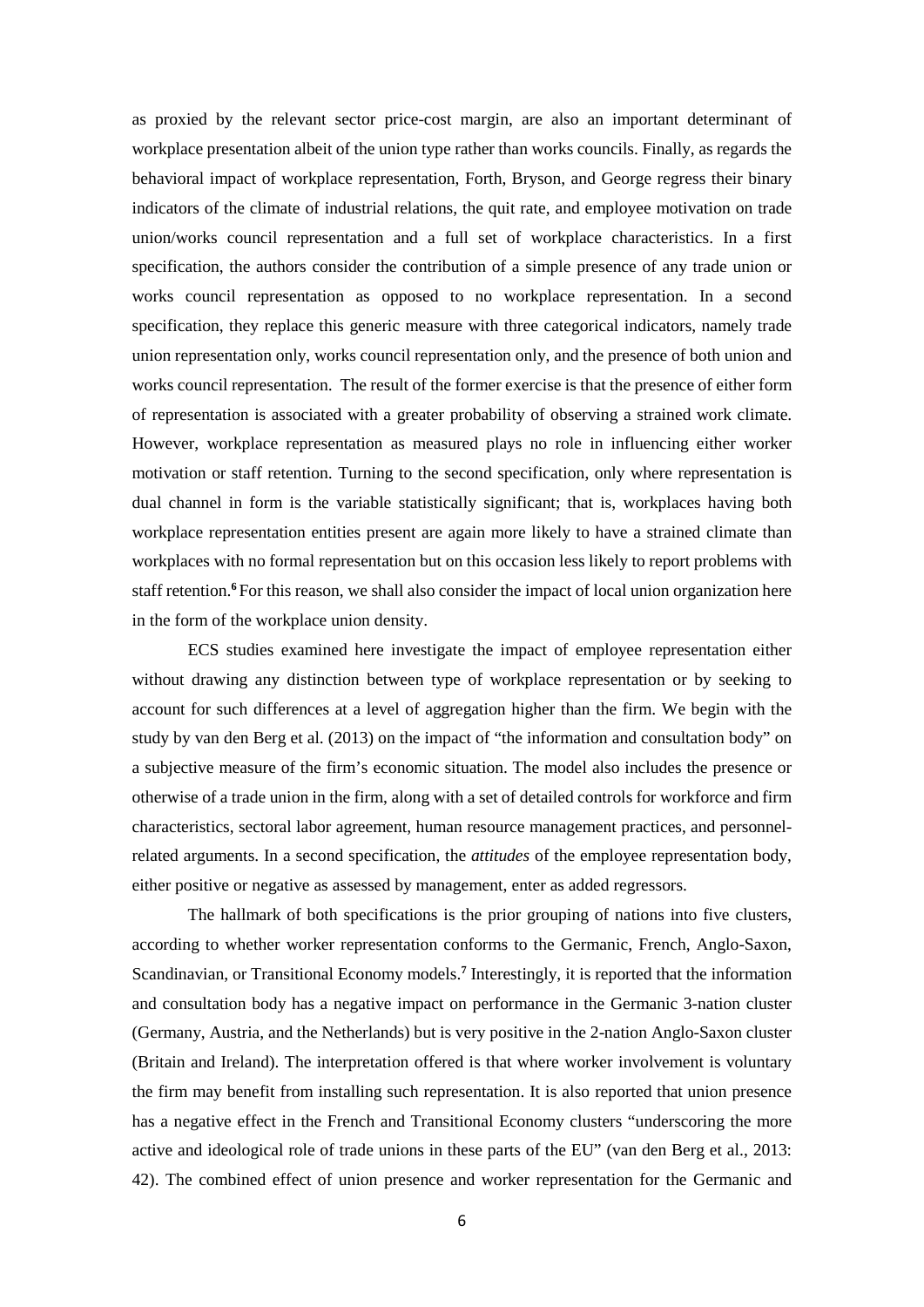Anglo-Saxon clusters reinforces the differential effects of worker representation noted earlier. The authors' second specification, which introduces the attitude variables, suggests that a positive management view of the worker involvement process is associated with improved economic performance in all but the Anglo-Saxon and Transitional Economy clusters. In short, a positive mutual relationship between management and the worker representation agency is said to stimulate firm performance. Further, the combination of union presence and a positive attitude generally produces a beneficial effect on firms' economic performance.

The final study considered here by Addison and Teixeira (2017) examines strikes using data from the 2009 and the 2013 surveys. The emphasis of the study is squarely upon workplace representation of various types, although union organization and its interaction with workplace representation also receives attention. For their baseline model in 2009, the authors report that a 'prevalent' works council agency is associated with lower strike incidence than a union agency. Prevalence refers to either of two situations: first, where the works council is the sole workplace representation agency; and, second, in circumstances where dual systems of workplace representation are present, by the identity of the employee respondent (specifically, if the person interviewed is a works councilor, then the works council is assumed to be the predominant workplace representative agency). As far as union organization is concerned, the major impact on strikes is direct, operating through union density at the workplace and which is found to be associated with greater strike volume. However, some important changes are observed for the second wave of the ECS. In particular, the differentiated role of workplace representation through works councils on the one hand and union agencies on the other emerges as increasingly indistinct. A final result is that good industrial relations appear key to strike reduction independent of the role of workplace representation.

The above literature has a number of implications for the present study of a shortfall in collective voice, or representation gap, and vice versa. First, there is a clear case to be made for taking account of the *two* different types of formal workplace representation, while recognizing the potential importance of the wider industrial relations regime. This distinction is rooted in the collective voice model (Freeman and Medoff, 1984), which although applied initially to unions alone was subsequently used to differentiate between potentially more deliberative voice entities such as the works council on the one hand and union workplace entities likely more concerned with redistribution on the other (Freeman and Lazear, 1995), again subject to considerations of complementarities or otherwise with the wider industrial relations structure. Second, the ECS offers a rare opportunity to peer inside the black box of the voice mechanism, and should help inform the literature on the seemingly disparate behavioral and economic impacts of workplace representation (not least the finding that the impact of the works council is not a datum within a given country). Here we refer in particular to role of factors such as the resource base and functioning of employee representation, the standard of information disclosure, and the extent of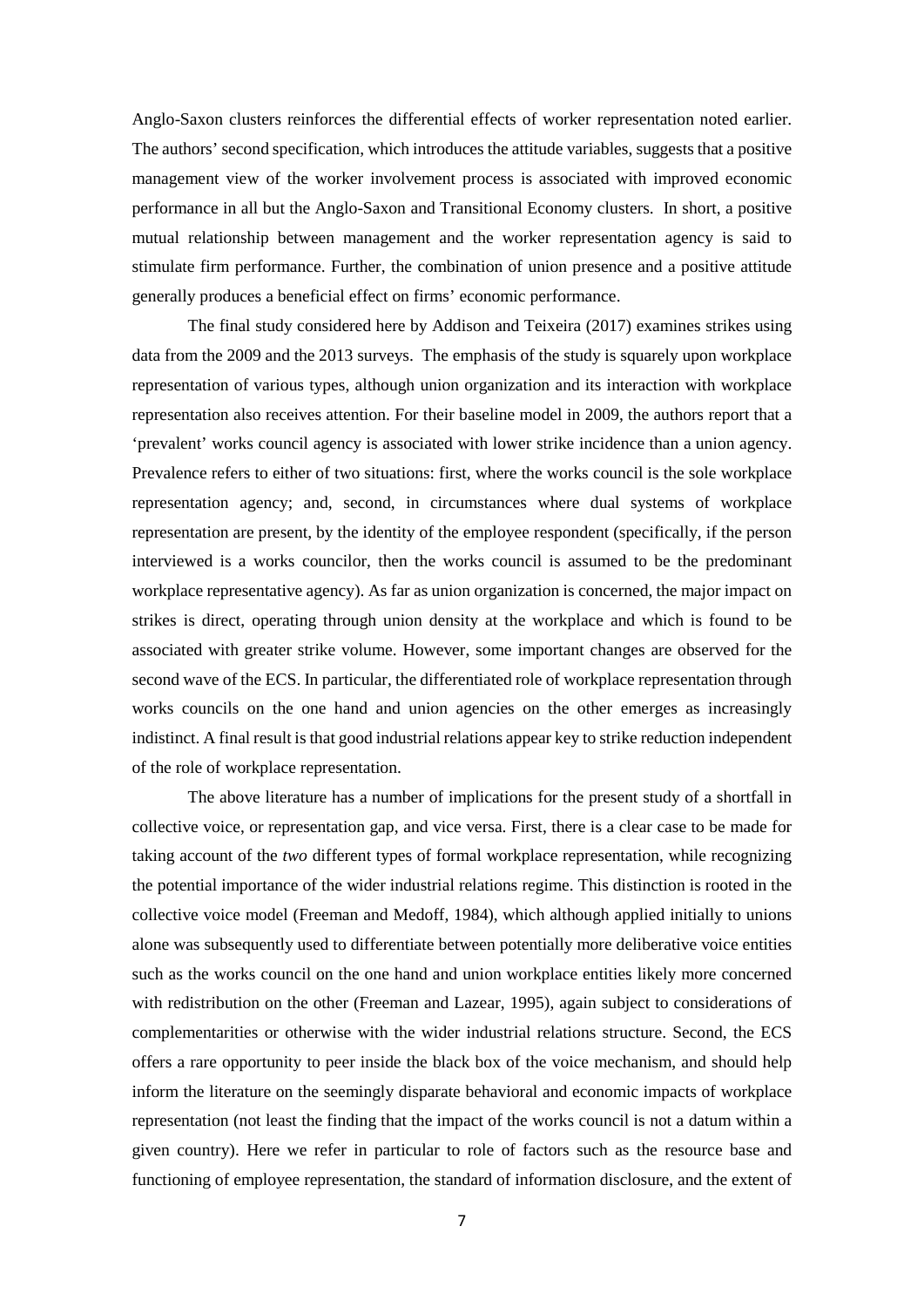consultation and participation it enjoys, and the climate of industrial relations. Each of these factors is a determinant of a perceived shortfall in desired employee workplace representation as captured here by a desire for greater involvement of the employee representative body in decision making in the establishment. Third, it should not go unsaid that the bottom line of the present inquiry like that of its predecessors based on surveys of workers is of an across-the-board representation gap; that is, employee representatives, including works councilors, are desirous of greater involvement in decision making than they currently enjoy. This raises the important question for policy of how much is more? Answers to this question lie strictly beyond the scope of the present inquiry, partly by reason of the cross section nature of the dataset and its neglect of non-union forms of individual voice that have been increasing through time (on which see, for example, Bryson et al., 2013). Nevertheless, the issue would appear to hinge on the erection of alternatives to the right-to-manage default rule (see, for example, Harcourt, Rose, and Croucher, 2015; Hirsch, 2004).

#### **III. The Dataset**

This study uses the Employee Representative (ER) Questionnaire of the 3rd European Company Survey (ECS) of 2013, sponsored by the European Foundation for the Improvement of Living and Working Conditions. Observe firstly that the key question (Q42a.A) used in the present inquiry – whether *the employee representation body should be involved more in the decision making in [the] establishment* – is unique to the 2013 survey. <sup>8</sup> And note secondly that the sample is necessarily restricted to those establishments with an employee representation body, and whose representative was interviewed. Our sample therefore does not include establishments for which there is no employee workplace representation or those whose ER interview is missing.

Only one employee representative is selected to be interviewed in the ECS Survey, who then defines the type of employee representation obtaining at the workplace. In practice, all that is required is the use of the variable (viz. *er\_type\_er*, available in the raw ER dataset file) identifying the *leading* employee representation body, based on the information supplied by the ER respondent; by definition, a person *who is entitled to represent the o*pinions of the *leading* employee representation body at the workplace (see the  $3<sup>rd</sup> ECS$  Sampling Report, p. 26/81).

For the purposes of our analysis, it is also necessary to draw a distinction between formal and informal workplace representation, even if the latter will be excluded from much of our discussion. By way of illustration, formal workplace representation in the United Kingdom requires the presence of some recognized shop floor trade union representation or of a joint consultative committee, any ad hoc form of worker representation being classified as informal. Further, a *Delegado de personal* in Spain or *Delegado sindical* in Portugal, for example, will also be classified as (forms of) informal representation, while *Sección syndical* and *Comissão*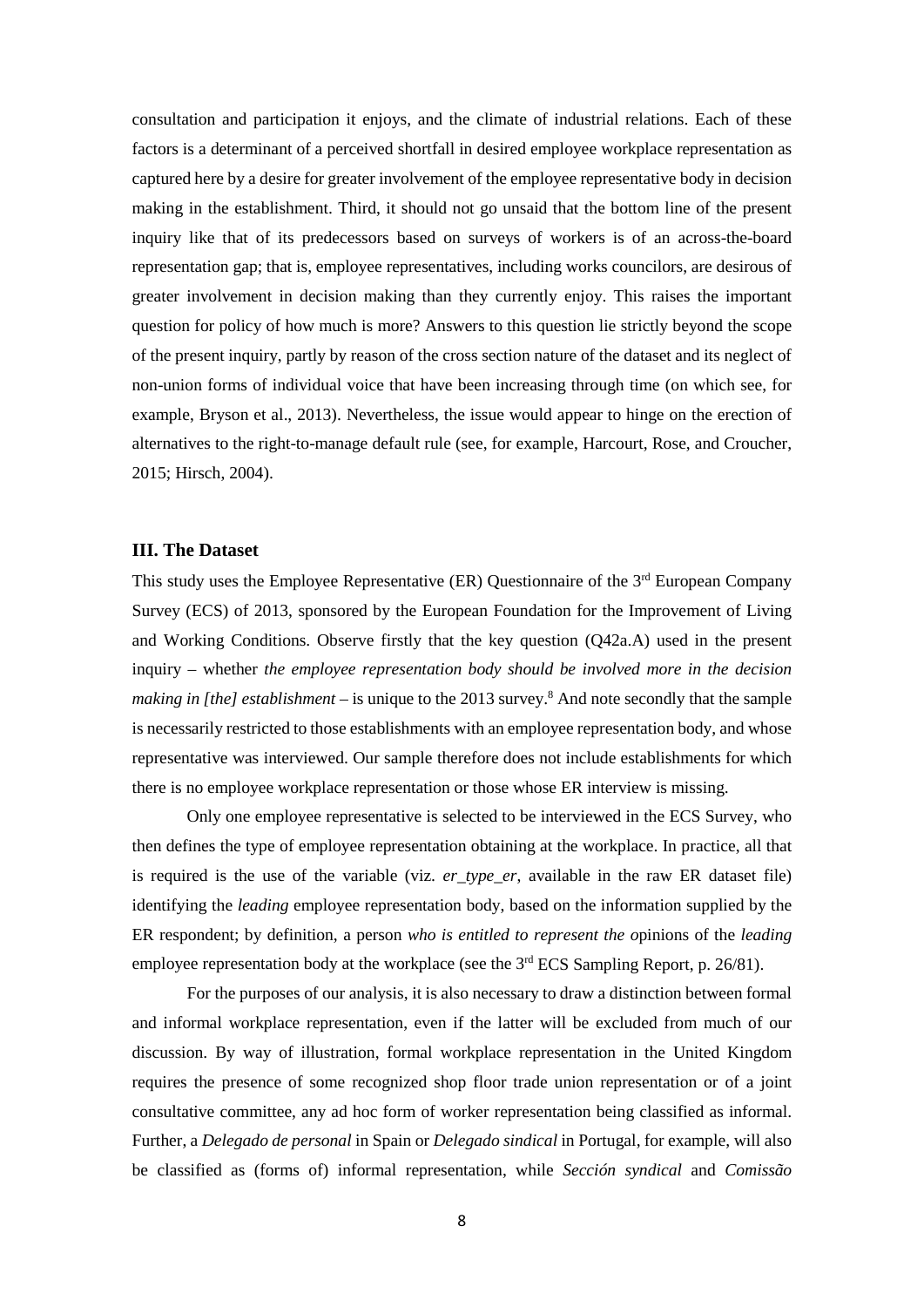*sindical*/*Comissão intersindical*, respectively, signify the presence of a formal union entities at the establishment. Purely occupational safety and health committees are also treated as informal representation.<sup>9</sup>

Appendix Table 1 presents the various national types of formal workplace representation as of 2013. Based on this information, we then define for each country the corresponding works council and union dummies. The works council dummy is defined as equal to one if the works council is either the sole agency at the workplace or, when both works council and union bodies coexist, it is the leading entity by virtue of the identity of the employee representative – and similarly for the dummy flagging the union representation presence.

The incidence of 'union' versus 'works-council' bodies is summarized in Table 1. For each country we have two disjoint sets of union and works council establishments, with each column giving the corresponding percentage of each in the total. As can be seen, 6,249 establishments have formal representation bodies, of which 46 percent are works council type entities and 54 percent are union agencies. Different sets of countries can also be identified, although we remit the discussion/analysis of country clusters to section IV.

#### [Table 1 near here]

A second major aspect of our dataset construction concerns the resource base of worker representation and the method of management communication with that body. The resource base includes issues of training and time allotted to representation, inter al., while information provision focuses on the type of information provided and the manner of its provision. These variables are either directly extracted from the raw ER questionnaire or generated by our Stata coding combining two or more survey questions. We selected the following four qualitative variables from the survey: *employee representative is elected*; *employee representative receives training*; *frequency of meetings with management*; and *time allocated to employee representation is sufficient*. The first variable indicates whether the representative was elected as opposed to being appointed; the second, whether the representative had received training related to his/her role; the third, the frequency of meetings (a 1 to 5 ordered variable such that the higher the value, the lower is the frequency); and the fourth indicates whether the time allocated to representation was adjudged sufficient by the respondent.

Next, of particular importance is the variable signifying the quality of information provided by management to the employee representation body. In order to generate this variable, we used questions 21 and 25 of the ER Questionnaire to generate a dichotomous variable flagging whether the information provided to the ER body on five issues affecting the establishment (see Appendix Table 2) was 'satisfactory.' Where management provided no information (on this range of issues), we simply presumed that information provision was unsatisfactory (and coded the variable as zero).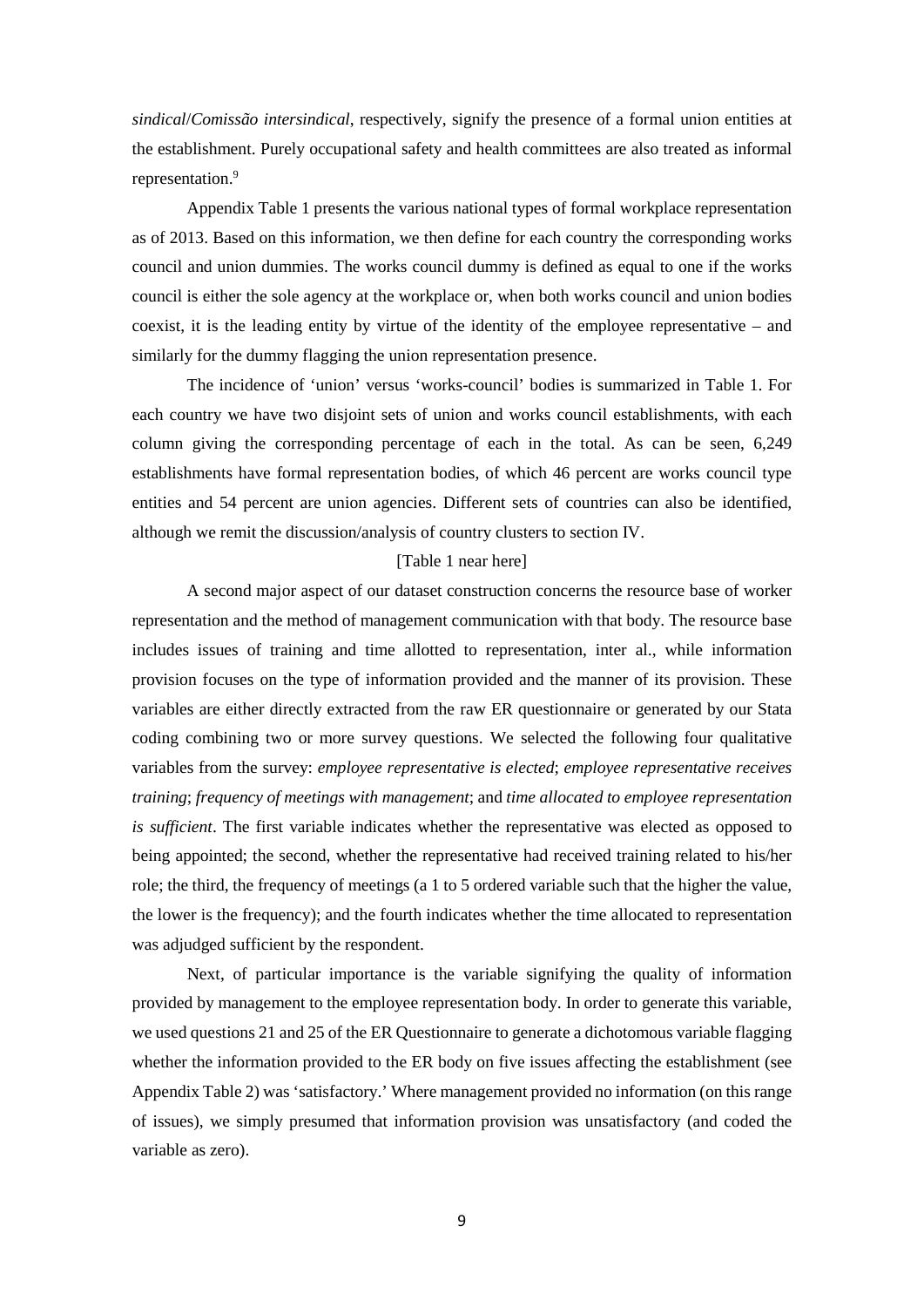For a subset of establishments, the ER Survey also gives information on situations in which major human resource (HR) decisions were taken by management in the preceding 12 months that affected the entire establishment (e.g. working time arrangements and various restructuring measures). This reduced sample comprises a maximum of some 5,600 establishments, for whom it is possible to determine whether the employee representatives were informed by management, as well as assess the perceived influence or otherwise of the employee representative body in decision making on HR issues. In practice, this involved constructing the following four dummy variables: *the ER body was not informed at all by management*; *the ER body was only informed*; *the ER body was informed by management and asked to give its views or involved in the joint decision*; and *the ER body had some or a strong influence on the management decision.*

Finally, three establishment size dummies and six sector dummies are also included in the model specifications given below. Full definitions of the variables are given in Appendix Table 2, the corresponding Stata coding being available upon request.<sup>10</sup>

#### **IV. Modeling Strategy**

Our sample comprises 28 European countries in which we observe highly heterogeneous units (establishments) both within and across countries. As a first step, we nest all units *i* in group (country) *j* and then model unobserved country heterogeneity by using group-level random intercepts  $u_i$  to yield the two-level mixed effects logistic regression

$$
y_{ij} = x_{ij}B + u_j + u_{ij}.\tag{1}
$$

In this setting, the dependent variable  $y_{ij}$  denotes a shortfall in desired participation, a dichotomous variable extracted from the question on whether the employee representation body should be more involved in decision making, assuming the value of 1 where greater involvement is either strongly or very strongly desired, 0 otherwise. Hopefully, the set of establishment characteristics  $x_{ij}$  is rich enough to capture most if not all establishment-level heterogeneity. If, to simplify, the underlying (real world) model is given by  $Y = XB + U$ , with  $(X, U)$  determining Y, taking the conditional expectation we have  $E(Y|X = x, U = u) = xB + u$ . In this case, all sources of variation are taken into account and we have  $Y$  conditional on both  $X$  and  $U$ . If, however, one only conditions on X, we have  $E(Y|X=x) = xB + E(U|X=x)$ , which may not yield  $y = xB + u$ . In other words, running the hypothetical, deterministic model in (1) will not necessarily generate a U-constant  $(Y, X)$  relationship. The causal effect of X on Y will not be identified. But the richer is the set of RHS variables, the greater is the chance that the two approaches will be *ex post* equivalent (see Heckman, 2008).

If one suspects that workplace representation might be adopted endogenously, the firstpass solution in the above framework is to include a wide range of observables. But we can also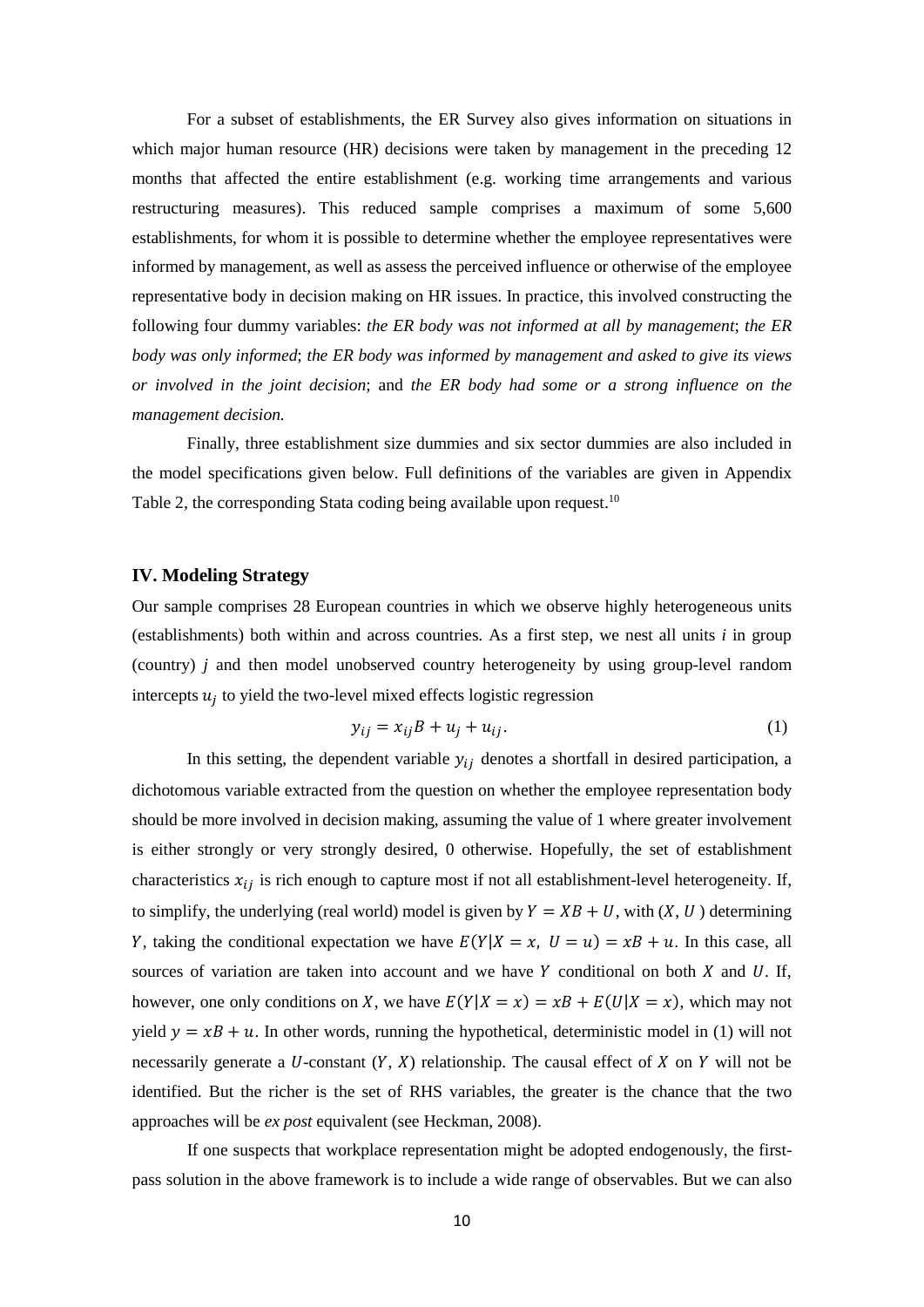proceed in assessing the role workplace employee representative agencies by exploiting the national idiosyncrasies in our dataset; specifically, by using selected environment subsets. In short, although we cannot establish definitive causal relationships, our cross section data nevertheless offer workable 'lab' experiments in which we group different sets of countries so as to evaluate the sensitivity of the baseline model. Given sufficient stability of national environments, this experimentation will strengthen the hypothesized correlational relationships specified in model (1).

Accordingly, we define four groups of countries, denoted by S1, S2, S3 and S4 in Table 2. S1 and S2 contain countries that are exclusively works council only and union only workplace representation regimes, respectively. For their part, S3 and S4 constitute mixed or dual workplace representation systems but in which we can identify nations as (predominantly) works councilsrule and unions-rule countries, respectively. These sets share important commonalities. In particular, in S1, S2, and S3 the presence of formal employee representation is high, while in S4 it is low. In turn, the shortage in desired participation is sizeable across all four sets, with a mean of 63 (in S1) and a maximum of 77 percent (in S4), as will be seen in Table 3 below. We should enter the caveat that two countries – France and Slovakia – do not meet the definitions required characteristics to populate any of the 4 country clusters.

#### [Table 2 near here]

For estimation purposes, we will combine the four subsets in a particular manner. By way of illustration, consider S1 and S2. Clearly, based on these two groups, it is not possible to predict what would be the shortfall in desired participation had an 'uncovered' establishment, say, in Germany or Sweden been covered by an ER body. (By construction, all included units are always 'covered' by some type of workplace representation.) However, we are in a position to know whether a union entity in S2 and a works council in S1 express a similar desire to have more participation in decision making, other things being equal. Let us assume for example that the quality and timeliness of information provision is about the same in the two sets. In such circumstances, the determinants of the perceived shortage are not likely to be too different. From this perspective, one might conjecture that the particular type of workplace representation in place is of no importance, and that only 'coverage' and the provision of quality information matter. An analogous exercise can be conducted using different country combinations (see section V).

We supplement the analysis of the baseline model using variations in trust and cooperation between the parties (i.e. the quality of industrial relations in a broad sense). In this case, we deploy the following four variables: *management makes sincere efforts to involve the employee representation; the relationship between management and employee representation is hostile; management can be trusted;* and a *good or very good work climate at the establishment*. (Again, a full description of these variables is given in Appendix Table 2.) Our approach therefore will be to use different subsamples in order to uncover useful patterns in the data (see Table 7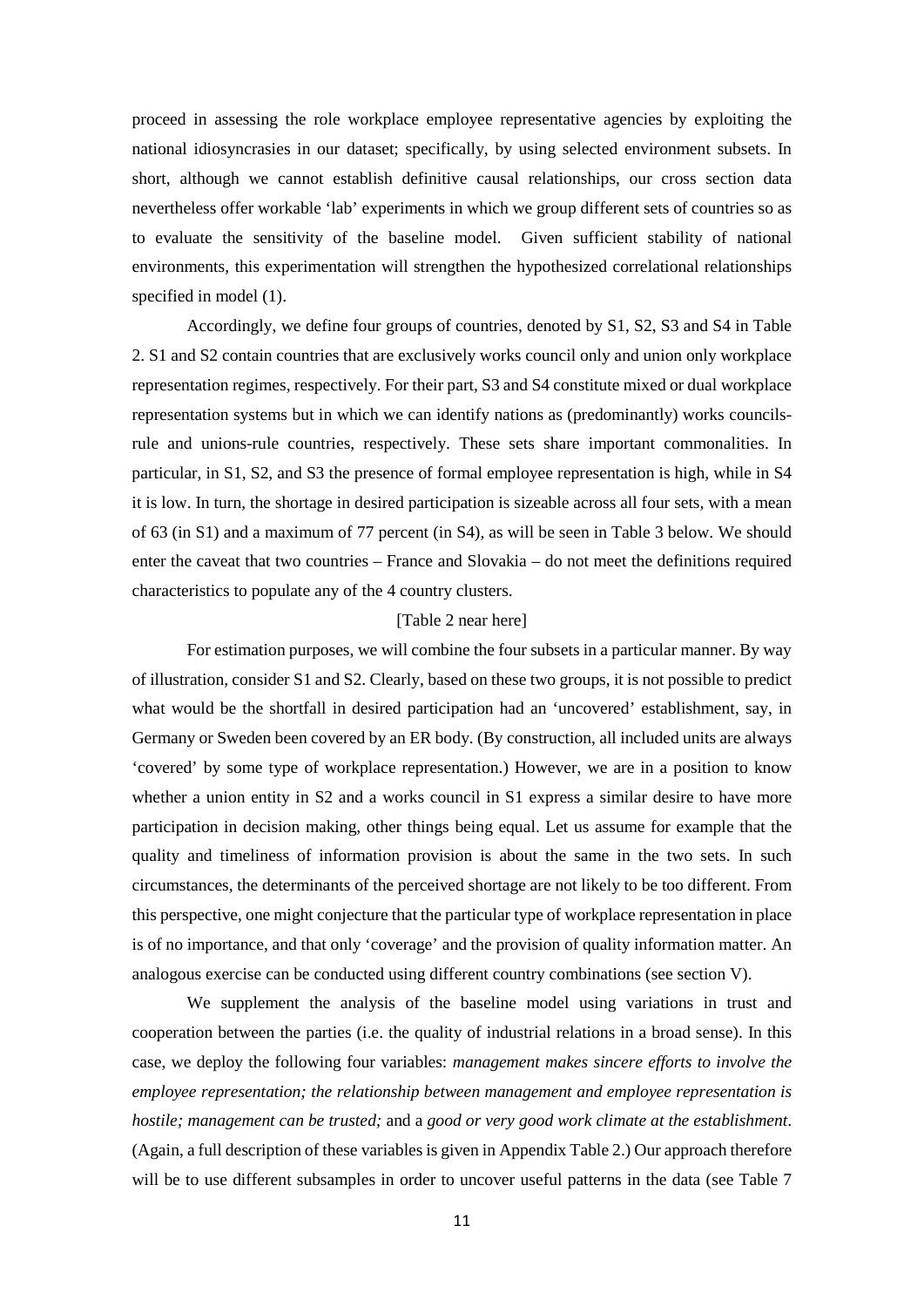below). The corresponding results will then inform us about the possible role of the included factors in selected environments. We would anticipate that lack of management commitment, the existence of a hostile relationship, an untrustworthy management, or a bad work climate will tend to be associated with an overwhelming shortage/shortfall in desired participation, irrespective of the form of workplace representation as presumably in this scenario the type of information provision will be rather poor. In turn, if for example the workplace environment is non-hostile, then one might expect a greater desire for involvement whenever the dialogue between the parties is less than effective, which in turn is a function of the quality of information provision and the actual level of influence in decision making.

#### **V. Findings**

Table 3 provides the establishment-level means of the key variables included in the baseline model by type of workplace representation, and also by country clusters, both for the entire sample and for the reduced sample of establishments with a major HR decision in the last 12 months. There is a visible shortfall in participation, our dependent variable derived from answers to question 42a (item A). On average, respondents are desirous of greater involvement in more than 70 percent of the cases. There is also indication that this perceived shortfall in workplace representation is higher among union than works council establishments by a 10 percentage point margin, and that this shortfall ranges between 63 to 77 percent across the different country subsets. But observe that the perceived deficit in workplace representation is across the board.

#### [Table 3 near here]

Regarding the other arguments in panel (a) of Table 3, those in the second block dealing with the resources and functioning of the ER body have means that are quite flat for establishments in the first three columns. That said, the variability across the country subsamples is clearly greater, especially with respect to the percentage of elected representatives and the likelihood that the representative received training. Here, elected members are more common in S1 and S4, while training is more common in S1 and S2. However, in no case for the country subsets does the difference exceed 20 percentage points.

Differences in the provision of information in the third block of panel (a) of the table seem to be even smaller across columns. Satisfaction with information provision is lower in union establishments (by a 10 percentage point margin) and it is also smaller in union-only and unionsrule countries (i.e. in S2 and S4). In establishments with major HR decisions – shown in panel (b) of the table – the differences across samples are clearly smaller than in panel (a), suggesting that in difficult times or in times of disruption communication tends to improve somewhat, while the desire for participation is elevated.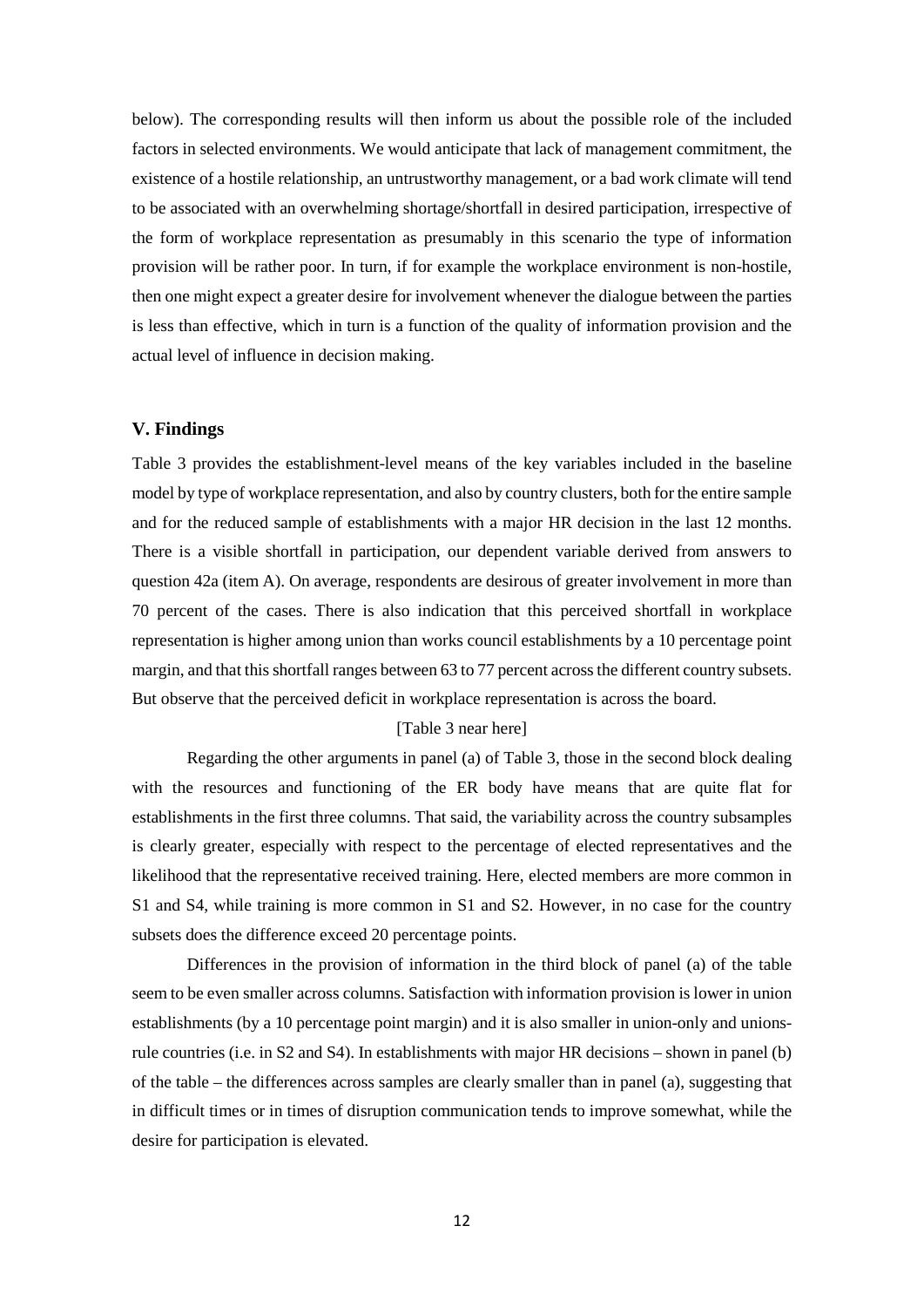Although differences across columns in the table are never dramatic, they are in our view sufficiently tangible for us to anticipate that the observed variation can be helpful in designing strategies with a view to establishing robust correlational relationships in the data. Before turning to these however, an issue worth pursuing at this point is whether the desire for more participation by the ER body is also shared by the employees at the establishment. In other words, is the ER representative a reliable source of the views of all employees at the workplace or is it the case that the respondent simply represents the views of the ER body? There is in fact no obvious indication in the data that the respondent's view is at odds with that of the generality of employees. Our test is perforce indirect as only the opinion of the ER respondent is recorded in the ECS survey. To make the case as clearly as possible, we consider the subset of establishments with recent experience of a major HR decision (see panel (b) of Table 3). We then use the answers to questions Q20A and Q20B of the ER Questionnaire to search for any obvious contradiction in the respondent's assessment of the shortage in workplace representation. Our testing hypothesis can be stated as follows: if the respondent disagrees with the statement in question Q20A (that is, if he/she says that 'employees do not value the work of the employee representation'), while at the same time also disagreeing with the statement that 'employees rarely express interest in the outcome of consultations or negotiations' (question Q20B), then the shortage in desired participation should be expected to be at its maximum because in this case the ER body is presumably not delivering the goods. If our prediction is correct, the conclusion would be that the ER respondent is probably reliable in expressing the overall view of employees. The diagnosis is given in Appendix Table 3: The mean of 84 percent in the first column of that table suggests that the representative is not an unreliable source of the opinion of the employees.<sup>11</sup>

Table 4 presents the results of the baseline model specified in equation (1). Column (1) uses the full sample of establishments with formal workplace representation, while column (2) restricts the sample to those units with a major HR decision taken in the last 12 months and for which we have additional information. The table thus provides the responses of the leading representatives of workplace employee representation bodies at the establishment level as to their perceptions of the degree of involvement in decision making of their agencies, conditional on the set of observables. As hypothesized earlier, works council establishments are likely in practice to seek – or to be granted – greater involvement of the employee representation body in decision making. In consequence, we expect any deficit in participation to be smaller whenever these agencies are present versus their union workplace representation counterpart. Indeed, we obtain a highly statistically significant negatively signed of works council coefficient estimate in the first block of regressors, with a corresponding marginal effect of 9 percentage points in column (1). The marginal effect in this case gives the change in the outcome variable associated with a change in works council dummy from 0 to 1, setting all the random intercepts at zero (their theoretical mean). The statistical evidence on the relationship between an establishment's union density and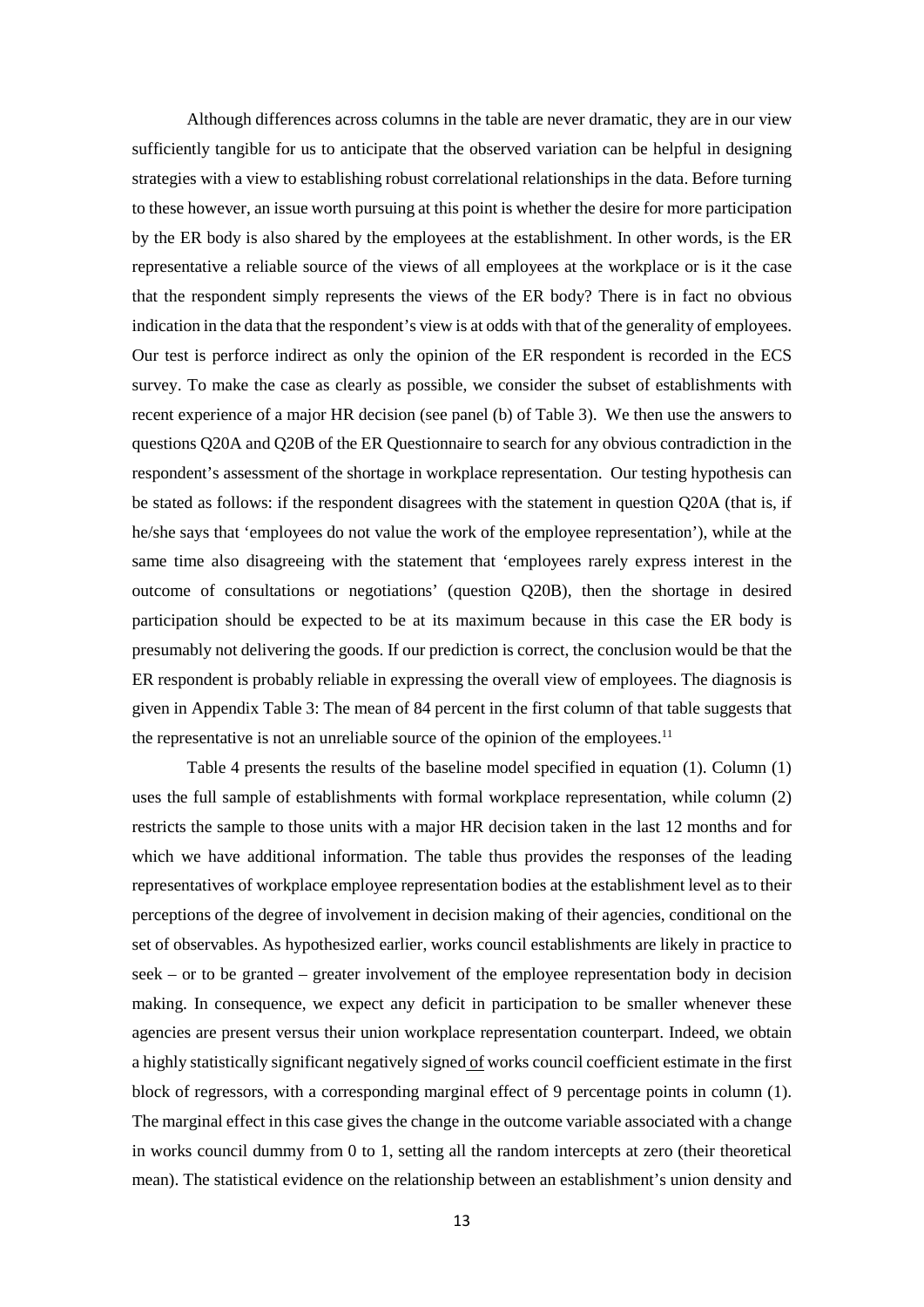the shortfall in participation is much weaker, with the respective marginal effect not statistically different from zero. The results in column (2) confirm the works council result, while union density is now statistically different from zero at the .05 level, suggesting that the variable is somewhat more of a factor under major changes in the organization.

#### [Table 4 near here]

The second block of regressors detail the scope of workplace representation, namely, its resource base and the method and manner of communication. For all four selected covariates the relationship is highly statistically significant (at the 0.01 level): a positive correlation in the cases of an *elected employee representative* and a *trained employee representative*, and where there is (low) *frequency of meetings with management*; and a negative association in circumstances where the *time allotted to employee representation is adjudged sufficient*. Alternatively put, an adequate level of involvement requires specific skills (which can be learned), some frequency of meetings with decision makers, as well as a sufficient amount of time allocated to the representation process. Unsurprisingly, elected representatives express a heightened desire for greater involvement of workplace representation in decision making or, equivalently, a greater degree of dissatisfaction regarding the actual level of involvement, with a marginal effect of 6 percentage points in both columns (1) and (2).

A key aspect is the role played by the provision of information in general, the hypothesis being that the higher the degree of satisfaction with the information provided by management, the less likely are employee representatives to press for greater involvement in decision making. Recall that the variable measures the extent to which the *Information provided by management to the ER body* (covering areas such as the financial and employment situation of the establishment, the introduction of new products/services and processes, and even its strategic plans) is adjudged satisfactory by the employee representative. The well determined negative sign of the coefficient confirms this expectation (and the converse), with very large marginal effects of 27 and 21 percentage points in columns (1) and (2), respectively.

The major decision variable in column (1) suggests that, other things equal, major threatened disruptions in establishment activities are likely to generate an increased desire for ER involvement. This relationship is captured by the positive coefficient of the variable, which is highly statistically significant and implies a marginal effect of approximately 10 percentage points.

As was noted earlier, for the subset of establishments in column  $(2)$  – that is, establishments where a major decision was taken by management in the last 12 months – we have an extended number of regressors that pertain to the quality of information provision and perceived influence of the ER body in the ensuing decision making process. We have in this case three qualitative information levels: no information at all (the omitted category); information provision but no substantive involvement by the ER body; and information provision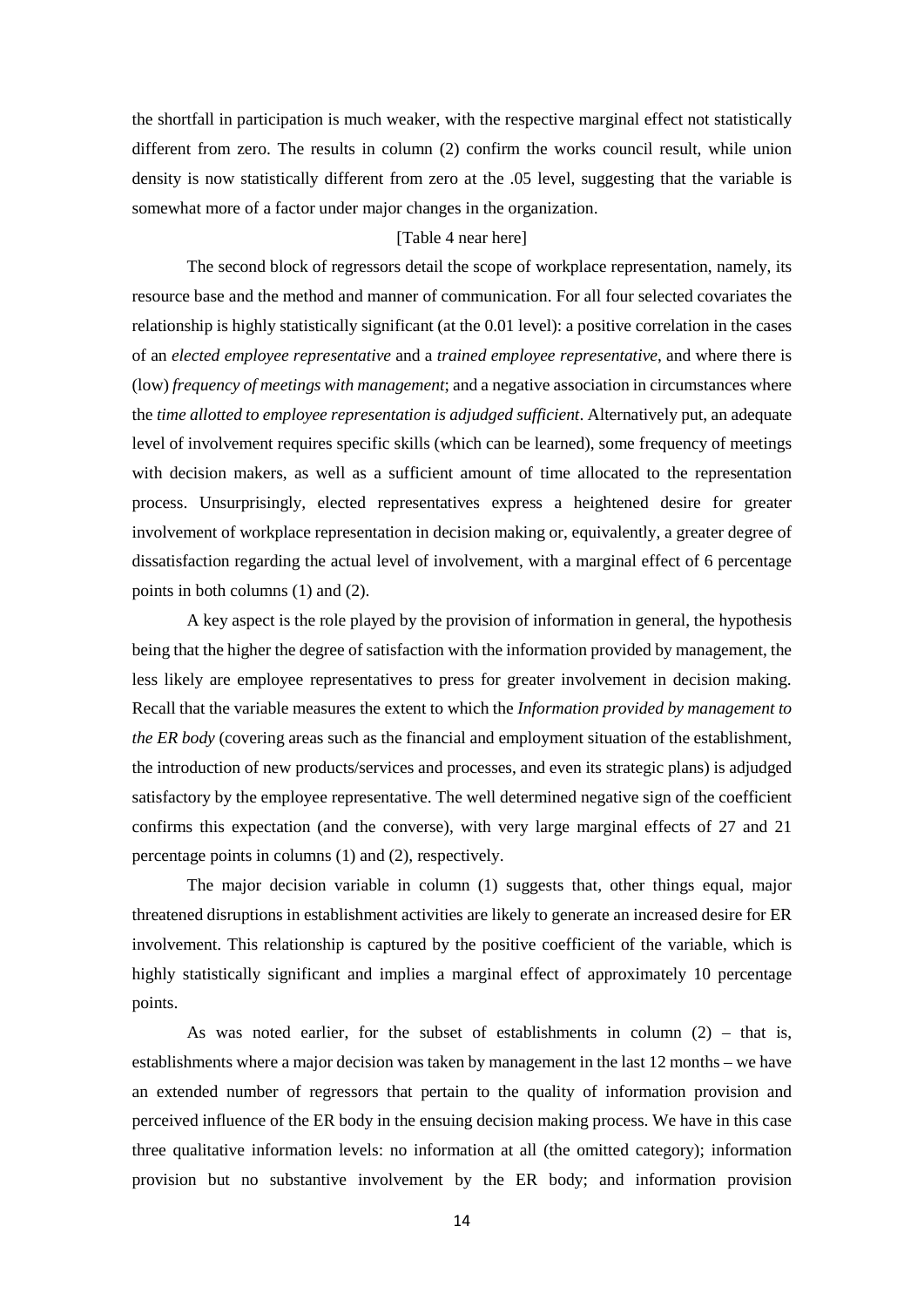complemented by discussion and joint decision making. The hypotheses are (a) that the higher is the quality of information provision on major decisions, the smaller the shortfall in desired participation, and (b) that the perceived shortfall will be lower the greater the actual influence of the workplace employee representative body in decision making. The marginal effects are as expected and again quite substantial at 13 percentage points in the former case and 6 percentage points in the latter.

Note finally that model (1) assumes that country heterogeneity is captured by our mixed effects implementation. The model therefore gives an estimate of both the role of observables  $X$ and the unobservable random country effects. The log-likelihood ratio diagnostic test at the base of the table indicates that the null of a zero random variation in the intercept is comfortably rejected.

Our main concern in Table 4 has been to detect regularities across a wide spectrum of countries on the relationship between employee representation and the perceived level of satisfaction regarding the level of participation in decision making. The main result was the suggestion that works council representation is associated with a lower degree of dissatisfaction. Alternatively put, representation through different channels is an issue from the point of view of the effectiveness of the management-employee representation dialogue. But although our hierarchical, mixed-effects model, which controls for unobserved country heterogeneity, is strongly suggestive, it remains to be seen whether the revealed association is driven by any particular set of countries. Accordingly, the trail now returns to the role of information provision and communication in different country subsets.

The results of fitting the model to country subsets are provided in Table 5. Note that these country subsets are based on actual country practices regarding employee representation, not on any a priori country grouping. Secondly, from a total of 12 (meaningful) cases containing one, two, and three sets of countries, we focus on just 6 of them. <sup>12</sup> These are: Case 1, which includes establishments in S1 and S2 countries; Case 2, with establishments in S3 and S4; Cases 3 and 4, respectively comprising S3 and S4 establishments only; Case 5, with establishments in S1 and S4; and, finally, Case 6, with establishments in S1 and S3.

#### [Table 5 near here]

For each case, we again provide results for all establishments (columns (1)) and for those establishments with a major HR decision (columns (2)). This procedure is intended to make comparisons with the baseline model in Table 4 more straightforward. Case 1, for example, addresses the issue of whether perceived dissatisfaction is similar in 'works council only' and 'union only' countries, controlling for other covariates. Given the country subsets described in Table 2, our presumption in this case is that the works council and union representation entities are not likely to perform too dissimilar functions. In other words, once the resource base and the quality of information is taken into account, it is not probable that the association between the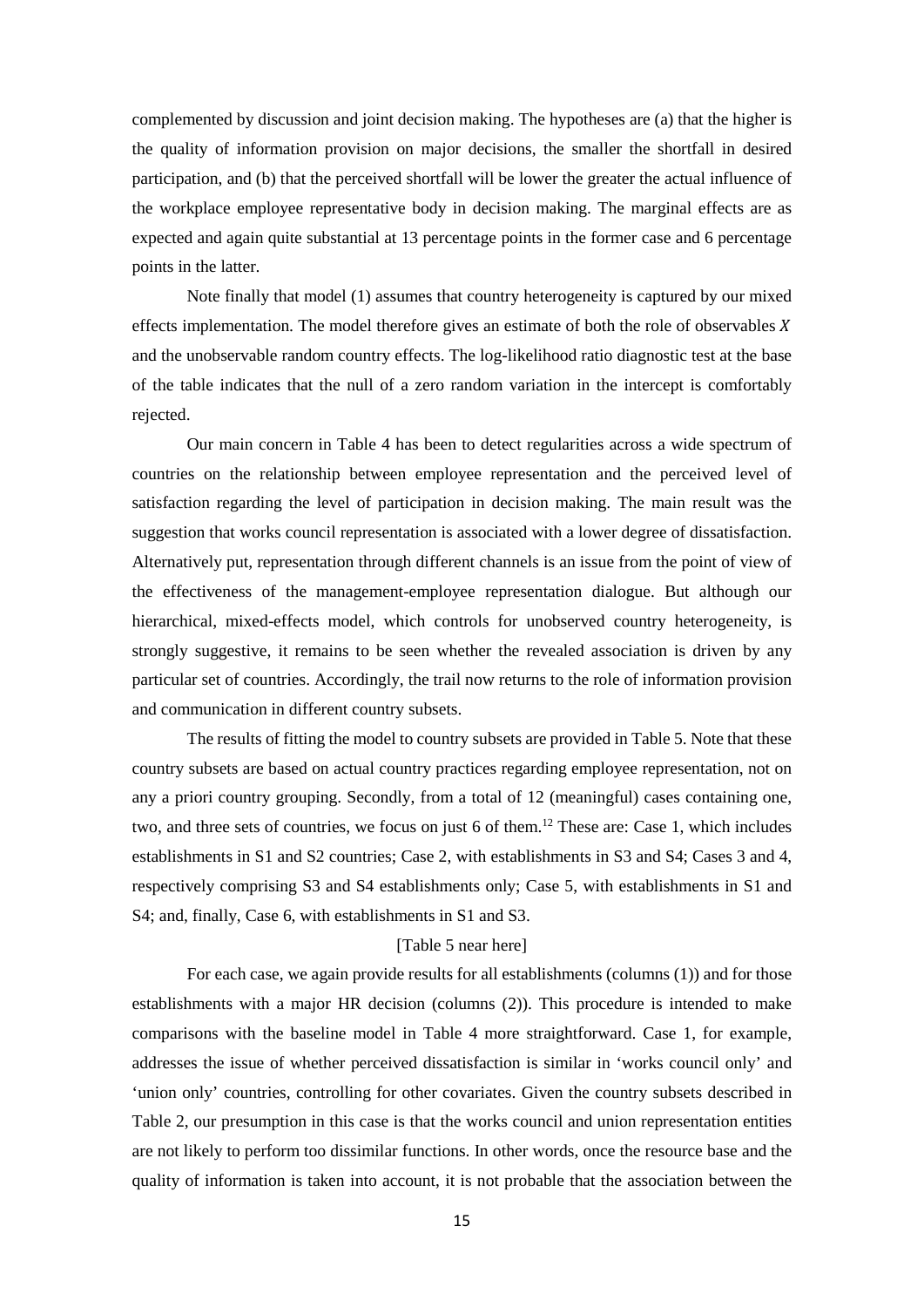perceived shortfall in participation will differ much across establishments in S1 and S2. However, according to our estimates, for Case 1 in column (1), there is a statistically significant difference – at the 0.1 level – across the two types of representation, although this result is not carry over to column (2). All the other coefficients have the expected sign. Statistical significance of the included coefficients is generally smaller than in Table 4, a result that can be attributed to the corresponding reduction in sample size.

In Case 2, we compare establishments in 'works councils-rule' countries versus 'unionsrule' countries, in S3 and S4, respectively. Both the minority establishments with union agency in S3 and a works council in S4 are retained in the estimation sample. The goal here is to examine both the role of employee representation and the importance of the resource base and quality of information provision in countries that have a distinct 'majority' practice. The source of variation in this case arises from the comparison of works councils and unions, both present in S3 and S4 countries.

We confirm in columns (1) and (2) that the marginal effect of the works council variable is again negative. Contrary to Case 1, the union density argument is now statistically significant (and positive). Given the increase in sample size, all the other regressors have the expected signs and in general a higher level of statistical significance.

Case 3 serves to test whether it is possible to distinguish works councils and union agencies, now exclusively based on the subset of works councils-rule countries. We obtain a statistically significant negatively signed coefficient estimate in both columns (1) and (2), with the corresponding marginal effects being within the 5 to 7 percentage point interval. A similar exercise is conducted for Case 4, that is, within the unions-rule countries. Here, the less than 25 percent of establishments with works council representation is sufficient to confirm that establishments having works council representation are seemingly associated with a lower level of dissatisfaction. Finally, the role of employee representation is examined using works councils in S1 and S4 versus (majority) union agencies in S4 (Case 5), and works councils in S1 and S3 versus minority (union) agencies in S3 (Case 6). In both cases our priors are again confirmed.

In sum, there seems to be no reason to suspect that either the role associated with the type of workplace representation, or the role of the resource base and the provision of information, is specific to a particular 'environment.' That is, union representation is generally associated with a higher level of dissatisfaction, and deficiencies in the machinery of representation and a poorly informed employee representation similarly reflected in demands for greater involvement of the agency in decision making.

#### [Table 6 near here]

We next examine the baseline model using variations in the quality of industrial relations. We expect lack of engagement on the part of management, or an absence of trust between the parties, to be associated with widespread dissatisfaction among the cadre of employee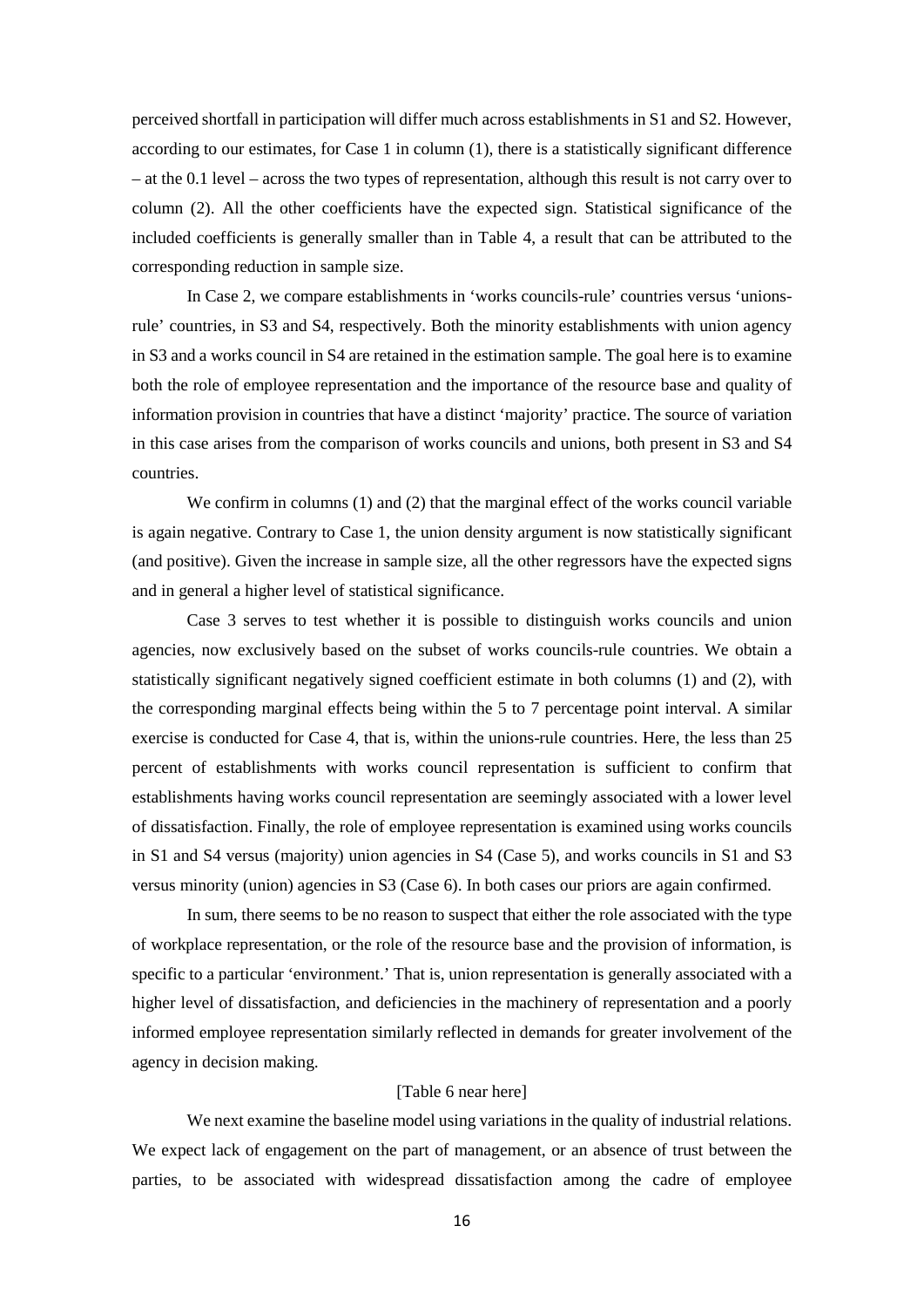representatives. It remains therefore to be seen whether a 'bad environment' is associated with a desire for more participation in decision making independent of the type of workplace representation. In turn, if the 'environment' is more favorable one might expect the shortfall in participation to be dependent on the provision of information. In these circumstances, might not one conclude that 'effective' ER-management interaction is more often found in works councils than in union representation, all else constant? We address this issue by separating the sample into relevant subsets of good and bad industrial relations quality, according to the four selected industrial relations indicators.

To begin with, we present some descriptive statistics in Table 6. For illustrative purposes, we will focus on panel (a) of the table and just consider the case of the variable *management makes a sincere effort to involve the employee representation in solving joint problems.* It can be seen that there is a lack of engagement by management in a minority of cases (viz. 20 percent of the total); that this lack of cooperation is strongly associated with the shortfall in participation (in 92 percent of the cases). Observe also that union workplace representation tends to be associated with a greater shortfall in desired participation in the absence of a sincere effort by management to involve employee representation in solving joint problems. These results are replicated in their entirety across panels (b) through (d) of Table 6.

Table 7 provides the corresponding multivariate analysis for all four cases examined in Table 6, and now identified as Cases 1 through 4. For each case, we have two separate samples in columns (1) and (2), comprising establishments in which according to the responses of the employee representative interviewed the 'quality' of industrial relations is adjudged to be 'high' and 'low.' The shortfall in workplace representation is again our dependent variable. In column (1) for Case 1 we confirm that the desire to be more involved is higher when representation is via a union rather than through a works council; and that the desire is a function of the effectiveness of the interaction between the two parties as proxied by adequate information provision and influence in decision making. Column (2) in turn indicates that there is insufficient variability across the two types of representation. That is to say, lack of engagement by management is associated throughout with insufficient information and influence.<sup>13</sup> These disparate results are also found for Cases 2 through 4, and where the variation in statistical significance can be related to pronounced changes in sample size. Our conclusions are therefore as follows. A 'bad' industrial relations environment (characterized by a lack of engagement by management, or the presence of a hostile relationship, or a lack of trust in management, or an absence of a good/very good work climate) is associated with a greater shortfall in workplace representation and basically no role is played by the workplace type of representation. The corollary is that whenever the industrial relations environment is 'good,' the presence of works council is in general associated with a higher level of satisfaction regarding participation in critical decisions of the organization and manifested in a lessened desire for more involvement.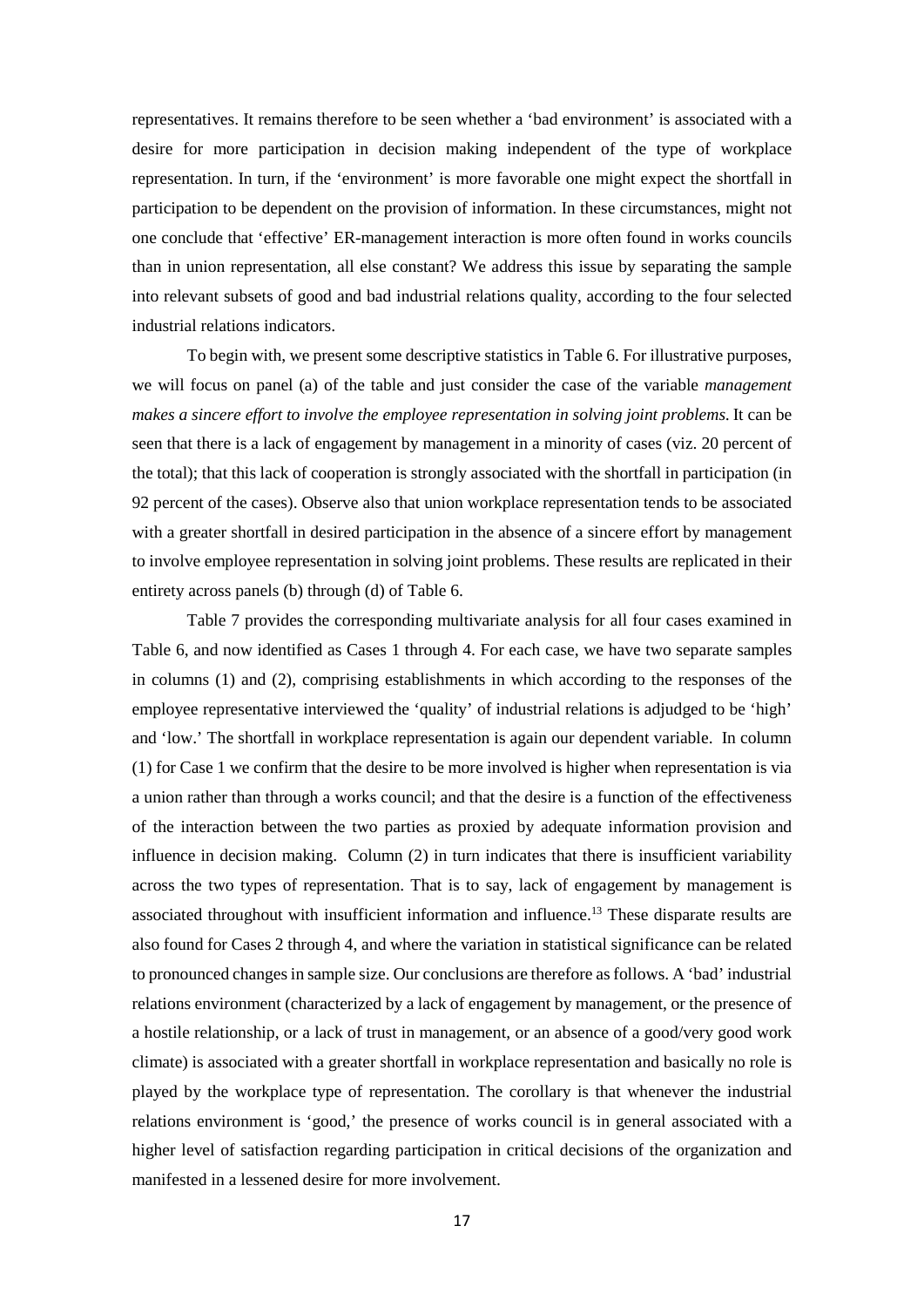#### [Table 7 near here]

Finally, although establishments with informal employee representation – that is, any ad hoc form of worker representation – are not included in our regressions, we can nevertheless use information on this group to assist us in gauging the attitudes toward workplace representation of those employees who currently have no representation at all and who are not surveyed in the ECS. Descriptively at least, the two groups of establishments are not too different in size and sector affiliation. For example, considering the size classes of 10 to 49, 50 to 249, and at least 250 employees, we observe employment shares of 70, 24, and 6 percent for establishments with informal representation as compared with 61, 29, and 6 percent for their counterparts with no employee representation. In turn, concerning sector affiliation (six industries), the differences in the corresponding shares are also small (i.e. less than 6 percentage points) across the two groups of establishments.14

#### [Table 8 near here]

With these broad similarities in mind, we would make the following two observations. First, it transpires that respondents in establishments having only informal representation evince a strong desire for greater involvement in decision making. At 70 percent, this aspiration is virtually the same as in establishments with formal representation (71 percent). There is therefore no descriptive evidence to suggest that employees in these establishments (strictly, their representatives on informal bodies) are any less desirous of participation than their counterparts in establishments with formal workplace representation, despite the obvious differences in the nature of their representation. Second, when we reran the regressions in Table 4 for establishments with informal representation alone it can be seen from Table 8 that there is again every indication that lack of quality information is again associated with an increased shortfall in participation. Despite the rather small estimation sample in Table 8, we find strong statistical support for the argument that information provision is a key determinant of the shortfall in desired participation. For the sample shown in column (1) of the table, the marginal effect of the provision of satisfactory information is a 26 percentage point reduction in the desire for greater involvement in decision making. And for the smaller sample of establishments in which some major HR decision had been taken, shown in column (2), there is a comparable 28 percentage point reduction. Moreover, had the information provision/participation of the (informal) workplace employee representation body been more extensive, the probability of a perceived shortage in participation would have declined by approximately 27 percentage points. This is much larger than the corresponding marginal effect of 13 percentage points in Table 4. The suggestion is, therefore, that informal bodies may not be delivering the goods. Given this evidence, we would conclude that is unlikely that workers in establishments *without* workplace representation would have expressed a substantially lesser desire for participation had they been asked.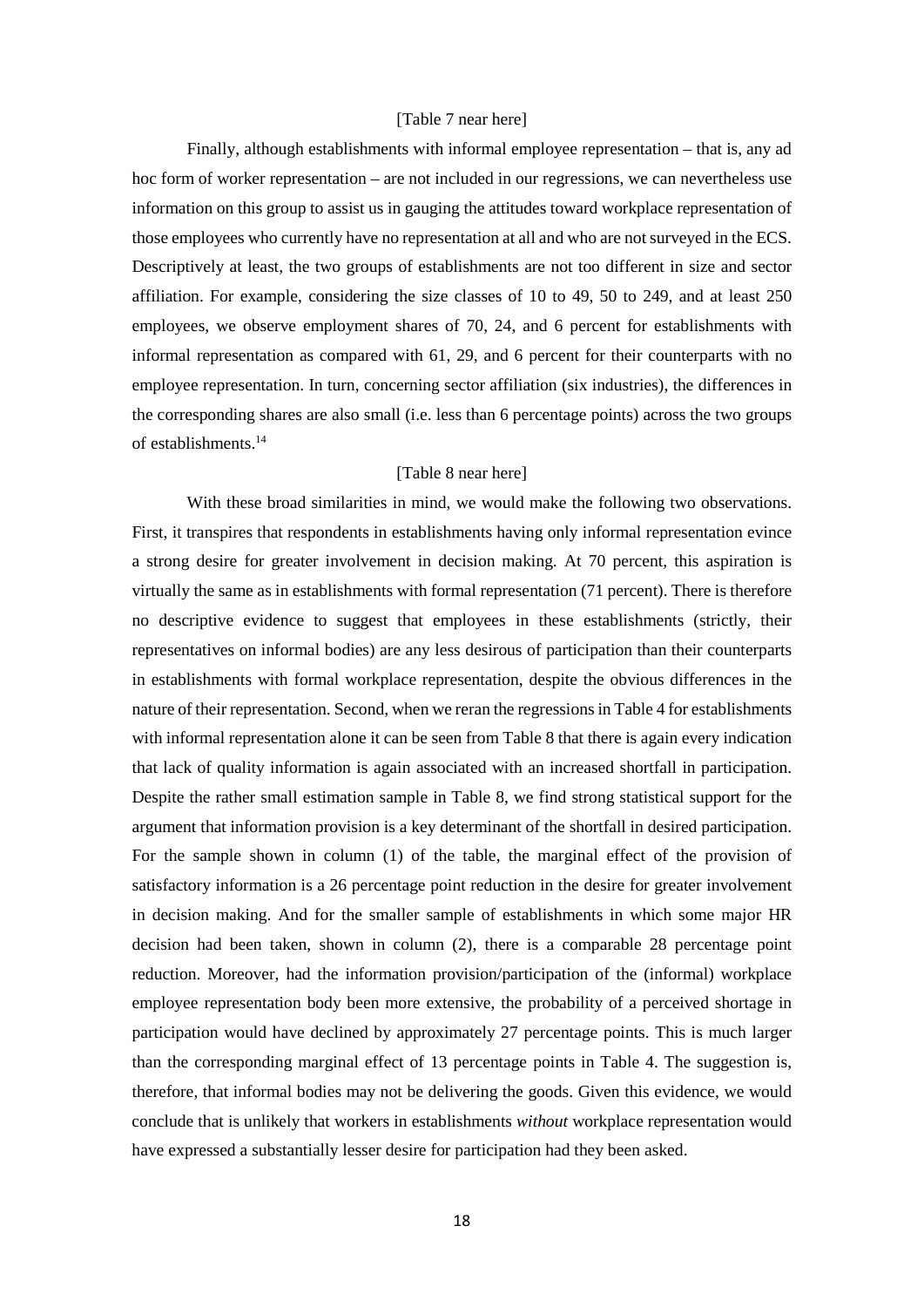#### **VI. Conclusion**

This paper was primarily motivated by Freeman and Roger's (1999) well-known study *What Workers Want,* which uncovered an acute shortfall in collective voice at the workplace – and, secondarily, by the swathe of EU legislation seeking to promote worker participation. Inauspiciously, there has been no recent examination of workplace representation from the perspective of the worker side analogous to the individual worker, largely union-oriented surveys such as that referred to above (see also Freeman, Boxall, and Haynes, 2007).

Our overriding concern has been with formal local workplace representation in its two principal guises, namely work council-type agencies and union-type entities. Data from the Employee Representative Questionnaire of the third European Company survey was used, firstly, to establish the extent to which there was a perceived need for greater involvement of these bodies in decision making – our measure of the potential shortfall in this form of voice – and, secondly, to identify the sources of differences in these magnitudes. In the latter context, in addition to the influence of type of workplace representation, the key variables examined were the resource base and functioning of employee representation, the standard of information provision, and country heterogeneity. For a subset of establishments where major decisions had been taken by management that affected the entire establishment (such as working time arrangements and various restructuring measures), considerably more detail on information provision extending into the areas of consultation and participation was available and was also exploited.

Our modeling strategy first involved estimating a two-level mixed effects baseline model across all 28 nations in the sample for all establishments and for the subset only containing those establishments where major decisions had been taken by management. Next, we identified groups of countries according to four types of workplace representation that were subsequently used in different combinations to allow us to evaluate the sensitivity of the baseline model. In a final application, again for the subset of establishments subject to major management decisions likely to affect the entire workforce, we sought to uncover the mediating influence of the perceived quality of industrial relations.

The major result from our baseline model was that the desire for greater involvement in decision making is indeed smaller in those circumstances where workplace representation is via a works council-type apparatus rather than through the agency of a union body – a result that we would attribute to the enhanced collective voice properties of the works council and an integrative as opposed to distributive bargaining process. Interestingly, this result also obtained across a variety of country subsets or clusters. That is to say, the 'works council effect' seemed to hold when we compared establishments in countries in which the only representative institution allowed at the workplace is the works council with those in union agency only nations, as well as those situations in which establishments are selected from countries with dual systems that are either predominantly 'works council ruled' or 'union ruled.' It was also the case that in certain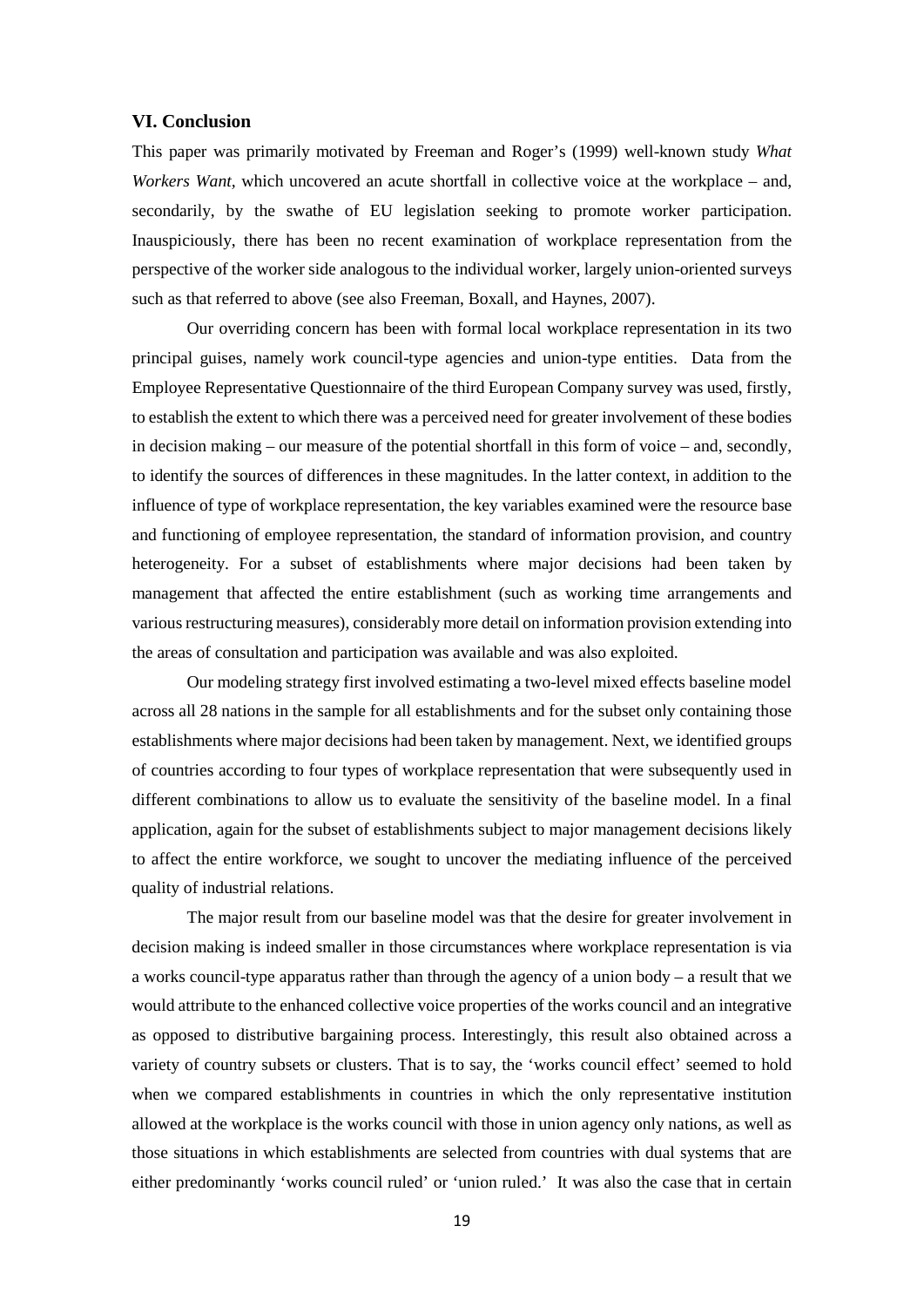of these subsamples union density was now associated with a desire for greater involvement/greater perceived shortfall in representation.

Support was also adduced for the argument that where employee representatives are kept sufficiently (i.e. 'satisfactorily') informed on a number of establishment issues (e.g. the financial situation, the introduction of new products and processes, and strategic plans with respect to business targets and investments) the desire for greater involvement of the employee representative body in decision making is lessened, and that this is also the case in circumstances of major organizational change where the worker representation agency is informed by management and asked to give their views or is actually involved in joint decision-making. Other dimensions, such as the frequency of meetings with management and the generosity of time allotted to representation activity also show the expected relationships. These and other results suggesting that effectiveness in representation matters accord with the finding in the wider works council literature in particular that the impact of employee workplace representation not a datum. Furthermore, when we reran the equation(s) by country subsets the bottom line was that the roles earlier attributed to type of workplace representation, to the resource base, and to the provision of information were specific to a particular environment.

In a separate exercise dealing with subsets of the data based on variations in trust between the parties and the perceived quality of the industrial relations climate, the employee representative typically revealed an overwhelming desire for more participation whenever management was adjudged to be uncooperative and untrustworthy. On this occasion, any positive influence of the type of workplace representation, although not information provision, in mitigating the desire for greater involvement in decision making was dominated by adverse industrial relations.

Finally, we offered some informed speculation on two further issues. First of all, are employee representatives a reliable source of information on how the *workers* they represent feel about the need for greater involvement? Second of all, can the results of the present exercise be generalized more widely to workers in establishments without any representation, formal or otherwise? We investigated the former question by searching for inconsistencies between (a) the answers of the respondent to the main question on the need for greater involvement of the ER body in decision making on the one hand and (b) his/her responses to questions concerning the appreciation (or otherwise) of employees with the work of the employee representation agency as well as their interest (or otherwise) in the outcome of consultations and negotiations with management on the other. We investigated the second question by examining the expressed desire for greater involvement in decision making in establishments with informal as opposed to formal representation, on the grounds the former establishments share structural commonalities with plants in which workers have representation. We tentatively concluded that the views of employee representatives are in all likelihood representative of the workforce and that, given the similarity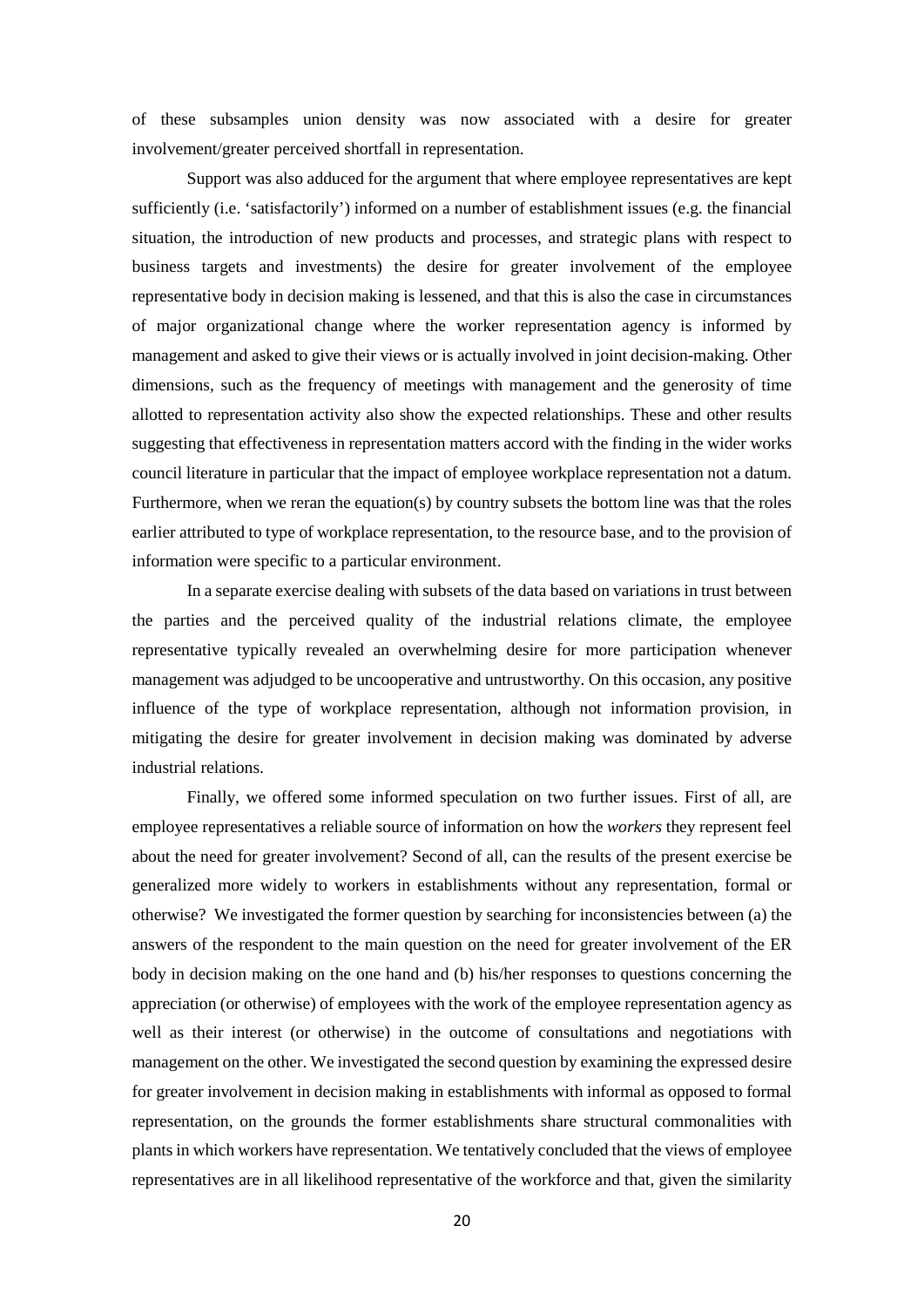between formal and informal regimes in the desire for greater involvement, workers in establishments without representation are probably no less desirous of representation that their counterparts in plants with formal representation.

This brings us in conclusion to the vexed question of policy, given the finding of an overall deficit in their involvement in decision making reported by workplace employee representatives taken in conjunction with the emergence of some positive economic returns to workplace representation in studies using the ECS (and more widely of course in the collective voice literature). The prerequisites for legal reforms in this area have been identified by Hirsch (2004: 439), who argues that they should be value enhancing to both the parties and the economy, involve a greater role for voice within nonunion as well as union workplaces, allow for variation in workplace governance across heterogeneous workplaces, permit flexibility within workplaces over time, and limit rent seeking on the part of worker organizations, inter al. He identifies two lines of approach that may be value enhancing for the United States. The first is conditional deregulation, which perhaps has most obvious appeal in the United States given the strictures of section 8 (a)(2) of the National Labor Relations Act. The second involves changes in the labor law default away from its setting of *non-unionized* to another standard that promotes the valueenhancing arrangements, while limiting the ability of works councils to appropriate rents. Hirsch (p. 443) concludes that the latter constraint is real so that the new default will have to tread a difficult path, although he deems it 'worth a try.' Options that are more directed toward other countries are offered by Harcourt, Lam, and Croucher (2015) who set out a combination of process and content defaults to address different situations. Arguably, European legislation is moving in a more flexible direction even if the mix between mandatory and waivable terms is necessarily unsettled (on which, see Thomsen, Rose, and Dorte, 2016).

**Acknowledgment:** The authors are indebted to the U.K. Data Archive for access to the 2013 edition of the European Company Survey.

#### **Endnotes**

1. The findings are based on the *Worker Representation and Participation Survey* 1994; see also section II.

2. See, respectively, the Workplace Employee Relations Survey 1998 and the British Worker Representation and Participation Survey 2001.

3. The legislation complements the information and consultation provisions of extant law on collective dismissals (Directive 98/59/EC of 20 July 1998), transfers of undertakings (Directive 2001/23/EC of 12 March 2001) and, in the transnational context, on European Works Councils (Directive 94/45/EC of 22 September 1994).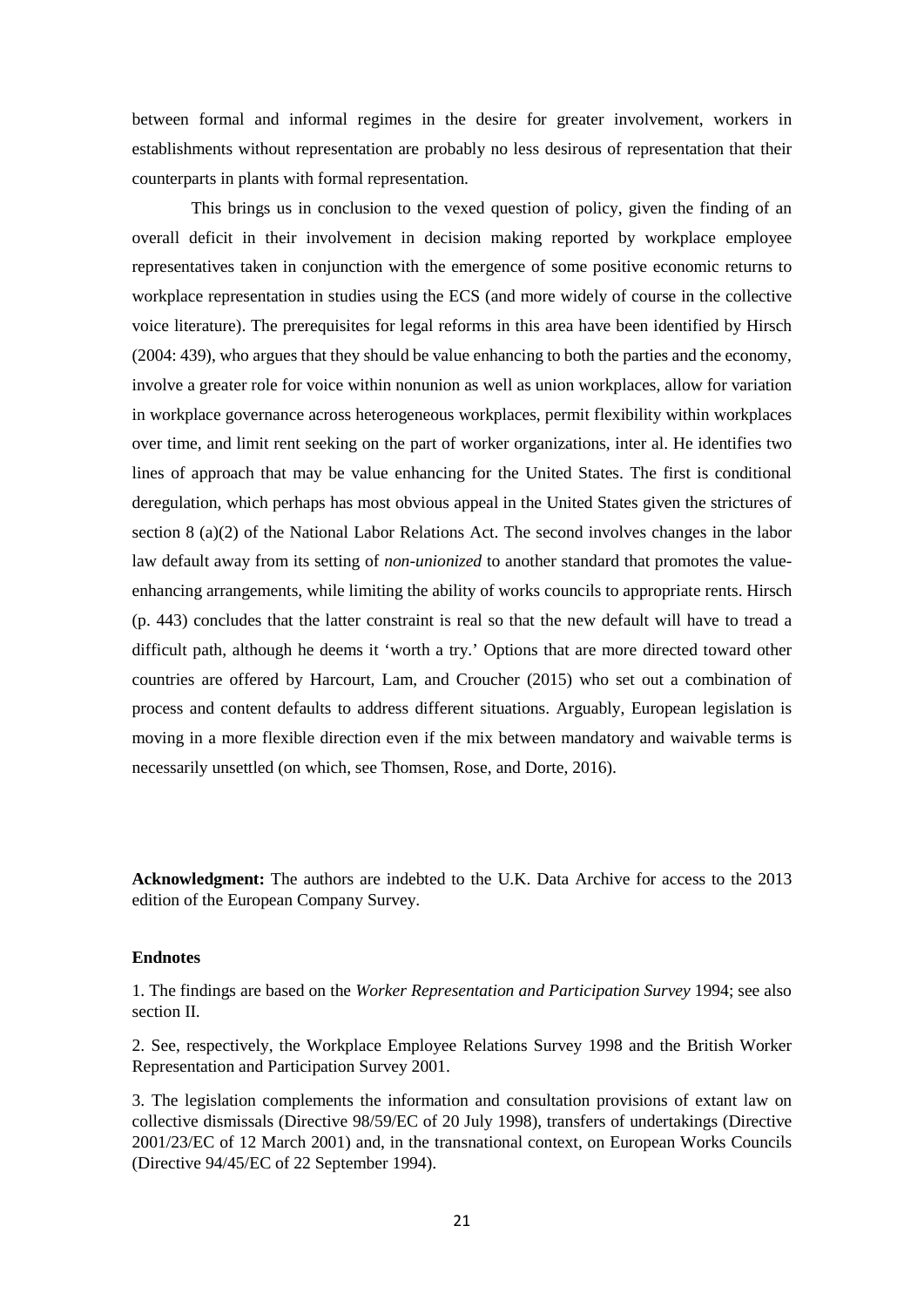4. Strictly speaking, they are referring to the reversal of the U.K. opt-out from the 1994 European Works Council Directive establishing works councils in large multinational firms. Separate U.K. legislation on informing and consulting workers under the 2002 Directive, and which could lead to the establishment of works councils/joint consultative committees in all firms (with 50 or more employees), came into force in April 2005. The two pieces of enabling legislation were the Transnational Information and Consultation of Employees Regulations 1999, subsequently amended in 2010, and the Information and Consultation of Employees Regulations 2004.

5. Some 39% of workers would vote for an employee association and a union, 35% for an association but not a union, and 2% would vote for unions and not an association. 14% were satisfied with the status quo ante and hence favored neither form of collective voice.

6. For an update of this study using the 2013 ECS, see Addison and Teixeira (2018), who report that workplace unionism blunts the performance of employee workplace representation and elevates contestation.

7. It is in this sense that the authors take different employee representation systems into account, the clusters or models supposedly reflecting distinct nation-specific paths and institutional traditions.

8. No such question was contained in either the first iteration of the ECS in 2004-2005 or the European Establishment Survey on Working Time and Work Life Balance (ESWT), as it was then known, or in the second round of the renamed ECS in 2009.

9. This distinction between formal and informal representation is also followed by Forth, Bryson, and George (2017) in their study of the cross-national variation in workplace employee representation, using the 2009 European Company Survey.

10. In order to avoid a further reduction in sample size, amounting to some 80 percent, we made no attempt to match the ER and Management (MM) Questionnaires, which in the 2013 survey are given in separate files. However, for the mechanics of the matching procedure, the reader is referred to Addison and Teixeira (2017) who deploy the 2013 ECS to investigate strikes.

11. At a significance level of 0.05 or better, the mean-comparison test always rejects the hypothesis that there is no difference in means between the first cell in Appendix Table 3 and the second, third, and fourth cells.

12. The 11 meaningful combinations of a maximum of three sets of countries are as follows: S3, S4, {S1, S2}, {S1, S2}, {S1, S3}, {S1, S4}, {S2, S3}, {S2, S4}, {S3, S4}, {S1, S2, S3}, {S1, S2, S4}, {S2, S3, S4}. The S1 and S2 cases are necessarily excluded as they have no within-variation in union/works council status.

13. In Case 1, second column, the lack of engagement by management is strongly mirrored on a lower probability that the information provision is satisfactory, a higher probability that the ER body will not be informed by management in the event of a major HR decision, and a lower probability that the entity will have a strong influence on decision making, at 47, 31, and 45 percent. In the first column of Case 1, the corresponding percentages are 87, 9 and 75 percent. These magnitudes hold in Cases 2, 3, and 4.

14. This information on industry affiliation and establishment size is obtained from the Management Questionnaire, the other component of the 2013 European Company Survey.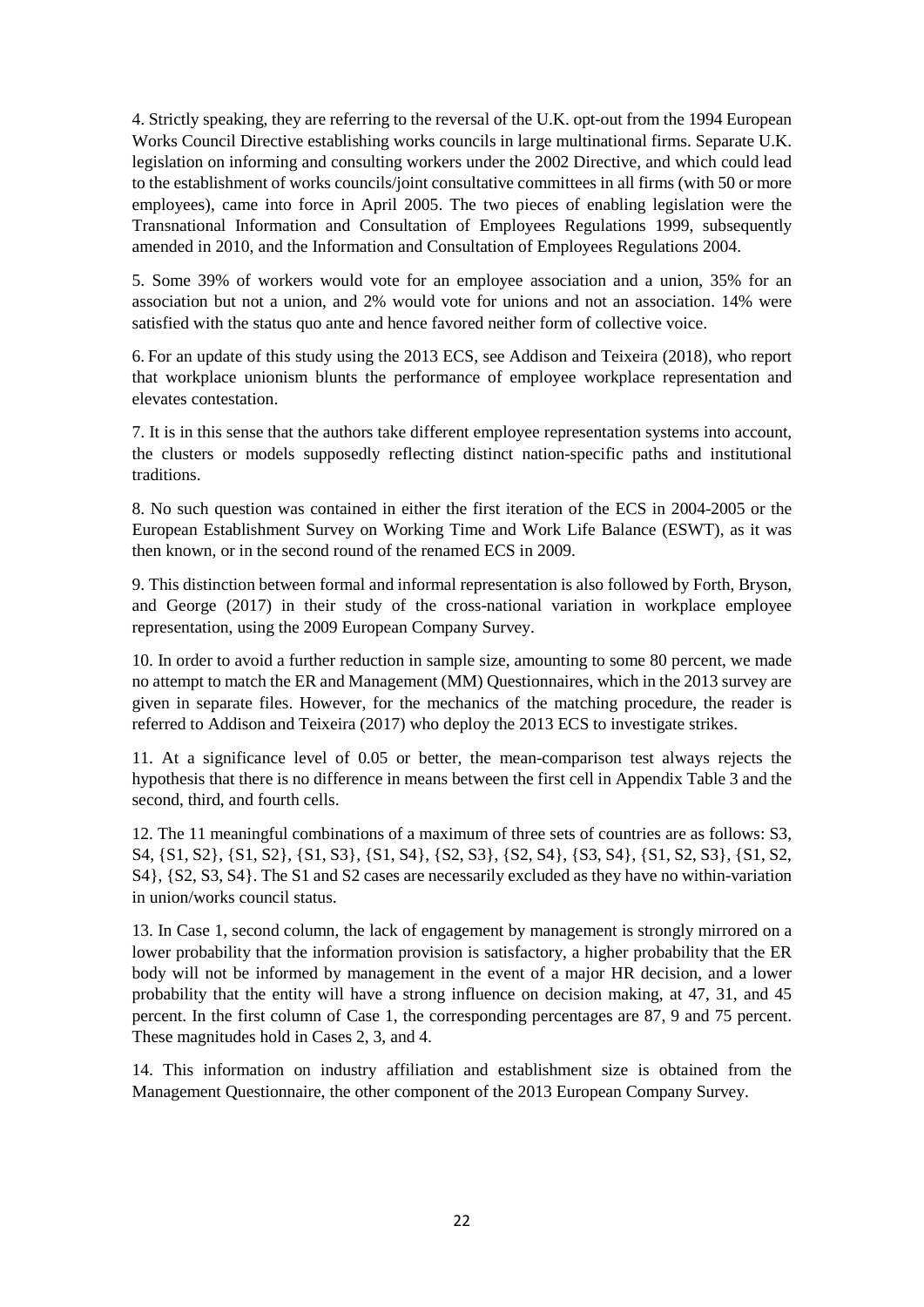#### **References**

Addison, John T., and Paulino Teixeira. 2017. "Strikes, Employee Workplace Representation, Unionism, and Trust: Evidence from Cross-Country Data." IZA Discussion Paper No. 10575. Bonn: Institute of Labor Economics.

Addison, John T., and Paulino Teixeira. 2018. "Workplace Employee Representation and Industrial Relations Performance: New Evidence from the 2013 European Company Survey." Mimeo. Department of Economics, University of South Carolina.

Bryson, Alex, and Richard B. Freeman (2007) "What Voice Do British Workers Want?" In Richard B. Freeman, Peter Boxall and Peter Haynes (eds.) *What Workers Say: Employee Voice in the Anglo-American Workplace,* pp. 72-96. Ithaca, N.Y.: Cornell University Press.

Bryson, Alex, Paul Willman, Rafael Gomez, and Tobias Kretschmer. 2013. "The Comparative Advantage of Non-Union Voice in Britain, 1980-2004." *Industrial Relations* 52(S1): 194-220.

European Commission. 2015. "Consultation Document: First Phase Consultation of the Social Partners under Article 154 TFEU on a Consolidation of the EU Directives on Information and Consultation of Workers," C(2015) 2303 final. Brussels: 12.4.2015.

Freeman, Richard B. 2007. "Do Workers Still Want Unions? More than Ever." 2007. EPI Briefing Paper No. 182. Washington, D.C.: The Economic Policy Institute.

Freeman, Richard B., Peter Boxall, and Peter Haynes (eds.). 2007. *What Workers Say. Employee Voice in the Anglo-American Workplace.* Ithaca, N.Y.: Cornell University Press*.*

Freeman, Richard B., and Joel Rogers. 1999 and 2006. *What Workers Want*. Ithaca, N.Y.: Cornell University Press.

Fulton, L. 2013. *Worker Representation in Europe*. Labour Research Department and ETUI. Produced with the assistance of the SEEurope Network. Available at http://www.workerparticipation.eu/National-Industrial-Relations.

Harcourt, Mark, Helen Lam, and Richard Croucher. 2015. "The Right-to-Manage Default Rule." *Industrial Relations Journal* 46(3): 222-235.

Heckman, James J. 2008. "Econometric Causality." *International Statistical Review* 76 (1): 1-27.

Hirsch, Barry T. 2004. "What Do Unions Do for Economic Performance?" *Journal of Labor Research* 25(3): 415-455.

Forth, John, Alex Bryson, and Anitha George. 2017. "Explaining Cross-National Variation in Workplace Employee Representation." *European Journal of Industrial Relations* 23(4): 415– 433.

Thomsen, Caspar Rose, and Dorte Kronborg. 2016. "Employee Representation and Board Size in the Nordic Countries." *European Journal of Law and Economics* 42(3): 471-490.

Jansen, Giedo. 2014. "Effects of Union Organization on Strike Incidence in EU Companies." *Industrial and Labor Relations Review* 67(1): 61-85.

van den Berg, Annette, Yolanda Grift, Arjen van Witteloostuijn, Christopher Boone, and Olivier van der Brempt. 2013. "The Effect of Employee Workplace Representation on Firm Performance. A Cross-Country Comparison within Europe." Discussion Paper Series No. 13-05. Utrecht: Tjalling C. Koopmans Research Institute, Utrecht School of Economics, University of Utrecht.

Visser, Jelle. 2011. *The ICTWSS Database: Database on Institutional Characteristics of Trade Unions, Wage Setting, State Intervention and Social Pacts in 34 Countries between 1960 and*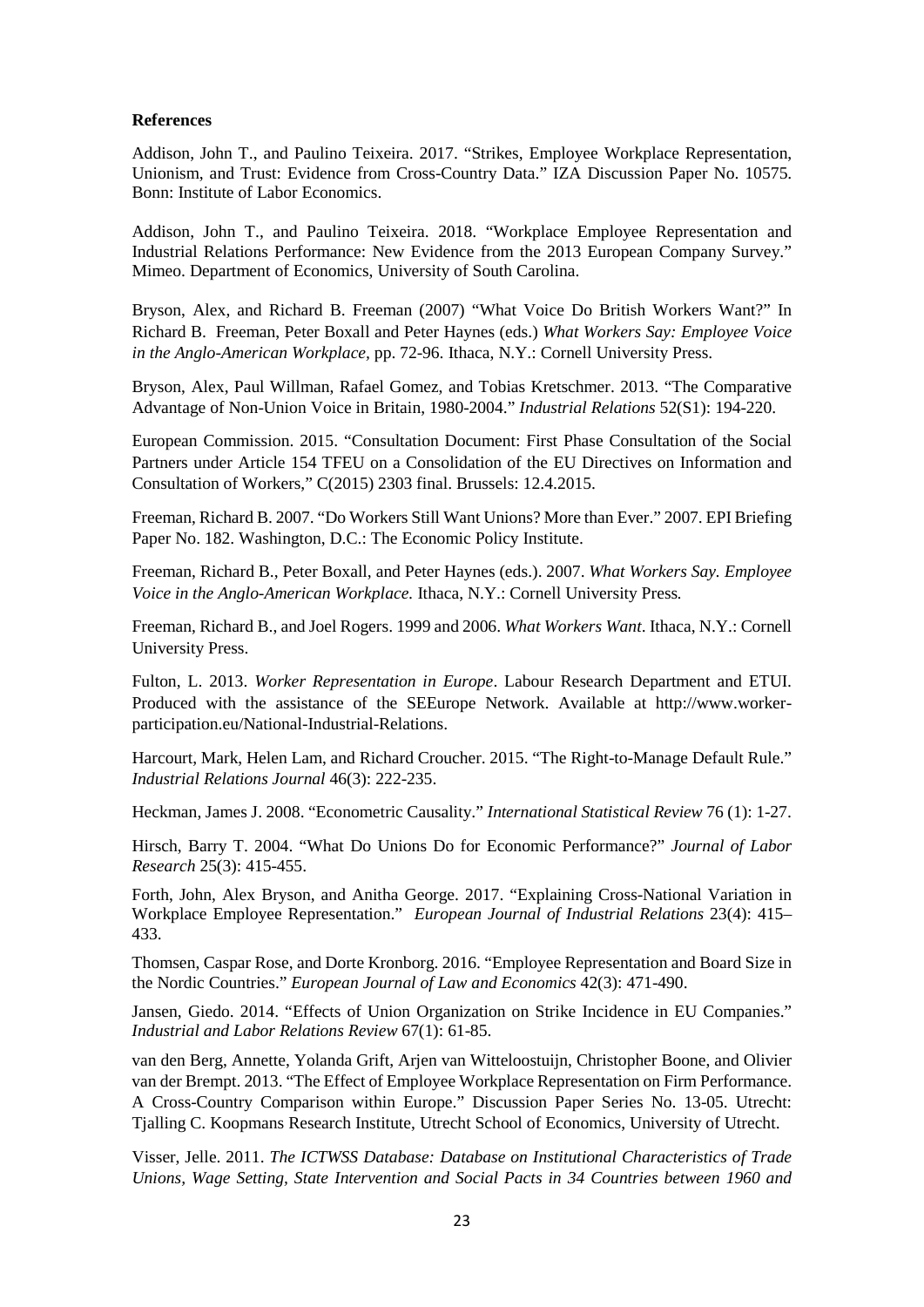*2007 (Version 3*). [computer file]. Amsterdam: Institute for Advanced Labour Studies, University of Amsterdam.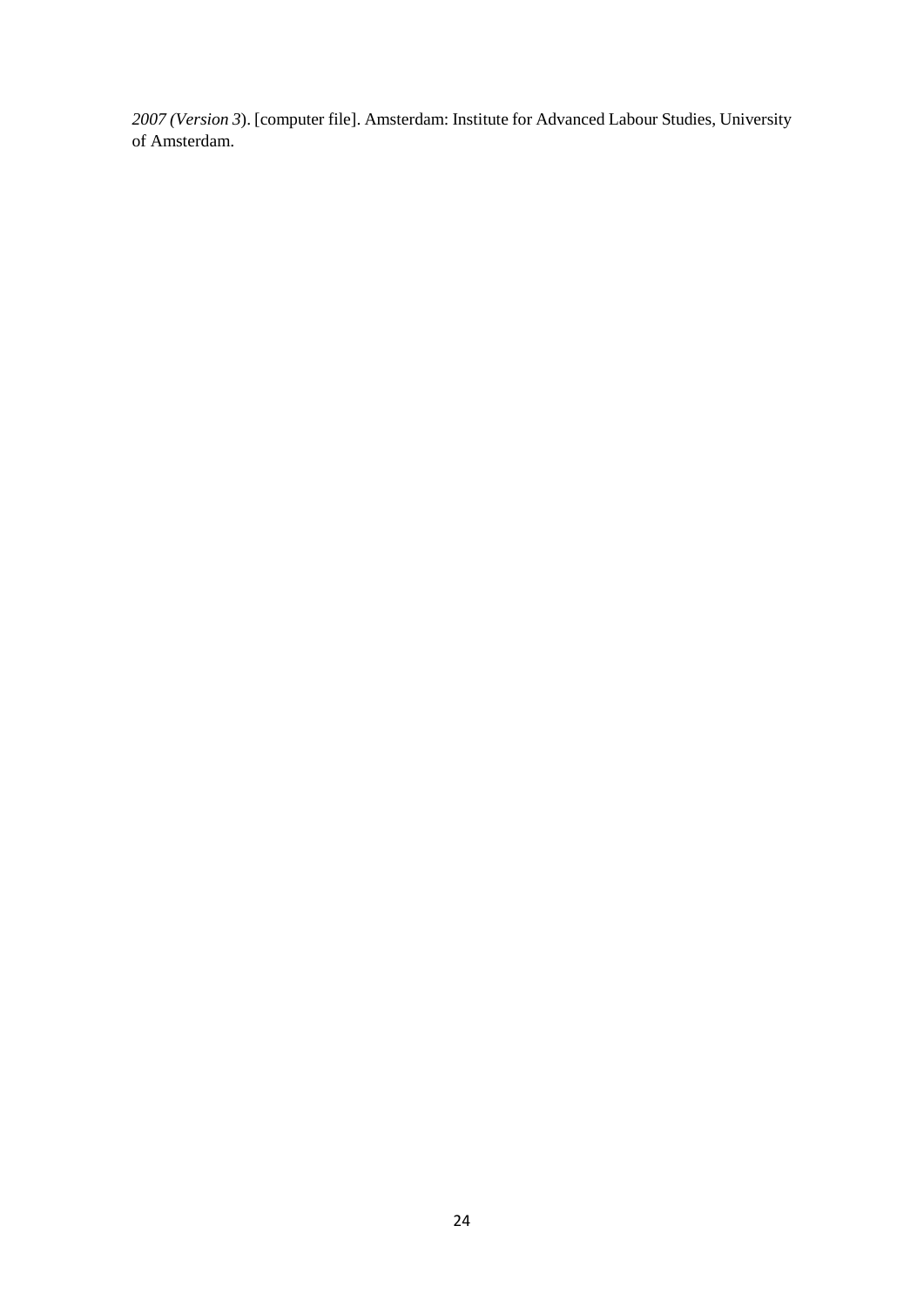| Country                | Works council-type<br>Union representation<br>representation |                  |  |  |  |
|------------------------|--------------------------------------------------------------|------------------|--|--|--|
| Belgium                | 18                                                           | 82               |  |  |  |
| Bulgaria               | 67                                                           | 33               |  |  |  |
| <b>Czech Republic</b>  | 91                                                           | 9                |  |  |  |
| Denmark                | 17                                                           | 83               |  |  |  |
| Germany                | $\overline{0}$                                               | 100              |  |  |  |
| Estonia                | 31                                                           | 69               |  |  |  |
| Ireland                | 71                                                           | 29               |  |  |  |
| Greece                 | 87                                                           | 13               |  |  |  |
| Spain                  | 83                                                           | 17               |  |  |  |
| France                 | 54                                                           | 46               |  |  |  |
| Croatia                | 90                                                           | 10               |  |  |  |
| Italy                  | 25                                                           | 75               |  |  |  |
| Cyprus                 | 100                                                          | $\boldsymbol{0}$ |  |  |  |
| Latvia                 | 75                                                           | 25               |  |  |  |
| Lituania               | 68                                                           | 32               |  |  |  |
| Luxembourg             | $\overline{0}$                                               | 100              |  |  |  |
| Hungary                | 11                                                           | 89               |  |  |  |
| Malta                  | 100                                                          | $\mathbf{0}$     |  |  |  |
| The Netherlands        | $\boldsymbol{0}$                                             | 100              |  |  |  |
| Austria                | $\overline{0}$                                               | 100              |  |  |  |
| Poland                 | 85                                                           | 15               |  |  |  |
| Portugal               | 85                                                           | 15               |  |  |  |
| Romania                | 19                                                           | 81               |  |  |  |
| Slovenia               | 28                                                           | 72               |  |  |  |
| Slovakia               | 59                                                           | 41               |  |  |  |
| Finland                | 12                                                           | 88               |  |  |  |
| Sweden                 | 100                                                          | $\mathbf 0$      |  |  |  |
| <b>United Kingdom</b>  | 79                                                           | 21               |  |  |  |
| All                    | 46                                                           | 54               |  |  |  |
| Number of observations | 6,249                                                        |                  |  |  |  |

#### Table 1*.* Workplace Formal Representation in 2013, by Country (in percent)

*Notes:* Works council representation is defined as a 1/0 dummy equal to 1 if the respondent (i.e. the ER interviewee) is from the works council, 0 if the respondent is from the union. If there is a unique works council (union) agency at the workplace, then the respondent is necessarily from the works council (union); if works council and the union agencies coexist at the workplace and the employee representative respondent is from the works council (union), the works council (union) is adjudged to be more influential and works council (union) status is allocated on that basis. This interpretation is based on the fact that the interviews are always conducted with the "highest-ranking employee representative of the workplace employee representation body that represents the highest proportion of employees at the establishment." Only establishments with a formal workplace representation are included (see text).

*Source*: Authors' computations using the 2013 ECS survey, Employee Representative Questionnaire, unweighted data.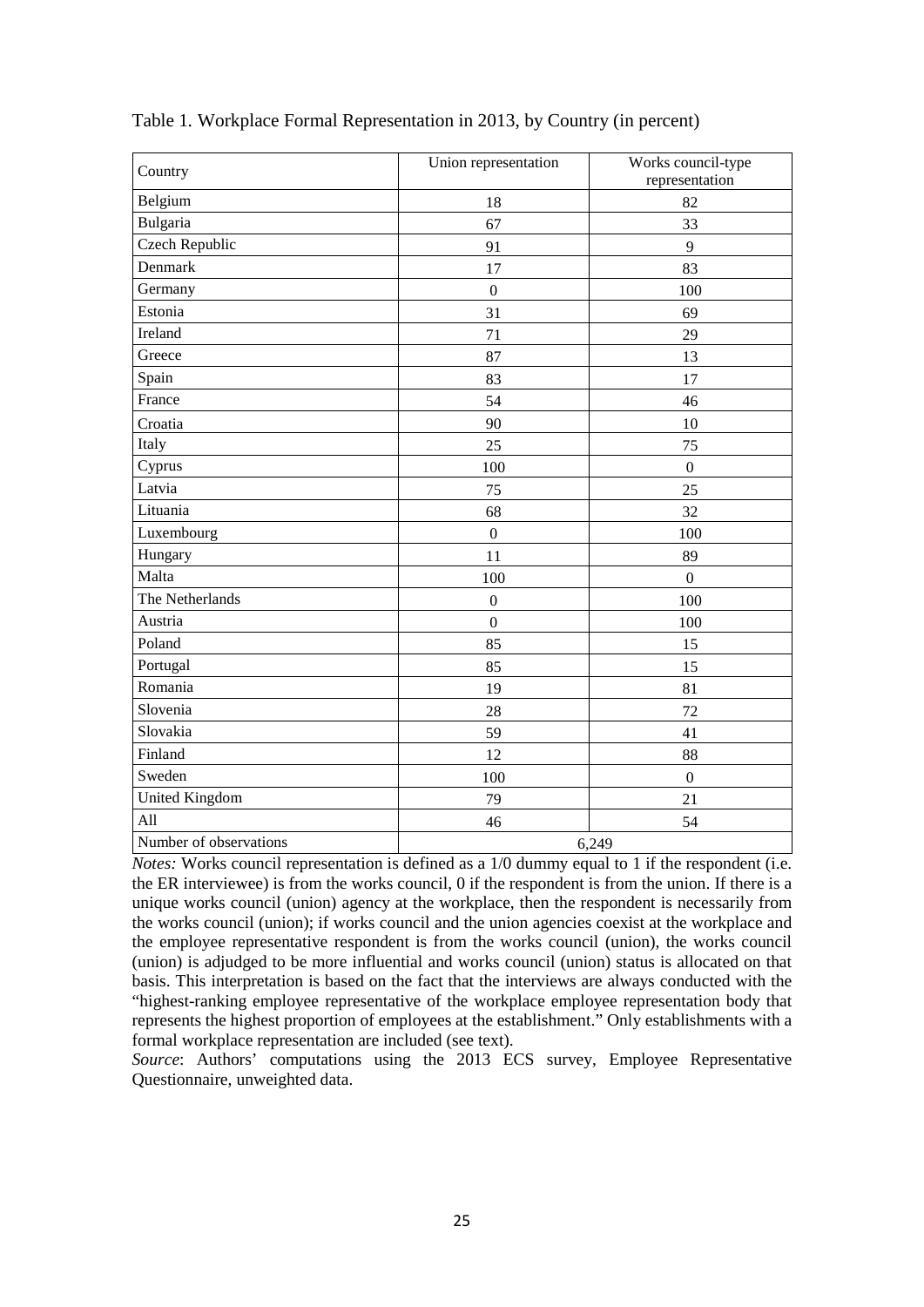| Table 2: Country Subsets by Workplace Representation Type |  |
|-----------------------------------------------------------|--|
|-----------------------------------------------------------|--|

|                                                                                             |                                                                         |                                                              | Country subsets                                                                                                                                              |                                                                                                                                             |
|---------------------------------------------------------------------------------------------|-------------------------------------------------------------------------|--------------------------------------------------------------|--------------------------------------------------------------------------------------------------------------------------------------------------------------|---------------------------------------------------------------------------------------------------------------------------------------------|
|                                                                                             | $S1$ :<br>Countries with a works<br>council-type<br>representation only | S2:<br>Countries with a<br>union-type<br>representation only | S3:<br>Countries with dual systems but in<br>which works council-type<br>representation is found in more than<br>70% of the cases ('works councils<br>rule') | S4:<br>Countries with dual systems but<br>in which union-type<br>representation is found in more<br>than 70% of the cases ('unions<br>rule' |
| Countries                                                                                   | Germany, Austria,<br>Netherlands and<br>Luxembourg                      | Sweden, Cyprus, and<br>Malta                                 | Belgium, Denmark, Estonia, Italy,<br>Hungary, Romania, Slovenia, and<br>Finland                                                                              | Bulgary, Czech Republic,<br>Ireland, Spain, Greece, Croatia,<br>Latvia, Lituania, Poland,<br>Portugal, and the United<br>Kingdom            |
| Variable: Mean incidence of formal<br>workplace representation (in percent)                 | 55                                                                      | 43                                                           | 60                                                                                                                                                           | 35                                                                                                                                          |
| Variable: Mean shortfall in<br>participation/involvement in decision<br>making (in percent) | 63                                                                      | 79                                                           | 66                                                                                                                                                           | 76                                                                                                                                          |
| Rank correlation between country<br>orderings based on the variables above                  | The null hypothesis of<br>independence is rejected.                     | The null hypothesis of<br>independence is<br>rejected.       | The null hypothesis of independence<br>is not rejected.                                                                                                      | The null hypothesis of<br>independence is not rejected.                                                                                     |

*Notes*: For a given country mean incidence is defined as the share of establishments with a formal workplace representation in the entire set of establishments (i.e. with and without formal representation). Similarly, the mean shortfall in worker participation is given by the share of establishments in which greater involvement of the ER body is desired (strongly or very strongly). The reported means are computed as means of means and were obtained using the 2013 Management and Employee Representative Questionnaires, respectively. The reported rank correlation is the Spearman correlation. Under the null hypothesis, the corresponding country orderings are independent. France and Slovakia do not meet our inclusion requirements and do not populate any country subset.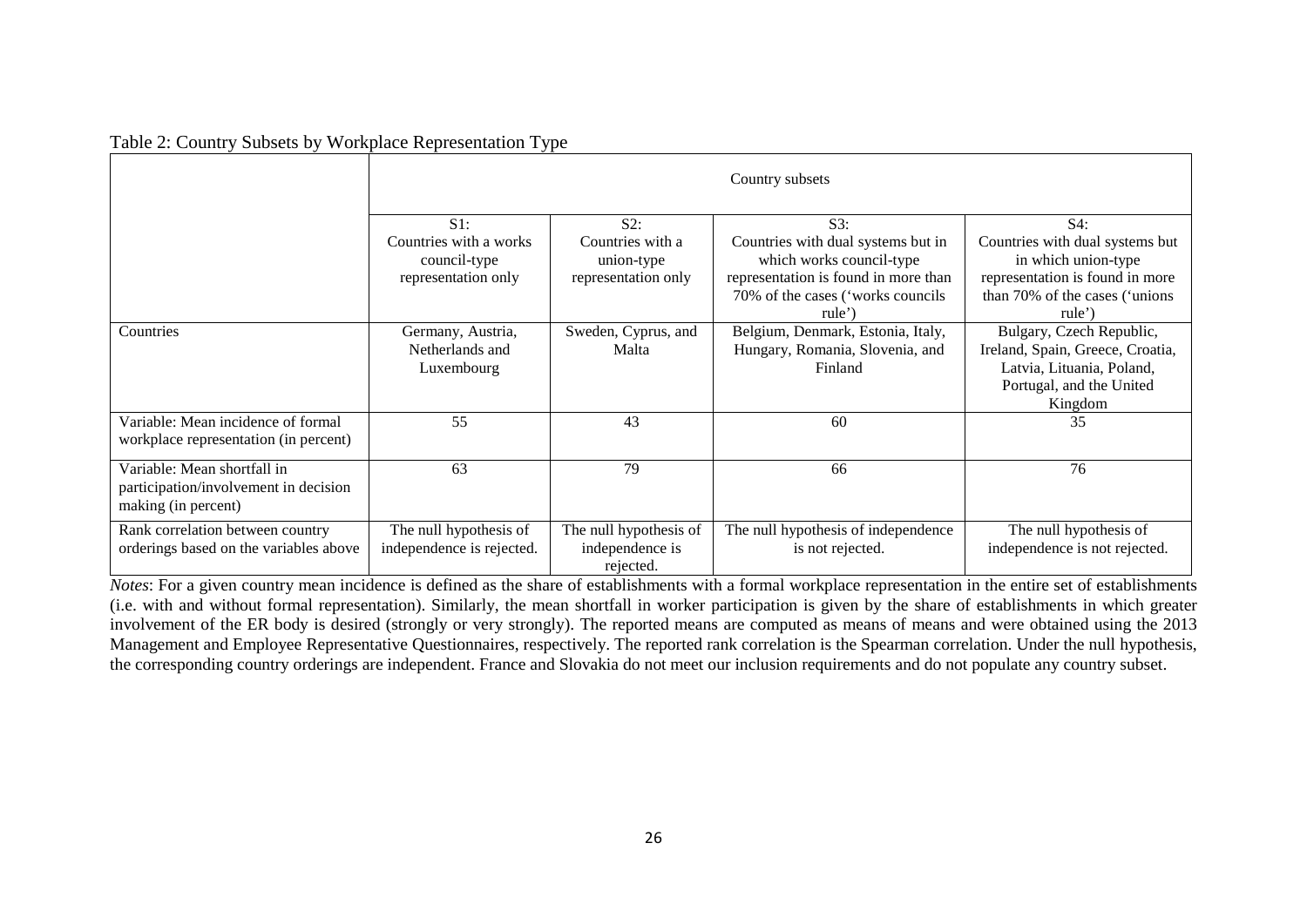|                                                                                                             | By type of workplace representation |                  |       | By country subsets |                |                |                |  |
|-------------------------------------------------------------------------------------------------------------|-------------------------------------|------------------|-------|--------------------|----------------|----------------|----------------|--|
|                                                                                                             | All establish-<br>ments             | Works<br>council | Union | S <sub>1</sub>     | S <sub>2</sub> | S <sub>3</sub> | S <sub>4</sub> |  |
| (a) Establishments with and without a major HR decision taken in the last 12 months                         |                                     |                  |       |                    |                |                |                |  |
| Shortage in workplace<br>representation                                                                     | 70                                  | 66               | 76    | 63                 | 70             | 71             | 77             |  |
| <b>ER</b> resources and<br>functioning:                                                                     |                                     |                  |       |                    |                |                |                |  |
| Elected employee<br>representative                                                                          | 83                                  | 80               | 86    | 88                 | 75             | 73             | 91             |  |
| Employee representative<br>receives training                                                                | 47                                  | 45               | 49    | 59                 | 61             | 44             | 42             |  |
| Time allocated to employee<br>representation is sufficient                                                  | 88                                  | 89               | 86    | 87                 | 95             | 90             | 84             |  |
| Frequency of meetings with<br>management                                                                    | 2.5                                 | 2.5              | 2.5   | 2.5                | 2.4            | 2.6            | 2.6            |  |
| Provision of information to the ER body:                                                                    |                                     |                  |       |                    |                |                |                |  |
| Information provided by<br>management to the ER body<br>is satisfactory                                     | 79                                  | 84               | 73    | 84                 | 75             | 81             | 73             |  |
| Number of observations                                                                                      | 5,531                               | 2,958            | 2,573 | 924                | 639            | 1,903          | 1578           |  |
| (b) Establishments with a major HR decision taken in the last 12 months                                     |                                     |                  |       |                    |                |                |                |  |
| Shortage in workplace<br>representation                                                                     | 74                                  | 70               | 79    | 63                 | 70             | 75             | 81             |  |
| Provision of information to<br>the ER body:                                                                 |                                     |                  |       |                    |                |                |                |  |
| The ER body was not<br>informed at all by<br>management                                                     | 14                                  | 13               | 14    | 9                  | 8              | 17             | 15             |  |
| The ER body was only<br>informed by management                                                              | 19                                  | 20               | 18    | 16                 | 13             | 21             | 20             |  |
| The ER body was informed<br>by management and asked to<br>give their views or involved<br>in joint decision | 67                                  | 67               | 68    | 75                 | 79             | 62             | 65             |  |
| ER influence in the case of<br>major HR decisions:                                                          |                                     |                  |       |                    |                |                |                |  |
| The ER body had some or a<br>strong influence on the<br>decision making (1/0<br>dummy)                      | 69                                  | 69               | 70    | 80                 | 81             | 65             | 69             |  |
| Number of observations                                                                                      | 4,178                               | 2,210            | 1,968 | 672                | 542            | 1,484          | 1,201          |  |

### Table 3: Establishment-Level Means for the Estimation Sample for the Baseline Model and Country Clusters Analysis (in percent)

*Notes*: The mean values are given in percentage points except in the case of the frequency of meetings with management, which is an ordered variable from 1 (the highest) to 5 (the lowest). Full definition of the variables is given in Appendix Table 2. Country subsets, S1 through S4, are defined in Table 2.

*Source*: 2013 ECS survey, Employee, Representative Questionnaire, unweighted data.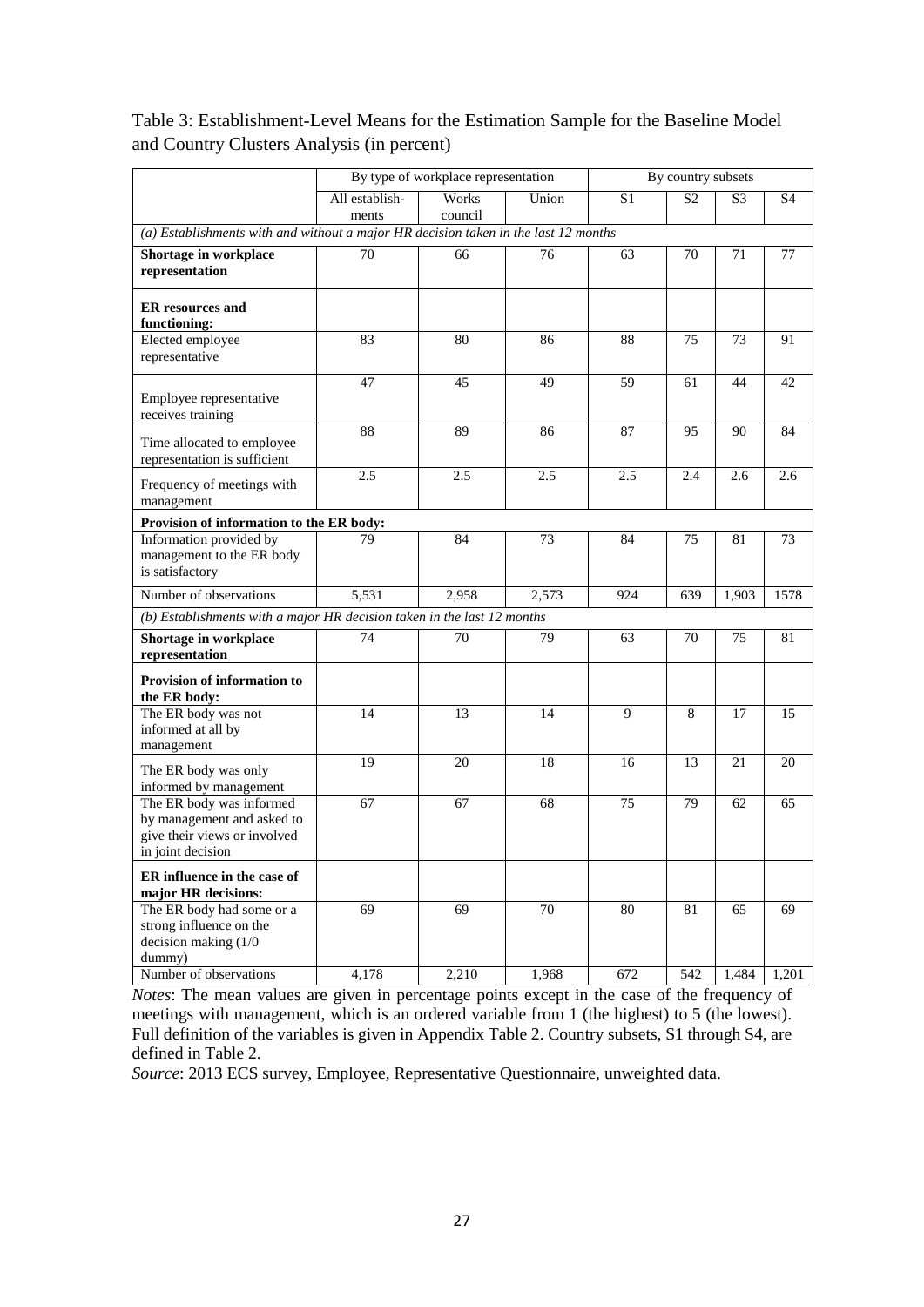Table 4: Analysis of the Shortfall in Desired Employee Workplace Representation (ER), Baseline Regressions for All Establishments and for Establishments with a Major HR Decision Taken in the Last 12 Months, Marginal Effects

|                                                                      | All            | Establishments with a |
|----------------------------------------------------------------------|----------------|-----------------------|
|                                                                      | establishments | major HR decision in  |
|                                                                      |                | the last 12 months.   |
|                                                                      | (1)            | (2)                   |
| Type of workplace representation and labor<br>organization:          |                |                       |
|                                                                      | $-.088***$     | $-.071***$            |
| Works council (1/0 dummy)                                            | .018           | .020                  |
|                                                                      | .0003          | $.0005**$             |
|                                                                      | .0002          | .0002                 |
| Establishment union density (in percentage)                          |                |                       |
| <b>ER</b> resources and functioning:                                 |                |                       |
| Employee representative is elected $(1/0$ dummy)                     | $.058***$      | $.059***$             |
|                                                                      | .017           | .018                  |
|                                                                      | $.037***$      | $.031**$              |
| Employee representative receives training (1/0 dummy)                | .012           | .013                  |
| Time allocated to employee representation is sufficient              | $-.087***$     | $-.090***$            |
| $(1/0$ dummy)                                                        | .020           | .023                  |
| Frequency of meetings with management (1-5 ordered                   | $.040***$      | $.035***$             |
| variable; the higher the value, the lower the frequency)             | .006           | .007                  |
| Provision of information to the ER body:                             |                |                       |
| Information provided by management to the ER body is                 | $-.267***$     | $-.217***$            |
| satisfactory (1/0 dummy)                                             | .022           | .024                  |
|                                                                      |                |                       |
|                                                                      |                |                       |
| A major decision has been taken in the last 12 months                | $.105***$      |                       |
| $(1/0$ dummy)                                                        | .014           |                       |
| Provision of information to the ER body in the case                  |                |                       |
| of major HR decisions:                                               |                |                       |
| (Reference category: The ER body was not<br>informed by management.) |                |                       |
|                                                                      |                | .012                  |
| The ER body was only informed by management $(1/0)$<br>dummy)        |                | .029                  |
| The ER body was informed by management and asked                     |                |                       |
| to give their views or involved in joint decision $(1/0)$            |                | $-.126***$            |
| dummy)                                                               |                | .027                  |
| ER influence in the case of major HR decisions:                      |                |                       |
| The ER body had some or a strong influence on the                    |                | $-063***$             |
| decision making (1/0 dummy)                                          |                | .018                  |
| Industry dummies                                                     | Yes            | Yes                   |
| Establishment size dummies                                           | Yes            | Yes                   |
| Number of observations                                               | 5,531          | 4,178                 |
| LR test                                                              | 272.76         | 195.42                |

*Notes*: The dependent variable is a 1/0 dummy, defined as 1 if the workplace employee representation body should be more involved in decision making, 0 otherwise. The coefficients of the multilevel, mixed effects model are estimated using the *melogit* command in Stata 13.1. The log-likelihood ratio tests the null of an ordinary logit specification versus the two-level mixed effects model. The null is always comfortably rejected in favor of the mixed effects specification. \*\*\*, \*\* and \* denote statistical significance at the 0.01, 0.05, and 0.10 levels, respectively.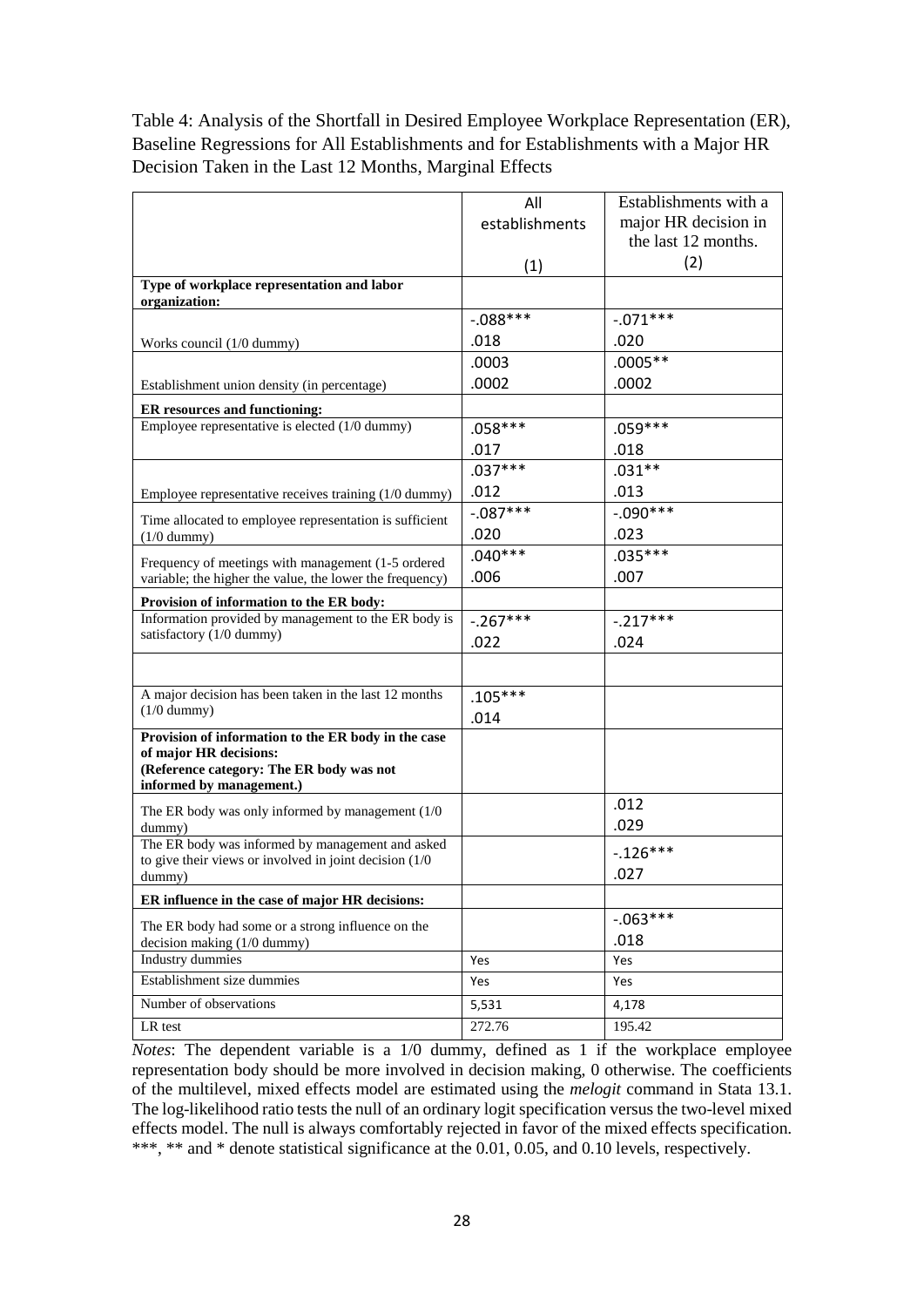Table 5: Analysis of the Shortfall in Desired Employee Workplace Representation in Selected Subsamples, for all Establishments and for Establishments with a Major HR Decision Taken in the Last 12 Months, Marginal Effects

|                                                         |             | Case 1                            |            | Case 2              |            | Case 3       |             | Case 4       |            | Case 5                            |            | Case 6          |
|---------------------------------------------------------|-------------|-----------------------------------|------------|---------------------|------------|--------------|-------------|--------------|------------|-----------------------------------|------------|-----------------|
|                                                         |             | S <sub>1</sub> and S <sub>2</sub> |            | S3 and S4 countries |            | S3 countries |             | S4 countries |            | S <sub>1</sub> and S <sub>4</sub> |            | S1 countries S3 |
|                                                         |             | countries                         |            |                     |            |              |             |              |            | countries                         |            |                 |
|                                                         | (1)         | (2)                               | (1)        | (2)                 | (1)        | (2)          | (1)         | (2)          | (1)        | (2)                               | (1)        | (2)             |
| Type of workplace representation and labor              |             |                                   |            |                     |            |              |             |              |            |                                   |            |                 |
| organization:                                           |             |                                   |            |                     |            |              |             |              |            |                                   |            |                 |
|                                                         | $-.156*$    | $-.124$                           | $-.072***$ | $-.058***$          | $-.067**$  | $-.051*$     | $-0.076***$ | $-0.063**$   | $-.098***$ | $-.088***$                        | $-0.073**$ | $-.056$         |
| Works council (1/0 dummy)                               | .093        | .083                              | .019       | .021                | .029       | .033         | .027        | .029         | .028       | .030                              | .030       | $.035*$         |
|                                                         | .00002      | .0002                             | $.0005*$   | $.0007**$           | $.001***$  | $.001***$    | $-.0001$    | .0002        | $-.00001$  | .0002                             |            | .001            |
| Establishment union density (in percentage)             | .0004       | .0005                             | .0002      | .0002               | .0003      | .0004        | .0003       | .0003        | .0003      | .0003                             | $.0008**$  | $.0003***$      |
| <b>ER</b> resources and functioning:                    |             |                                   |            |                     |            |              |             |              |            |                                   |            |                 |
| Employee representative is elected (1/0 dummy)          | $.067**$    | $.101***$                         | $.063***$  | $.045**$            | .043       | .034         | $.095***$   | .053         | $.089***$  | $.069**$                          | $.054**$   | .054            |
|                                                         | .032        | .034                              | .020       | .022                | .027       | .028         | .033        | .036         | .028       | .029                              | .024       | $.025**$        |
| Employee representative receives training (1/0)         | $.043*$     | .035                              | $.026*$    | .023                | .014       | .010         | $.035*$     | $.037*$      | $.048***$  | $.051**$                          | $.034*$    | .029            |
| dummy)                                                  | .024        | .026                              | .015       | .016                | .022       | .023         | .020        | .022         | .018       | .020                              | .018       | .020            |
| Time allocated to employee representation is            | $-.067*$    | $-0.97**$                         | $-.117***$ | $-.104***$          | $-.061$    | $-0.053$     | $-.158***$  | $-.142***$   | $-.125***$ | $-.122***$                        | $-0.066**$ | $-.078$         |
| sufficient (1/0 dummy)                                  | .038        | .045                              | .027       | .031                | .040       | .046         | .037        | .041         | .027       | .031                              | .030       | $.035**$        |
| Frequency of meetings with management (1-5)             |             |                                   |            |                     |            |              |             |              |            |                                   |            |                 |
| ordered variable; the higher, the lower is the          | $.051***$   | $.029*$                           | $.030***$  | $.032***$           | $.028**$   | $.023*$      | $.029***$   | $.038***$    | $.039***$  | $.042***$                         | $.038***$  | .032            |
| frequency)                                              | .013        | .015                              | .008       | .009                | .011       | .013         | .010        | .012         | .009       | .011                              | .010       | $.011***$       |
| Provision of information to the ER body:                |             |                                   |            |                     |            |              |             |              |            |                                   |            |                 |
| Information provided by management to the ER body       | $-0.257***$ | $-.197***$                        | $-.252***$ | $-.216***$          | $-.327***$ | $-.261***$   | $-.181***$  | $-.172***$   | $-.236***$ | $-.198***$                        | $-.331***$ | $-.249$         |
| is satisfactory (1/0 dummy)                             | .039        | .041                              | .027       | .032                | .043       | .052         | .032        | .039         | .029       | .033                              | .034       | $.038***$       |
|                                                         |             |                                   |            |                     |            |              |             |              |            |                                   |            |                 |
| A major HR decision has been taken in the last 12       | $.067**$    |                                   | $.126***$  |                     | $.131***$  |              | $.112***$   |              | $.107***$  |                                   | $.119***$  |                 |
| months $(1/0$ dummy)                                    | .031        |                                   | .018       |                     | .025       |              | .024        |              | .021       |                                   | .021       |                 |
| Provision of information to the ER body in the          |             |                                   |            |                     |            |              |             |              |            |                                   |            |                 |
| case of major HR decisions:                             |             |                                   |            |                     |            |              |             |              |            |                                   |            |                 |
| (Reference category: The ER body was not                |             |                                   |            |                     |            |              |             |              |            |                                   |            |                 |
| informed by management.)                                |             |                                   |            |                     |            |              |             |              |            |                                   |            |                 |
| The ER body was only informed by management $(1/0)$     |             | $-0.030$                          |            | .034                |            | $-0.005$     |             | $.076*$      |            | .042                              |            | $-.020$         |
| dummy)                                                  |             | .072                              |            | .032                |            | .046         |             | .044         |            | .042                              |            | .043            |
| The ER body was informed by management and              |             |                                   |            |                     |            |              |             |              |            |                                   |            |                 |
| asked to give their views or involved in joint decision |             | $-.209***$                        |            | $-.097***$          |            | $-.157***$   |             | $-.033$      |            | $-.104***$                        |            | $-0.186$        |
| $(1/0$ dummy)                                           |             | .066                              |            | .029                |            | .044         |             | .036         |            | .037                              |            | $.040***$       |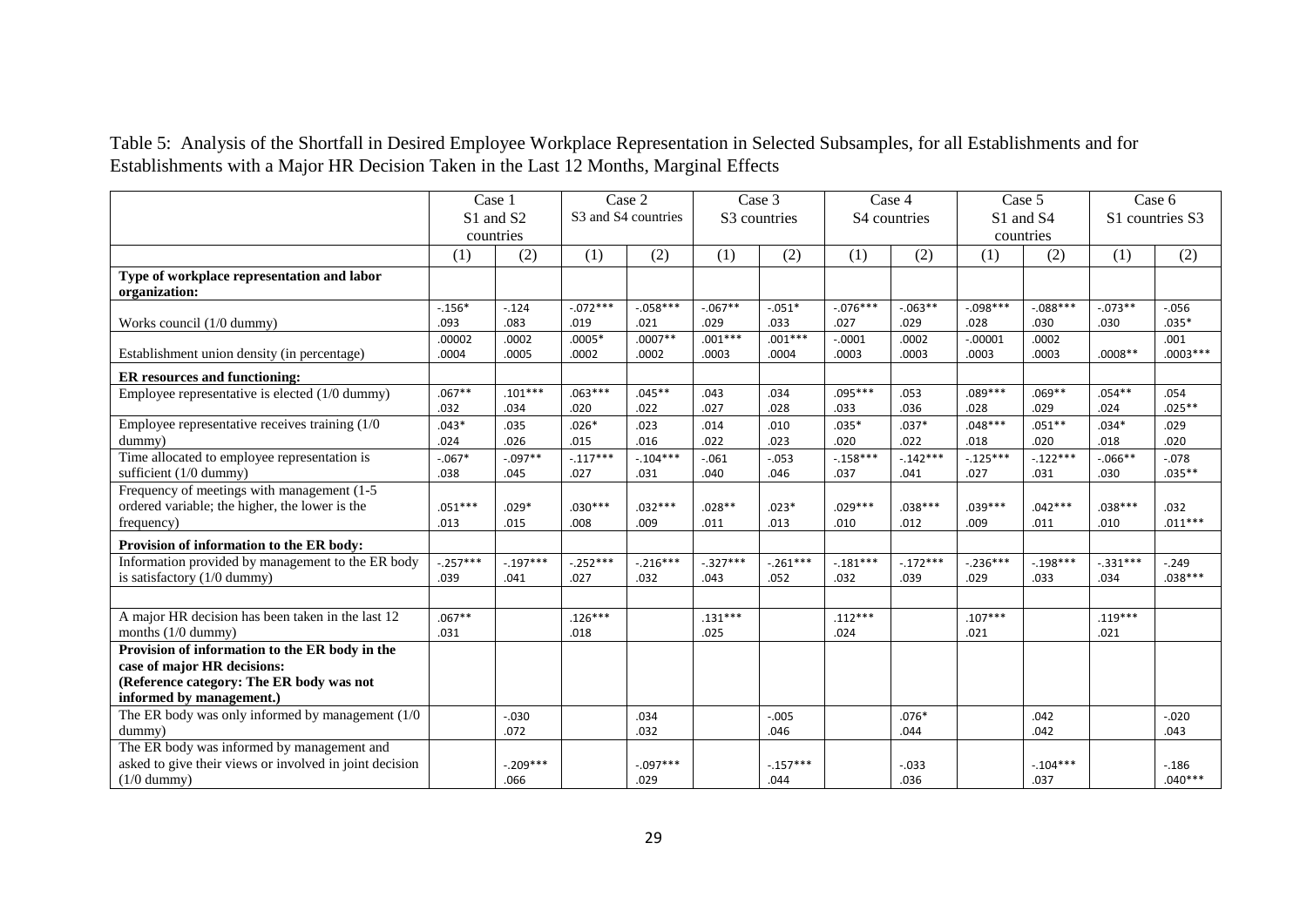| ER influence in the case of major HR decisions:   |       |           |        |           |       |          |       |         |       |         |        |            |
|---------------------------------------------------|-------|-----------|--------|-----------|-------|----------|-------|---------|-------|---------|--------|------------|
| The ER body had some or a strong influence on the |       | $-.102**$ |        | $-.042**$ |       | $-.053*$ |       | $-.016$ |       | $-.039$ |        | $-0.059**$ |
| decision making $(1/0$ dummy)                     |       | .044      |        | .021      |       | .030     |       | .028    |       | .027    |        | .027       |
| Industry dummies                                  | Yes   | Yes       | Yes    | Yes       | Yes   | Yes      | Yes   | Yes     | Yes   | Yes     | Yes    | Yes        |
| Establishment size dummies                        | Yes   | Yes       | Yes    | Yes       | Yes   | Yes      | Yes   | Yes     | Yes   | Yes     | Yes    | Yes        |
| Number of observations                            | 1,563 | 1,214     | 3,481  | 2,685     | 1.903 | 1.484    | 1,578 | 1,201   | 2,502 | 1,873   | 2,827  | 2,156      |
| LR test                                           | 26.73 | 20.28     | 156.21 | 126.22    | 91.69 | 94.01    | 61.64 | 26.10   | 96.62 | 59.34   | 133.88 | 121.50     |

*Notes*: See notes to Table 4. Country subsamples are defined in Table 2; column (1) denotes all establishments, while column (2) refers to establishments with a major HR decision in the last 12 months. To clarify the modeling strategy: in Case 1 the works council agency in S1 countries is compared with union representation in S2 countries; in Case 2 'works councils rule' is compared with 'unions rule' (minority unions in S3 and minority works councils in S4 are retained in the sample); in Case 3 the 'majority works council' is compared with the 'minority union'; in Case 4 the 'majority union' is compared with the 'minority works council'; in Case 5 the works council is compared with the 'majority union' in S4 (minority works councils are retained in S4); and, finally, in Case 6 the works council is compared with the 'minority union' in S3 (majority works councils are retained in S3).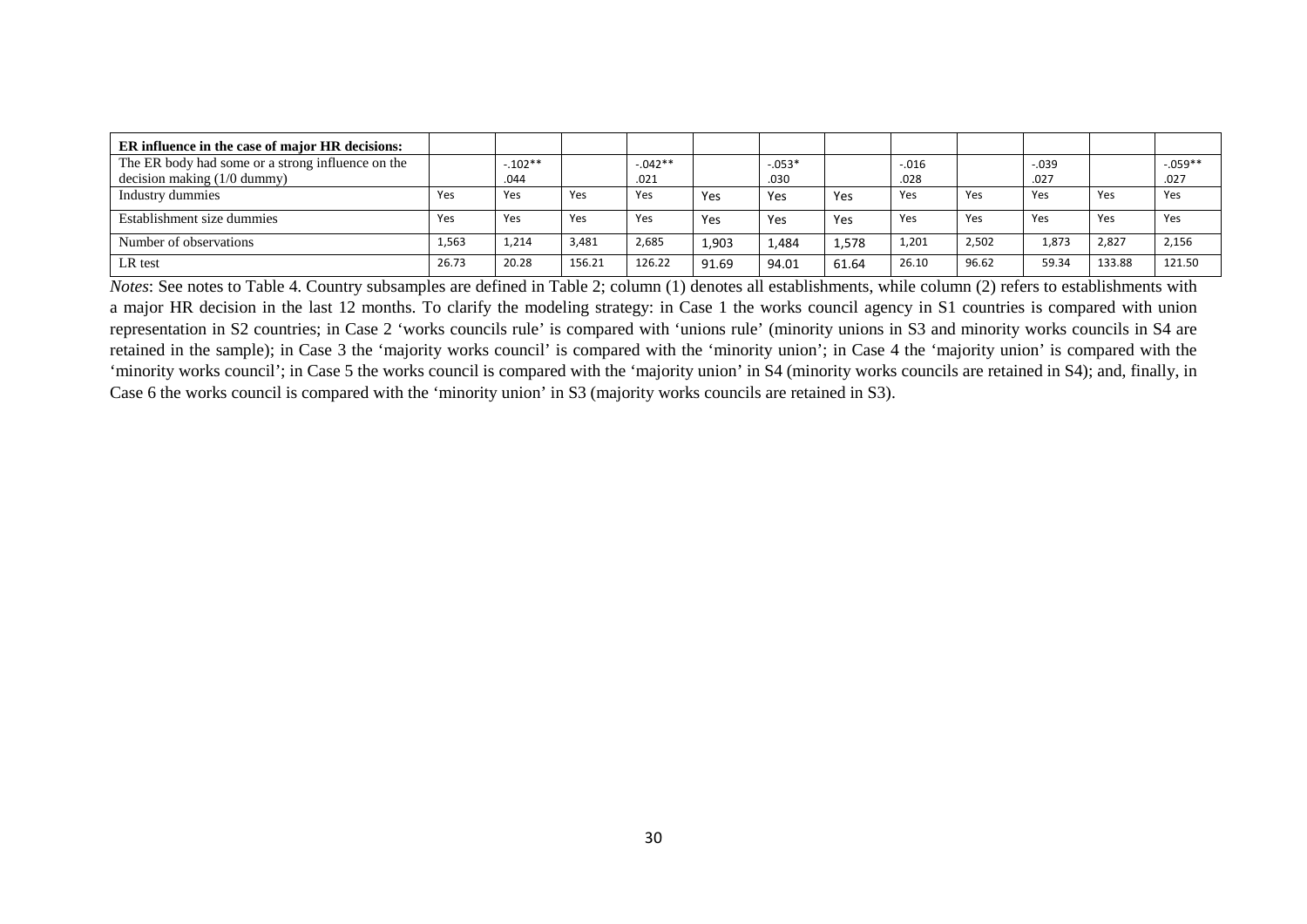#### Table 6: Perceived Quality of Industrial Relations, Workplace Employee Representation, and the Shortfall in Desired Participation, All Establishments (in percent)

(a) Management effort to involve the employee representation, type of workplace employee representation, and the shortfall in desired participation

|                                                 | Workplace representation |           |               |           |
|-------------------------------------------------|--------------------------|-----------|---------------|-----------|
|                                                 |                          | Union     | Works council | Row total |
|                                                 | NO.                      | 25 [92]   | 17 [92]       | 20        |
| Management makes sincere efforts to involve the | $(q20_d_D=0)$            |           |               |           |
| employee representation in the solving of joint | YES                      | 75 [ 70 ] | 83 [61]       | 80        |
| problems                                        | $q20 d D=1$              |           |               |           |
|                                                 | Column total             | 100       | 100           |           |

(b) The relationship between management and employee representation, type of workplace employee representation, and the shortfall in desired participation

|                                         | Workplace representation |           |               |           |
|-----------------------------------------|--------------------------|-----------|---------------|-----------|
|                                         |                          | Union     | Works council | Row total |
|                                         | <b>YES</b>               | 11 [89]   | 6   87        |           |
| The relationship between management and | $(q20_c D = 1)$          |           |               |           |
| employee representation is hostile      | NO.                      | 89 [ 74 ] | 94 [65]       | 92        |
|                                         | $(q20_c D = 0)$          |           |               |           |
|                                         | Column total             | 100       | 100           |           |

(c) Trust in management, type of workplace employee representation, and the shortfall in desired participation

|                           |                              | Workplace representation |               |           |
|---------------------------|------------------------------|--------------------------|---------------|-----------|
|                           |                              | Union                    | Works council | Row total |
| Management can be trusted | NO.<br>$(q42a_c_D=0)$        | 24 [92]                  | 13 [91]       | 18        |
|                           | <b>YES</b><br>$(q42a_c_D=1)$ | 76 [ 70 ]                | 87 [62]       | 82        |
|                           | Column total                 | 100                      | 100           |           |

(d) Work climate at the establishment, type of employee representation, and the shortfall in desired participation

|                                       |                | Workplace representation |               |           |
|---------------------------------------|----------------|--------------------------|---------------|-----------|
|                                       |                | Union                    | Works council | Row total |
|                                       | N <sub>O</sub> | 39 [88]                  | 33 [ 84 ]     | 18        |
|                                       | $(q44_D = 0)$  |                          |               |           |
| Good or very good work climate at the |                |                          |               |           |
| establishment                         | <b>YES</b>     | 61 [69]                  | 67 [57]       | 82        |
|                                       | $(q44_D = 1)$  |                          |               |           |
|                                       | Column total   | 100                      | 100           |           |

*Notes*: The shortfall in participation is given in square brackets. Accordingly, the top left cell in panel (a) gives the sample conditional probability Pr (q42a\_a\_D =1 | q20\_d\_D =0, union=1) or the probability of a shortfall in participation given that management fails to make a sincere effort to involve the employee representation agency in solving joint problems *and* the union entity is the workplace representation type. The variables q20\_d\_D, q20\_c\_D, q42a\_c\_D, q44\_D q42a\_a\_D are described in Appendix Table 2; they are based on survey questions Q20D, Q20C, Q42c (item C), Q44, and Q42a (item A), respectively. q42a\_a\_D is the outcome variable *ER body should be more involved in decision making* (i.e. the shortfall in desired participation)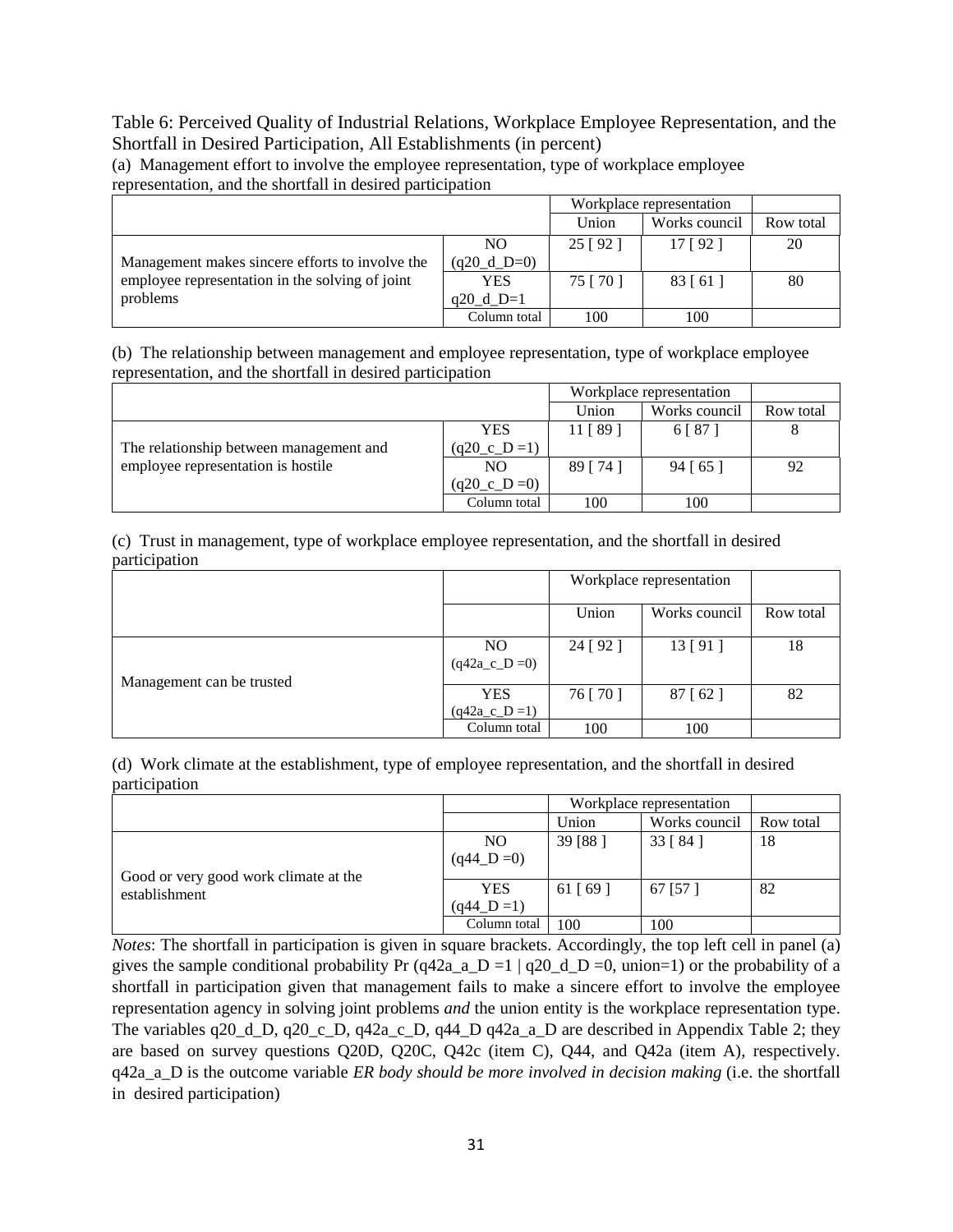Table 7: Controlling for Variation in the Quality of Industrial Relations for Establishments with a Major HR Decision Taken in the Last 12 Months, Marginal Effects

|                                                                               | Variation in the quality of industrial relations                                     |            |                                                                                            |            |                                     |                |                                                                  |                |
|-------------------------------------------------------------------------------|--------------------------------------------------------------------------------------|------------|--------------------------------------------------------------------------------------------|------------|-------------------------------------|----------------|------------------------------------------------------------------|----------------|
|                                                                               | Case 1<br>Management makes sincere efforts to<br>involve the employee representation |            | Case 2<br>The relationship between<br>management and employee<br>representation is hostile |            | Case 3<br>Management can be trusted |                | Case 4<br>Good or very good work climate<br>at the establishment |                |
|                                                                               | Yes                                                                                  | No         | Yes                                                                                        | No         | Yes                                 | N <sub>o</sub> | Yes                                                              | N <sub>o</sub> |
| Type of workplace representation and labor organization:                      |                                                                                      |            |                                                                                            |            |                                     |                |                                                                  |                |
|                                                                               | $-0.071***$                                                                          | $-.013$    | $-.072***$                                                                                 | $-.013$    | $-.082***$                          | .008           | $-.097***$                                                       | $-.024$        |
| Works council (1/0 dummy)                                                     | .024                                                                                 | .034       | .022                                                                                       | .034       | .024                                | .023           | .027                                                             | .023           |
|                                                                               | $.0005*$                                                                             | .000008    | $.0005**$                                                                                  | .000008    | $.0005*$                            | .0003          | .0003                                                            | $.0006**$      |
| Establishment union density (percent)                                         | .0003                                                                                | .0005      | .0002                                                                                      | .0005      | .0003                               | .0003          | .0003                                                            | .0003          |
| ER resources and functioning:                                                 |                                                                                      |            |                                                                                            |            |                                     |                |                                                                  |                |
| Employee representative is elected (1/0 dummy)                                | $.066***$                                                                            | $-.009$    | $.066***$                                                                                  | $-.009$    | $.056***$                           | $.043*$        | $.064**$                                                         | .038           |
|                                                                               | .022                                                                                 | .044       | .019                                                                                       | .044       | .022                                | .024           | .025                                                             | .023           |
|                                                                               | $.031*$                                                                              | $-.026$    | $.035***$                                                                                  | $-0.026$   | $.041**$                            | $-.017$        | $.038**$                                                         | .014           |
| Employee representative receives training (1/0 dummy)                         | .017                                                                                 | .036       | .015                                                                                       | .036       | .016                                | .019           | .019                                                             | .017           |
| Time allocated to employee representation is sufficient $(1/0)$               | $-.100***$                                                                           | $-.013$    | $-088***$                                                                                  | $-.013$    | $-0.096***$                         | $-.034$        | $-.091***$                                                       | $-0.67**$      |
| dummy)                                                                        | .029                                                                                 | .043       | .026                                                                                       | .043       | .030                                | .025           | .033                                                             | .028           |
| Frequency of meetings with management (1-5 ordered                            | $.036***$                                                                            | .002       | $.037***$                                                                                  | .002       | $.042***$                           | .006           | $.035***$                                                        | $.030***$      |
| variable; the higher, the lower is the frequency)                             | .009                                                                                 | .017       | .008                                                                                       | .017       | .009                                | .010           | .010                                                             | .010           |
| Provision of information to the ER body:                                      |                                                                                      |            |                                                                                            |            |                                     |                |                                                                  |                |
| Information provided by management to the ER body is                          | $-.226***$                                                                           | $-.177***$ | $-.214***$                                                                                 | $-.177***$ | $-.230***$                          | $-.052**$      | $-.217***$                                                       | $-.112***$     |
| satisfactory (1/0 dummy)                                                      | .032                                                                                 | .048       | .026                                                                                       | .048       | .033                                | .020           | .036                                                             | .025           |
| Provision of information to the ER body in the case of<br>major HR decisions: |                                                                                      |            |                                                                                            |            |                                     |                |                                                                  |                |
| The ER body was only informed by management $(1/0)$                           | .040                                                                                 | .053       | .012                                                                                       | .053       | $-.013$                             | .051           | .011                                                             | .018           |
| dummy)                                                                        | .038                                                                                 | .058       | .032                                                                                       | .058       | .037                                | .034           | .043                                                             | .033           |
| The ER body was informed by management and asked to give                      | $-.111***$                                                                           | .010       | $-.134***$                                                                                 | .010       | $-.168***$                          | $-.016$        | $-.135***$                                                       | $-.073**$      |
| their views or involved in joint decision (1/0 dummy)                         | .034                                                                                 | .051       | .029                                                                                       | .051       | .034                                | .027           | .038                                                             | .030           |
| ER influence in the case of major HR decisions:                               |                                                                                      |            |                                                                                            |            |                                     |                |                                                                  |                |
| The ER body had some or a strong influence on the decision                    | $-0.070***$                                                                          | $-.029$    | $-.064***$                                                                                 | $-0.029$   | $-.051**$                           | $-.029$        | $-.061**$                                                        | $-.031$        |
| making (1/0 dummy)                                                            | .023                                                                                 | .038       | .020                                                                                       | .038       | .022                                | .022           | .027                                                             | .020           |
| Industry dummies                                                              | Yes                                                                                  | Yes        | Yes                                                                                        | Yes        | Yes                                 | Yes            | Yes                                                              | Yes            |
| Establishment size dummies                                                    | Yes                                                                                  | Yes        | Yes                                                                                        | Yes        | Yes                                 | Yes            | Yes                                                              | Yes            |
| Number of observations                                                        | 3,272                                                                                | 862        | 3,783                                                                                      | 339        | 3,248                               | 818            | 2,622                                                            | 1,553          |
| LR test                                                                       | 172.48                                                                               | 11.12      | 182.55                                                                                     | 0.04       | 171.31                              | 5.96           | 113.52                                                           | 37.93          |

*Note*: See notes to Table 4.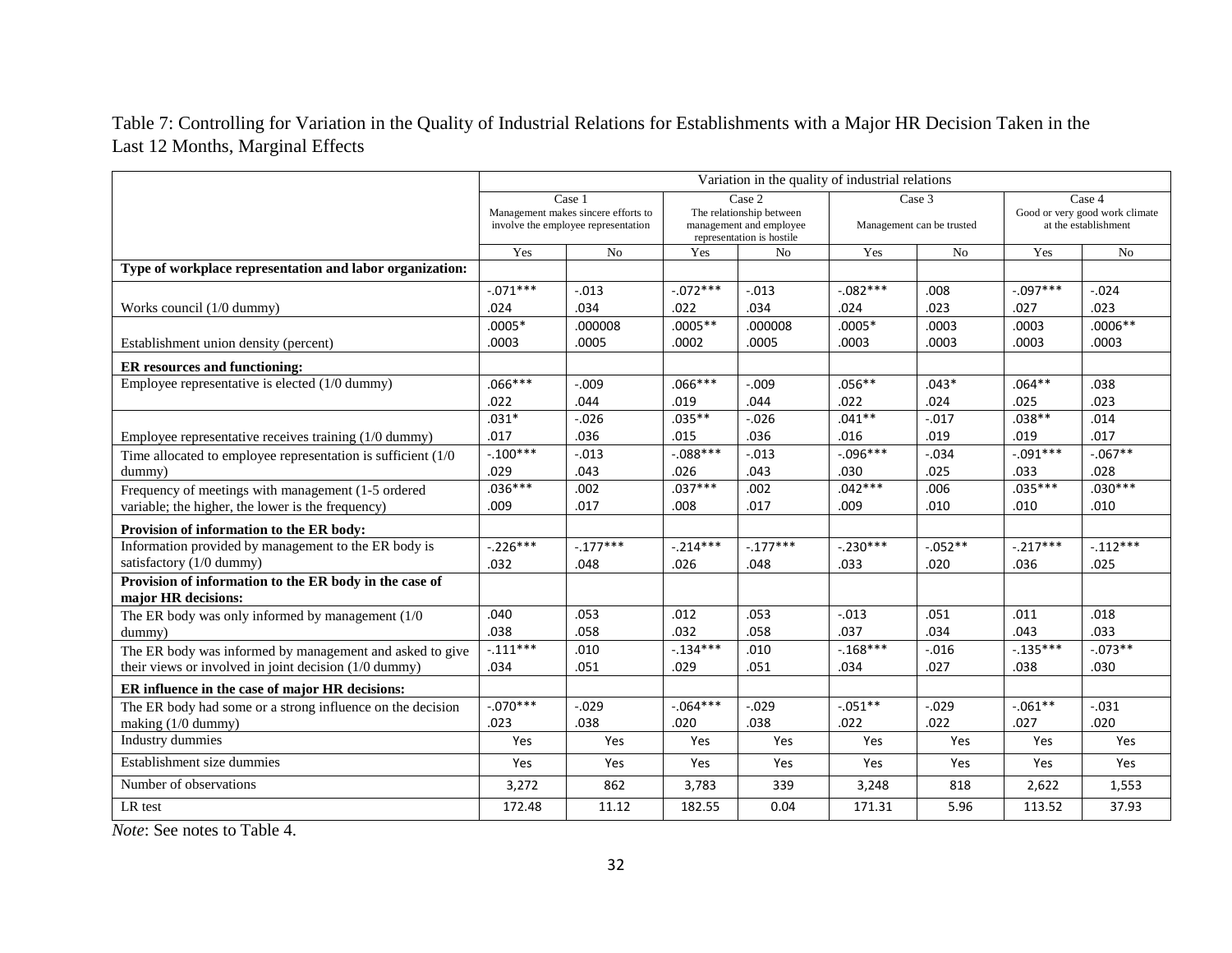|                                                                              | Establishments with informal |            |  |
|------------------------------------------------------------------------------|------------------------------|------------|--|
|                                                                              | employee representation      |            |  |
|                                                                              | (1)                          | (2)        |  |
| Type of workplace representation and labor organization:                     |                              |            |  |
|                                                                              | .001                         | .001       |  |
| Establishment union density (in percentage)                                  | .0008                        | .0008      |  |
| ER resources and functioning:                                                |                              |            |  |
| Elected employee representative (1/0 dummy)                                  | .032                         | $-0.025$   |  |
|                                                                              | .052                         | .056       |  |
| Employee representative receives training (1/0 dummy)                        | .016                         | .005       |  |
|                                                                              | .050                         | .051       |  |
|                                                                              | $-.128*$                     | $-0.152*$  |  |
| Time allocated to employee representation is sufficient $(1/0$ dummy)        | .073                         | .079       |  |
| Frequency of meetings with management (1-5 ordered variable; the             | $-.021$                      | $-.005$    |  |
| higher, the lower is the frequency)                                          | .027                         | .031       |  |
| Provision of information to the ER body:                                     |                              |            |  |
| Information provided by management to the ER body is satisfactory            | $-.258***$                   | $-.283***$ |  |
| $(1/0$ dummy)                                                                | .075                         | .104       |  |
| A major decision has been taken in the last 12 months (1/0 dummy)            | .148                         |            |  |
|                                                                              | $.055***$                    |            |  |
| Provision of information to the ER body in the case of major                 |                              |            |  |
| <b>HR</b> decisions:<br>(Reference category: The ER body was not informed by |                              |            |  |
| management.)                                                                 |                              |            |  |
|                                                                              |                              | $-.155$    |  |
| The ER body was only informed by management (1/0 dummy)                      |                              | .108       |  |
| The ER body was informed by management and asked to give their               |                              | $-.269**$  |  |
| views or involved in joint decision (1/0 dummy)                              |                              | .106       |  |
| ER influence in the case of major HR decisions:                              |                              |            |  |
| The ER body had some or a strong influence on the decision making            |                              | $-0.068$   |  |
| $(1/0$ dummy)                                                                |                              | .065       |  |
| Industry dummies                                                             |                              |            |  |
| Establishment size dummies                                                   |                              |            |  |
| Number of observations                                                       | 379                          | 290        |  |
| LR test                                                                      | 6.75                         | 6.51       |  |

Table 8: Analysis of the Shortfall in Desired Employee Workplace Representation (ER) for the Baseline Model with Formal and Informal Workplace Representation, Marginal Effects

*Note*: See notes to Table 4. Column (1) refers to all establishments, and column (2) to those establishments with a major HR decision in the last 12 months.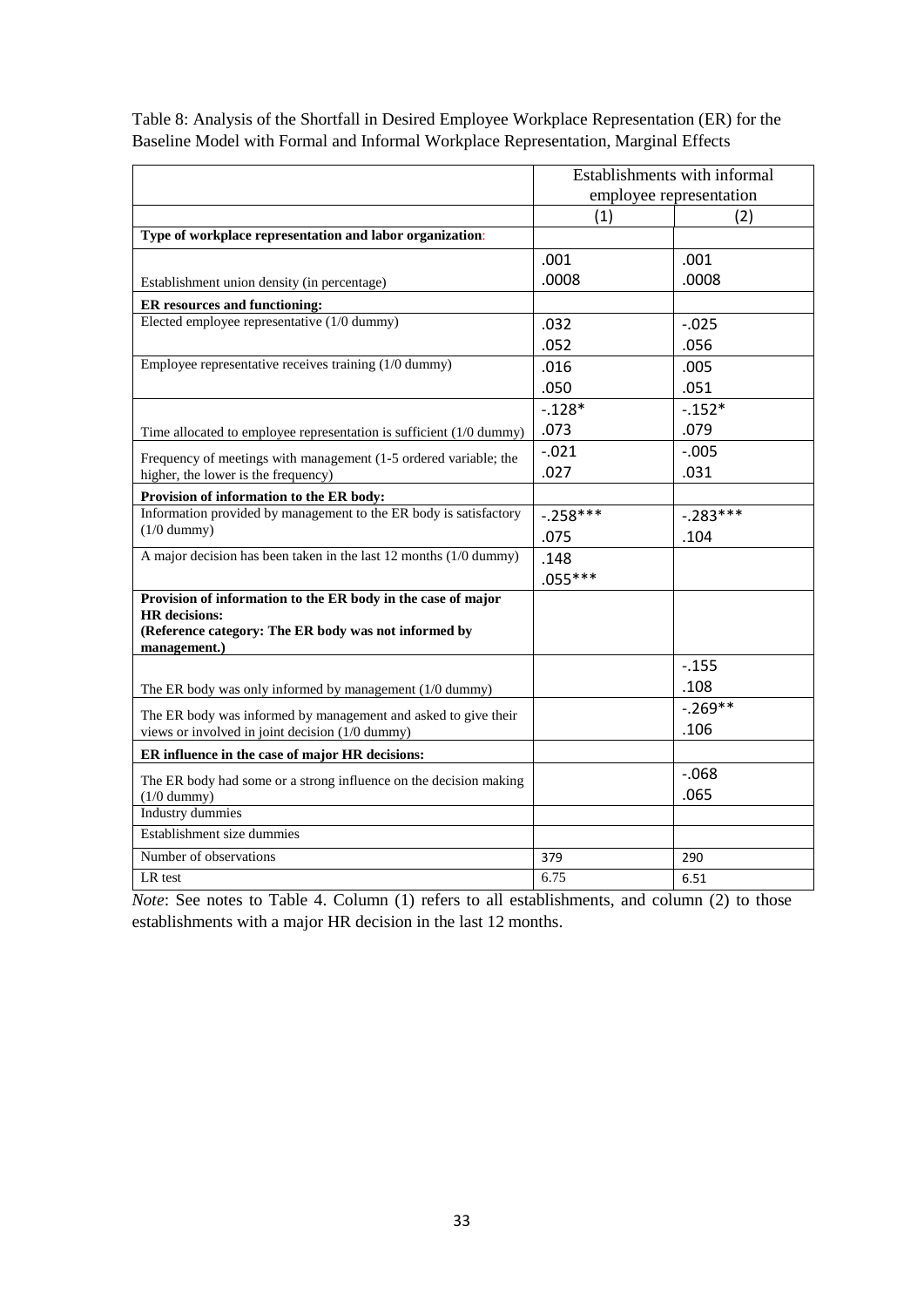| Country        | Trade union representation        | Works council-type representation                               |
|----------------|-----------------------------------|-----------------------------------------------------------------|
| Belgium        | Délégation syndicale              | Conseil d'entreprises, Comité pour la prevention et de la       |
| BE             | (111, 112)                        | protection au travail (121, 122, 151, 152)                      |
| Bulgaria       | Синдикална организация            | Представители на работниците и служителите~                     |
|                | (2611)                            | (2641)                                                          |
| Czech Republic | Odborová organizasse              | Rada zaměstnanců                                                |
|                | (211)                             | (221)                                                           |
| Denmark        | Tillidsrepræsentant               | Samarbejdsudvalg                                                |
|                | (311)                             | (321)                                                           |
| Germany        | No trade union representation     | Betriebsrat, Personalrat                                        |
|                | (421)                             | (461)                                                           |
| Estonia        | Ametiühing, Ametiühingu           | Töötajate usaldusisik                                           |
|                | (511, 512)                        | (541, 542)                                                      |
| Ireland        | Workplace trade union             | Statutory employee representative, Joint consultative committee |
|                | representative (911)              | (921, 931)                                                      |
| Greece         | Επιχειρησιακό σωματείο<br>(611)   | Συμβούλιο εργαζομένων<br>(621)                                  |
| Spain          | Sección syndical                  | Comité de empresa                                               |
|                | (711, 712)                        | (721, 722)                                                      |
| France         | Délégué syndical                  | Comité d'entreprise, Délégué du personnel                       |
|                | (811)                             | (821, 841)                                                      |
| Croatia        | Sindikat                          | Radnicko vijece                                                 |
|                | (2711)                            | (2721)                                                          |
| Italy          | Rappresentanza sindicale          | Rappresentanza sindacale unitária (RSU)                         |
|                | aziendale (1011)                  | (1021)                                                          |
| Cyprus         | Συνδικαλιστική Εκπροσώπηση        | No works council-type representation                            |
|                | (1111)                            |                                                                 |
| Latvia         | Arodbiedrības                     | Darbinieku pilnvarotie pārstāvji                                |
|                | (1211, 1212)                      | (1241, 1242)                                                    |
| Lituania       | Profesinė sąjunga                 | Darbo taryba                                                    |
|                | (1311)                            | (1321)                                                          |
| Luxembourg     | No trade union representation     | Comité mixte, Délégation du personnel                           |
|                |                                   | (1422, 1423, 1452, 1453)<br>Üzemi tanács, Üzemi megbízott       |
| Hungary        | Szakszervezet (bizalmi)<br>(1511) | (1521, 1551)                                                    |
| Malta          | Shop steward (recognized union    | No works council-type representation                            |
|                | representative) (1611, 1612)      |                                                                 |
| Netherlands    | No trade union representation     | Ondernemingsraad, Personeelsvertegenwoordiging                  |
|                |                                   | (1721, 1751)                                                    |
| Austria        | No trade union representation     | Betriebsrat                                                     |
|                |                                   | (1821)                                                          |
| Poland         | Zakladowa organizacja             | Rada pracowników                                                |
|                | zwiazkowa (1911)                  | (1921)                                                          |
| Portugal       | Comissão sindical, Comissão       | Comissão de trabalhadores                                       |
|                | intersindical (2011)              | (2021)                                                          |
| Romania        | Sindicat                          | Reprezentanții salariaților                                     |
|                | (2811)                            | (2851)                                                          |
| Slovenia       | Sindikalni zaupnik<br>(2111)      | Svet delavcev, Delavski zaupnik<br>(2121, 2141)                 |
| Slovakia       | Odborová organizácia              | Zamestnaneckárada, Zamestnanecky dôvernik                       |
|                | (2211)                            | (2221, 2241)                                                    |
| Finland        | Ammattiosasto                     | YT-toimikunta, Henkilöstön edustaja                             |
|                | (2311)                            | (2321, 2351)                                                    |
| Sweden         | Facklig förtroendeman             | No works council representation                                 |
|                | (2411)                            |                                                                 |
| United Kingdom | Recognised shopfloor trade union  | Joint consultative committee                                    |
|                | representation (2511)             | (2531)                                                          |

Appendix Table 1. Mapping Formal Workplace Employee Representation to Establishments and Countries, 2013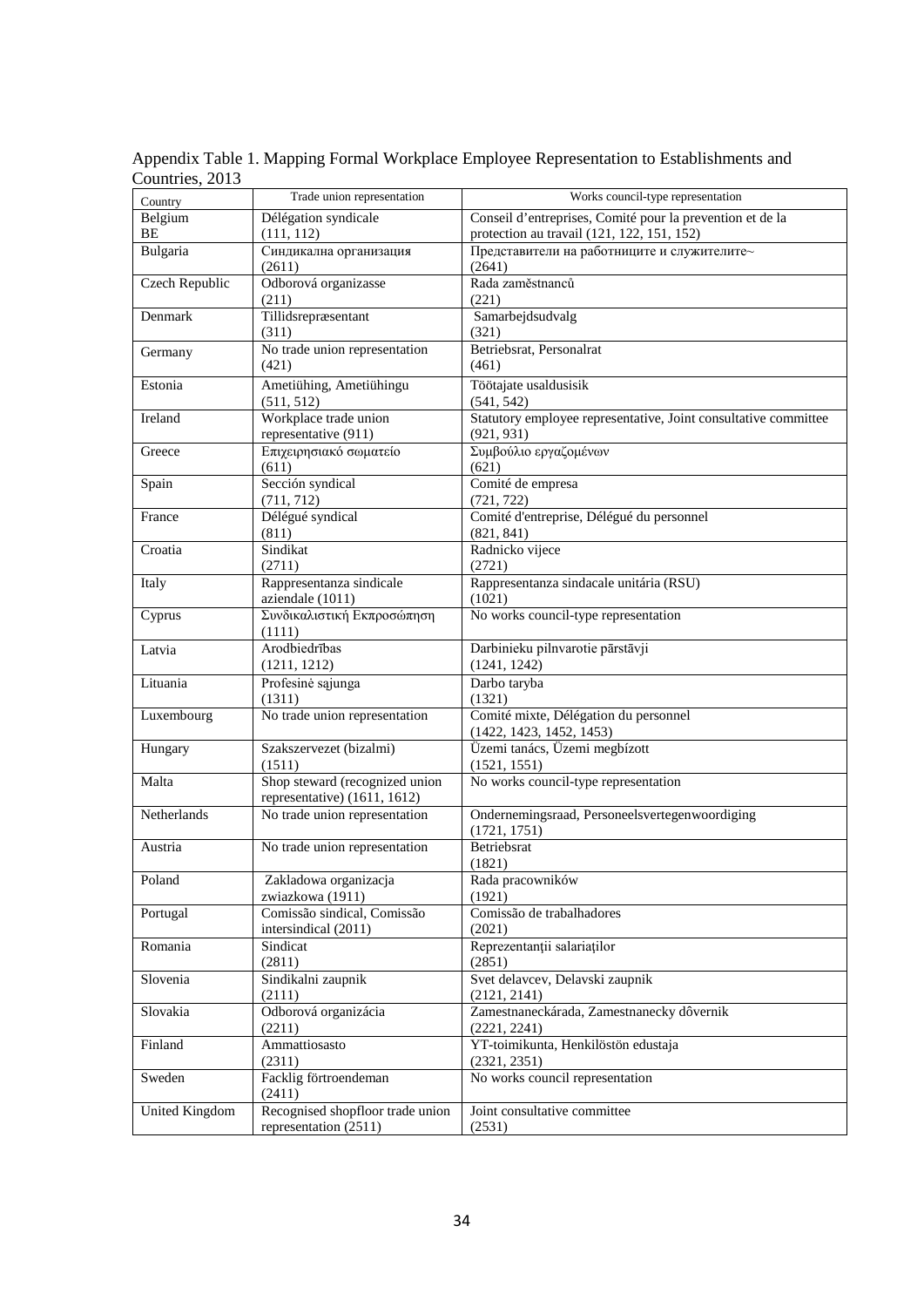*Notes*: The mapping is based on the raw ER Questionnaire variable *er\_type\_er*. The corresponding code flags the type of workplace employee representation agency to which the respondent belongs. Accordingly, if there is a unique works council (union) agency at the workplace, the respondent is necessarily from the works council (union); and if the works council and the union agencies coexist at the workplace and the employee representative respondent is from the works council (union), then the works council (union) is adjudged to be more influential and correspondingly works council (union) status is assigned. See text and Appendix Table 2. *Source*: The 2013 ECS survey, Employee Representative (ER) Questionnaire.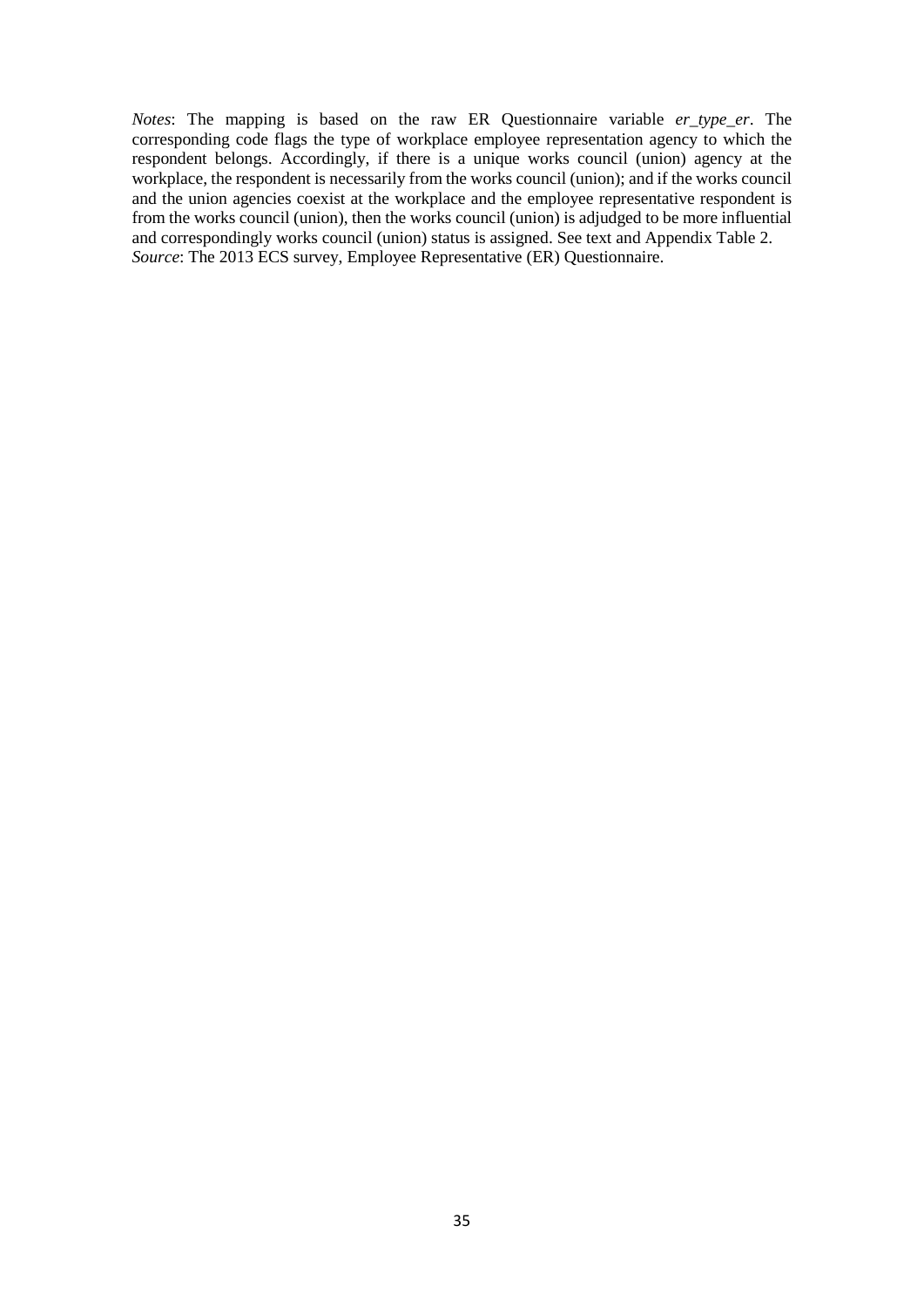### Appendix Table 2: Variable Definition and Means of Selected Variables, 2013

|                                                  | Mean      | Definition                                                                                                              |
|--------------------------------------------------|-----------|-------------------------------------------------------------------------------------------------------------------------|
| Variables                                        | (percent) |                                                                                                                         |
| Sample: all establishments (i.e. with and        |           |                                                                                                                         |
| without a major HR decision taken in the last    |           |                                                                                                                         |
| 12 months)                                       |           |                                                                                                                         |
| Shortfall in workplace representation and trust  |           |                                                                                                                         |
| and climate at the workplace:                    |           |                                                                                                                         |
| ER body should be more involved in decision      |           | 1/0 dummy: 1 if ER body should be more involved in decision making (strongly agrees/agrees)                             |
| making                                           | 71        |                                                                                                                         |
| Employees should be more involved in decision    |           | 1/0 dummy: 1 if employees should be more involved in decision making (strongly agrees/agrees)                           |
| making                                           | 69        |                                                                                                                         |
| Management can be trusted                        | 82        | 1/0 dummy: 1 if management can be trusted (strongly agrees/agrees)                                                      |
| Good or very good work climate at the            |           | 1/0 dummy: 1 if the current general work climate in this establishment is very good or good                             |
| establishment                                    | 64        |                                                                                                                         |
| Labor organization and workplace representation: |           |                                                                                                                         |
| Establishment union density                      | 47        | Union density at the establishment                                                                                      |
| Employee representative is elected               | 82        | 1/0 dummy: 1 if the ER interviewee was elected, 0 if appointed                                                          |
| Works council                                    | 54        | 1/0 dummy: 1 if the respondent (i.e. the ER interviewee) is from the works council; 0 if the                            |
|                                                  |           | respondent is from the union. Note that if there is a unique works council (union) agency at the                        |
|                                                  |           | workplace, then the respondent is necessarily from the works council (union). If the works council                      |
|                                                  |           | and the union agencies coexist at the workplace and the employee representative respondent is                           |
|                                                  |           |                                                                                                                         |
|                                                  |           | from the works council (union), then the works council (union) is adjudged to be more influential                       |
|                                                  |           | and correspondingly the works council (union) status is allocated. This interpretation is based on                      |
|                                                  |           | the fact that the interviews are always conducted with the "highest-ranking employee"                                   |
|                                                  |           | representative of the workplace employee representation body that represents the highest                                |
|                                                  |           | proportion of employees at the establishment."                                                                          |
| Workplace representation resources and           |           |                                                                                                                         |
| functioning:                                     |           |                                                                                                                         |
| Trained employee representative                  | 46        | 1/0 dummy: 1 if the ER representative has received training related to his/her role in the last 12 months               |
| Time allocated to employee representation is     | 88        | 1/0 dummy: 1 if time allocated to employee representation is sufficient (i.e. either the ER representative has some     |
| sufficient                                       |           | number of hours per week that he/she considers sufficient or he/she can use as much time as is necessary or he/she is a |
|                                                  |           | full-time employee representative. This variable is generated using the raw variables q11 to q13.                       |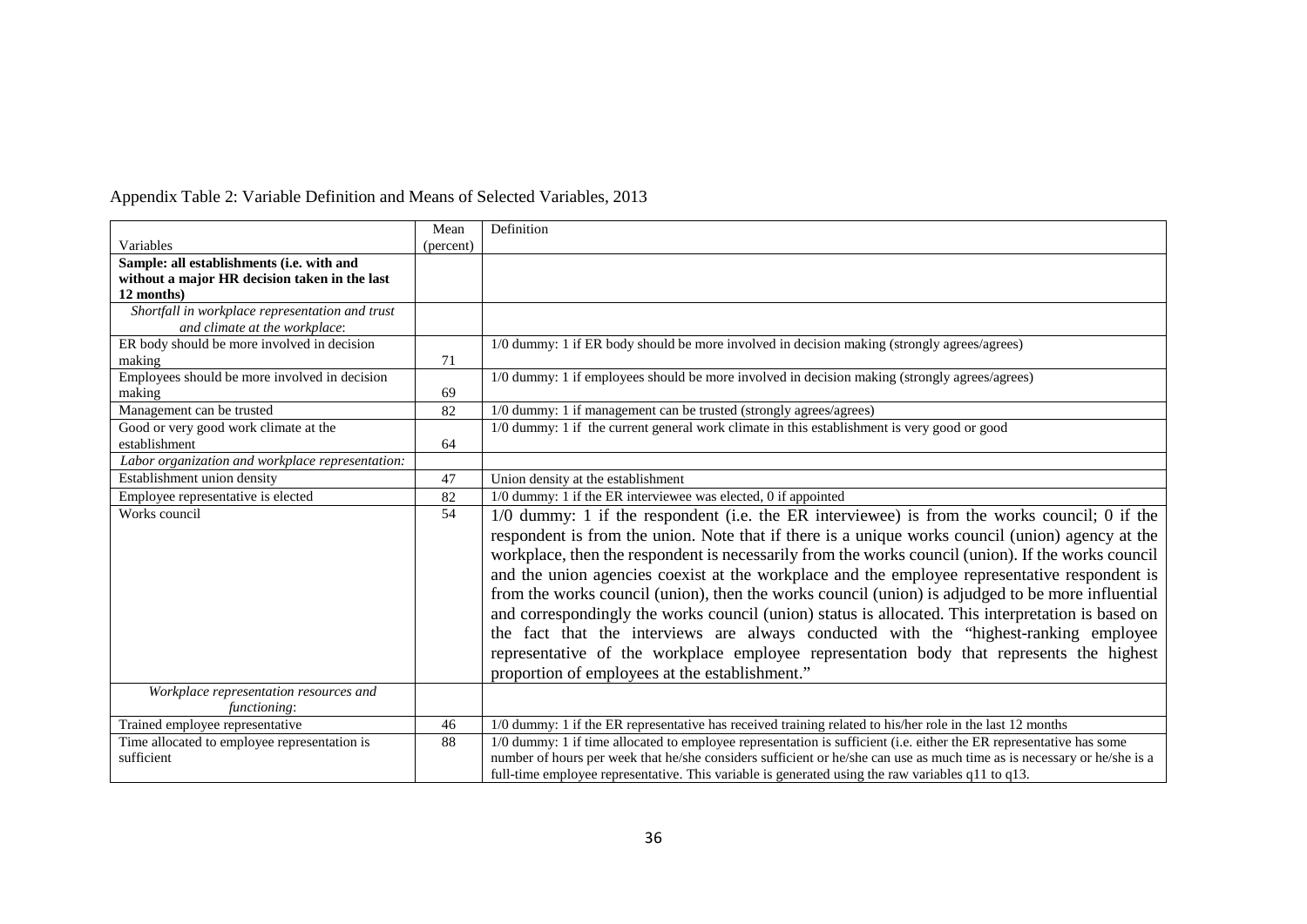| Frequency of meetings with Management                                                                    | 2.5 | The variable indicates how often the ER body meets with management: 1 if meetings with management are at least<br>once a week; 2 if at least once a month; 3 if at least once every quarter; 4 if at least once a year; 5 if less than once a<br>year.                                                                                                                                                                                                                                                                                                                                                                                                                                                                                                                                                                                                                                                                                          |
|----------------------------------------------------------------------------------------------------------|-----|-------------------------------------------------------------------------------------------------------------------------------------------------------------------------------------------------------------------------------------------------------------------------------------------------------------------------------------------------------------------------------------------------------------------------------------------------------------------------------------------------------------------------------------------------------------------------------------------------------------------------------------------------------------------------------------------------------------------------------------------------------------------------------------------------------------------------------------------------------------------------------------------------------------------------------------------------|
| Provision of information:                                                                                |     | In the last 12 months, has management provided the ER-body with any information on the following issues?<br>1/0 dummies:                                                                                                                                                                                                                                                                                                                                                                                                                                                                                                                                                                                                                                                                                                                                                                                                                        |
| Information provided by management to the ER<br>body is satisfactory                                     | 78  | 1/0 dummy: 1 if the information provided by management in the last 12 months to the ER body was in general<br>satisfactory; 0 if management provided the ER body no information at all or it was considered unsatisfactory.<br>The assessment by the employee representative is based on the information provided on the following issues: The<br>financial situation of the establishment; The employment situation of the establishment; The introduction of new or<br>significantly changed products or services in the establishment (new); The introduction of new or significantly<br>changed processes to produce goods or provide services in the establishment; Strategic plans with regard to the<br>establishment (e.g. business targets, plans for investments and plans to expand activities).<br>The variable is generated using the raw variables $q21$ and $q25$ . The corresponding Stata coding is available upon<br>request. |
| Assessment of employees' and management<br>attitude:                                                     |     |                                                                                                                                                                                                                                                                                                                                                                                                                                                                                                                                                                                                                                                                                                                                                                                                                                                                                                                                                 |
| Employees value the work of the employee<br>representation                                               | 86  | 1/0 dummy: 1 if employees value the work of the employee representation (strongly agrees or agrees)                                                                                                                                                                                                                                                                                                                                                                                                                                                                                                                                                                                                                                                                                                                                                                                                                                             |
| Employees rarely express interest in the outcome<br>of consultations or negotiations                     | 37  | 1/0 dummy: 1 if employees rarely express interest in the outcome of consultations or negotiations (strongly agrees or<br>agrees)                                                                                                                                                                                                                                                                                                                                                                                                                                                                                                                                                                                                                                                                                                                                                                                                                |
| The relationship between management and<br>employee representation is hostile                            | 8   | 1/0 dummy: 1 if the relationship between management and employee representation can best be described as hostile<br>(strongly agrees or agrees)                                                                                                                                                                                                                                                                                                                                                                                                                                                                                                                                                                                                                                                                                                                                                                                                 |
| Management makes sincere efforts to involve the<br>employee representation                               | 80  | 1/0 dummy: 1 if management makes sincere efforts to involve the employee representation in the solving of joint<br>problems (strongly agrees or agrees)                                                                                                                                                                                                                                                                                                                                                                                                                                                                                                                                                                                                                                                                                                                                                                                         |
| Sample: Establishments in which a major HR<br>decision has been taken in the last 12 months              |     | This sample comprises all the establishments for which we have the variable major decision=1. This 1/0 dummy is<br>defined as 1 if any major decision has been taken in the last 12 months, 0 otherwise. The interviewee was asked<br>whether in the last 12 months any major decisions (i.e. decisions that affect the entire establishment or a large part of<br>it) were taken by the management in the following areas: organization of work processes; recruitment and dismissals;<br>occupational health and safety; training and career development; working time arrangements; and restructuring<br>measures                                                                                                                                                                                                                                                                                                                            |
| Information, involvement, and influence in major<br>decisions:                                           |     |                                                                                                                                                                                                                                                                                                                                                                                                                                                                                                                                                                                                                                                                                                                                                                                                                                                                                                                                                 |
| The ER body was not informed by management                                                               | 14  | 1/0 dummy: 1 if the ER body was not informed by management, not asked to give their views ahead of the decision<br>nor involved in joint decision making with management.                                                                                                                                                                                                                                                                                                                                                                                                                                                                                                                                                                                                                                                                                                                                                                       |
| The ER body was only informed by management                                                              | 19  | 1/0 dummy: 1 if the ER body was informed by management, but not asked to give their views ahead of the decision<br>nor involved in joint decision making with management.                                                                                                                                                                                                                                                                                                                                                                                                                                                                                                                                                                                                                                                                                                                                                                       |
| The ER body was informed by management and<br>asked to give their views or involved in joint<br>decision | 67  | 1/0 dummy: 1 if the ER body was informed by management and asked to give their views ahead of the decision or<br>involved in joint decision making with management.                                                                                                                                                                                                                                                                                                                                                                                                                                                                                                                                                                                                                                                                                                                                                                             |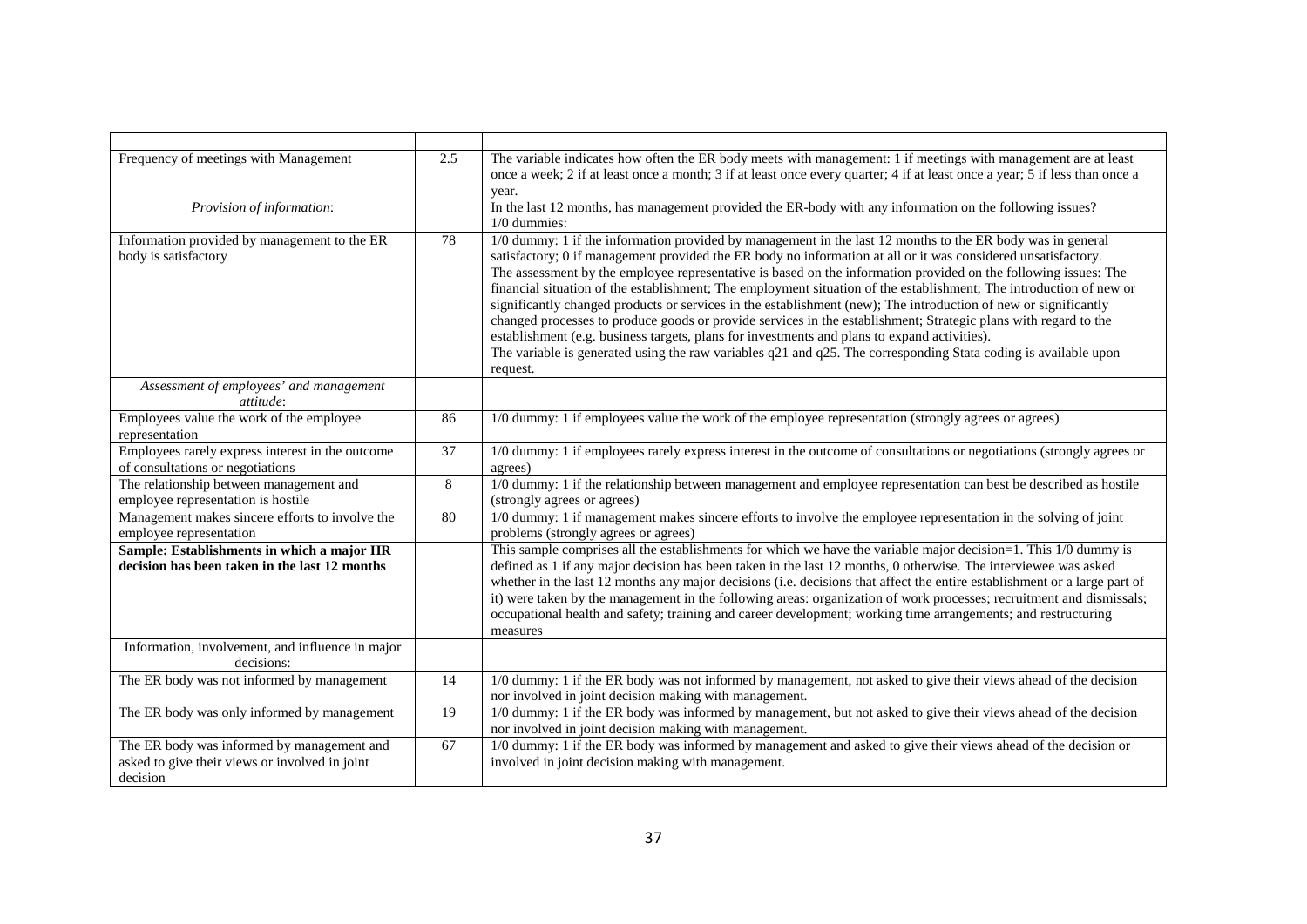| $\sim$<br>$\overline{\phantom{a}}$<br>The<br>: on the<br>influence<br>strong<br>some<br>body<br> | 'nч | $\sim$<br>$\cdot$<br>dummy<br>mana<br>agement decision.<br>influence<br>ER body<br>some<br>strong<br>Ωr<br>had<br>1 I I<br>on the<br>. . <i>. .</i> |
|--------------------------------------------------------------------------------------------------|-----|-----------------------------------------------------------------------------------------------------------------------------------------------------|
| decision making                                                                                  |     |                                                                                                                                                     |

*Notes*: The sample is restricted to establishments with a formal employee workplace representation in 28 European countries. Appendix Table 1 provides the full list of countries and the text defines formal representation at the workplace. The sample includes a maximum of 6,429 observations, 76% of which had taken a major HR decision taken in the last 12 months. The variables for the subset of establishments with a major decision are based on questions 26 to 41; and the corresponding coding for the generated variables is available upon request.

*Source*: The 2013 ECS survey, Employee Representative (ER) Questionnaire.